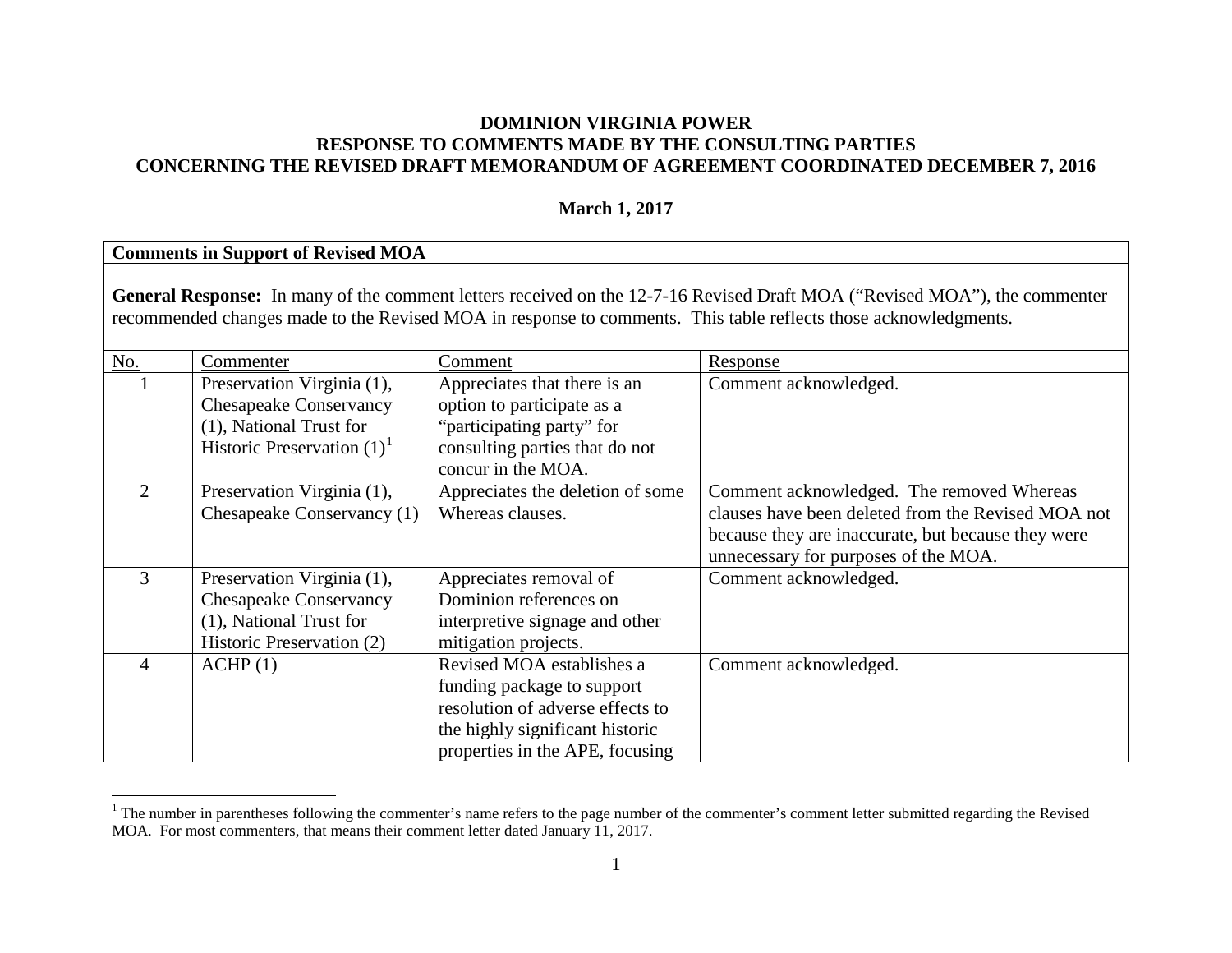|   | <b>Comments in Support of Revised MOA</b> |                                       |                       |
|---|-------------------------------------------|---------------------------------------|-----------------------|
|   |                                           | on (1) effects to the context and     |                       |
|   |                                           | setting, $(2)$ degradation of visitor |                       |
|   |                                           | experience, (3) past preservation     |                       |
|   |                                           | efforts, and (4) cumulative           |                       |
|   |                                           | effects.                              |                       |
|   | ACHP(2)                                   | Overall, MOA presents a well-         | Comment acknowledged. |
|   |                                           | focused resolution package to         |                       |
|   |                                           | compensate for impacts to visitor     |                       |
|   |                                           | experience.                           |                       |
| 6 | Chesapeake Conservancy (1)                | Appreciates thoughtful time           | Comment acknowledged. |
|   |                                           | frames, detailed uses for             |                       |
|   |                                           | mitigation funds.                     |                       |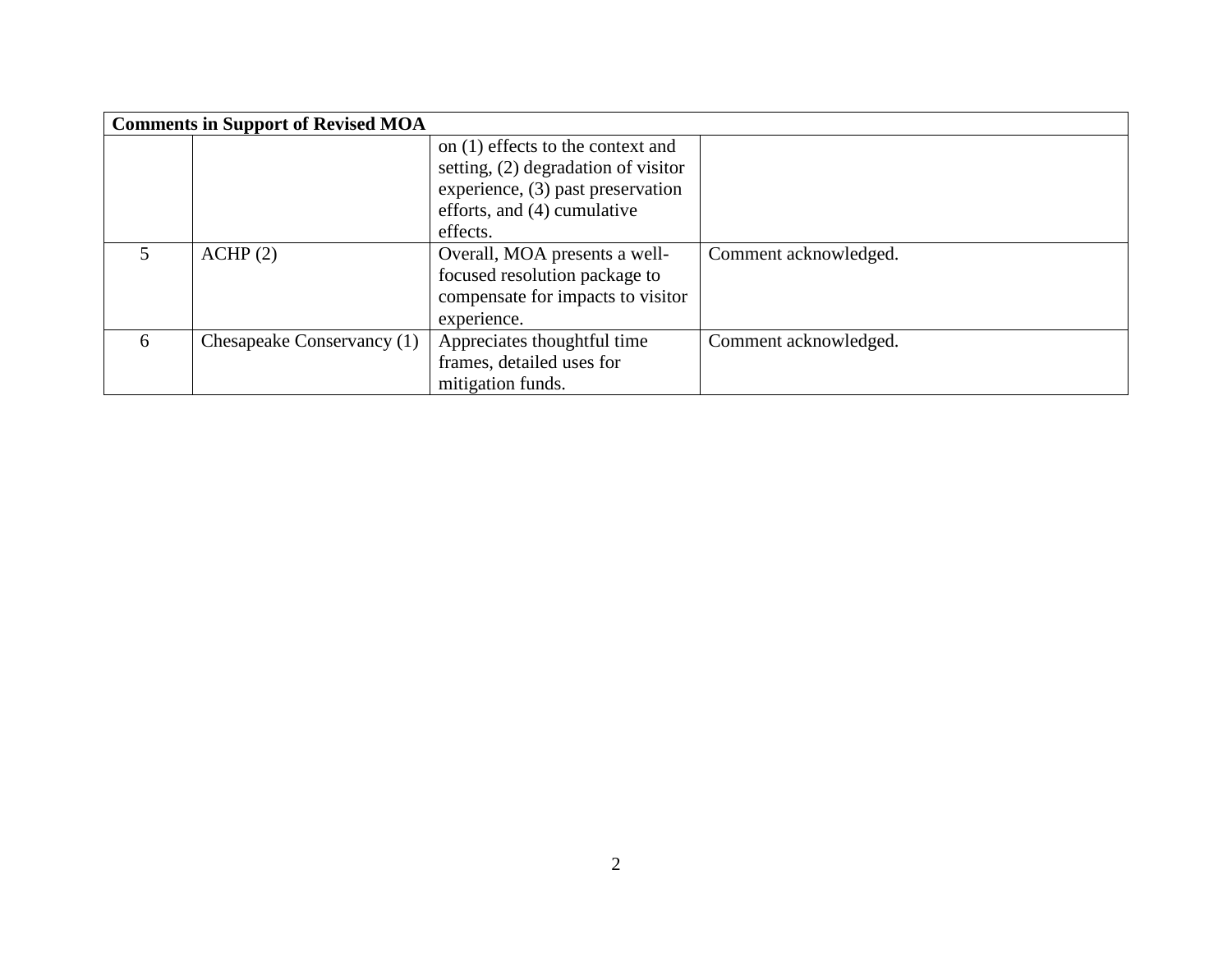# **Issue Category 1 – 106 Process / Section 110(f) Compliance**

General Response: Comments in this category raise specific issues that are best addressed individually, rather than with a general response as used in the majority of the Issue Categories. The specific comments and responses are listed below.

| No.            | Commenter                                                                                                                                   | Comment                                                                                                                                                                                                                                                                   |                                                                                                                                                                                                                                                                                                                                                                                                                                                                                                                                                                                                                                                                                                                                                                                                                                                                                                                                                                                                                                                                                                                                                                                                                                                                                                                                 |
|----------------|---------------------------------------------------------------------------------------------------------------------------------------------|---------------------------------------------------------------------------------------------------------------------------------------------------------------------------------------------------------------------------------------------------------------------------|---------------------------------------------------------------------------------------------------------------------------------------------------------------------------------------------------------------------------------------------------------------------------------------------------------------------------------------------------------------------------------------------------------------------------------------------------------------------------------------------------------------------------------------------------------------------------------------------------------------------------------------------------------------------------------------------------------------------------------------------------------------------------------------------------------------------------------------------------------------------------------------------------------------------------------------------------------------------------------------------------------------------------------------------------------------------------------------------------------------------------------------------------------------------------------------------------------------------------------------------------------------------------------------------------------------------------------|
|                | Preservation Virginia (1),<br>Save the James Alliance (2),<br>Scenic Virginia (2), National<br><b>Parks Conservation</b><br>Association (1) | The Corps needs to respond to<br>December 9, 2016, letter from<br>Frank Hayes outlining<br>outstanding issues, including<br>process-related issues, before<br>moving the process forward.<br>Otherwise, incorporates prior<br>comments regarding process<br>deficiencies. | Response<br>The Corps has received comments on and/or actively<br>addressed all of the issues presented in the National<br>Park Service's ("NPS") 12-9-16 letter. A separate<br>response to NPS' 1-12-17 letter is attached, which also<br>incorporates responses to NPS' 12-9-16 letter. In each<br>case, the Corps has indicated when it desires<br>additional information from Dominion or other party<br>to ensure it has a complete and robust record to allow<br>it to address each issue. As the Corps has indicated<br>repeatedly, it has not made a final decision on the<br>permit, or any issue. Instead, consistent with its<br>obligations, it has engaged the public, the consulting<br>parties, experts, and expert agencies, to inform its<br>decision making. The Corps has also indicated when<br>it has reached milestones in the ACHP regulations,<br>e.g., identification of historic properties, adversely<br>affected historic properties and effects. Contrary to<br>NPS' demand in the 12-9-16 letter, the Corps has no<br>obligation to respond to any consulting party on a<br>point-by-point basis. Contrary to the comment, the<br>Corps need not halt the process regarding the Revised<br>MOA in order to respond to one consulting party.<br>Previous comments that have been incorporated have |
|                |                                                                                                                                             |                                                                                                                                                                                                                                                                           | been considered and/or addressed as they were raised.                                                                                                                                                                                                                                                                                                                                                                                                                                                                                                                                                                                                                                                                                                                                                                                                                                                                                                                                                                                                                                                                                                                                                                                                                                                                           |
| $\overline{2}$ | ACHP(1)                                                                                                                                     | Major issues central to the                                                                                                                                                                                                                                               | As set out in numerous places in the record, the Corps                                                                                                                                                                                                                                                                                                                                                                                                                                                                                                                                                                                                                                                                                                                                                                                                                                                                                                                                                                                                                                                                                                                                                                                                                                                                          |
|                |                                                                                                                                             | Section 106 consultation remain                                                                                                                                                                                                                                           | has fully complied with the Section 106 process, and                                                                                                                                                                                                                                                                                                                                                                                                                                                                                                                                                                                                                                                                                                                                                                                                                                                                                                                                                                                                                                                                                                                                                                                                                                                                            |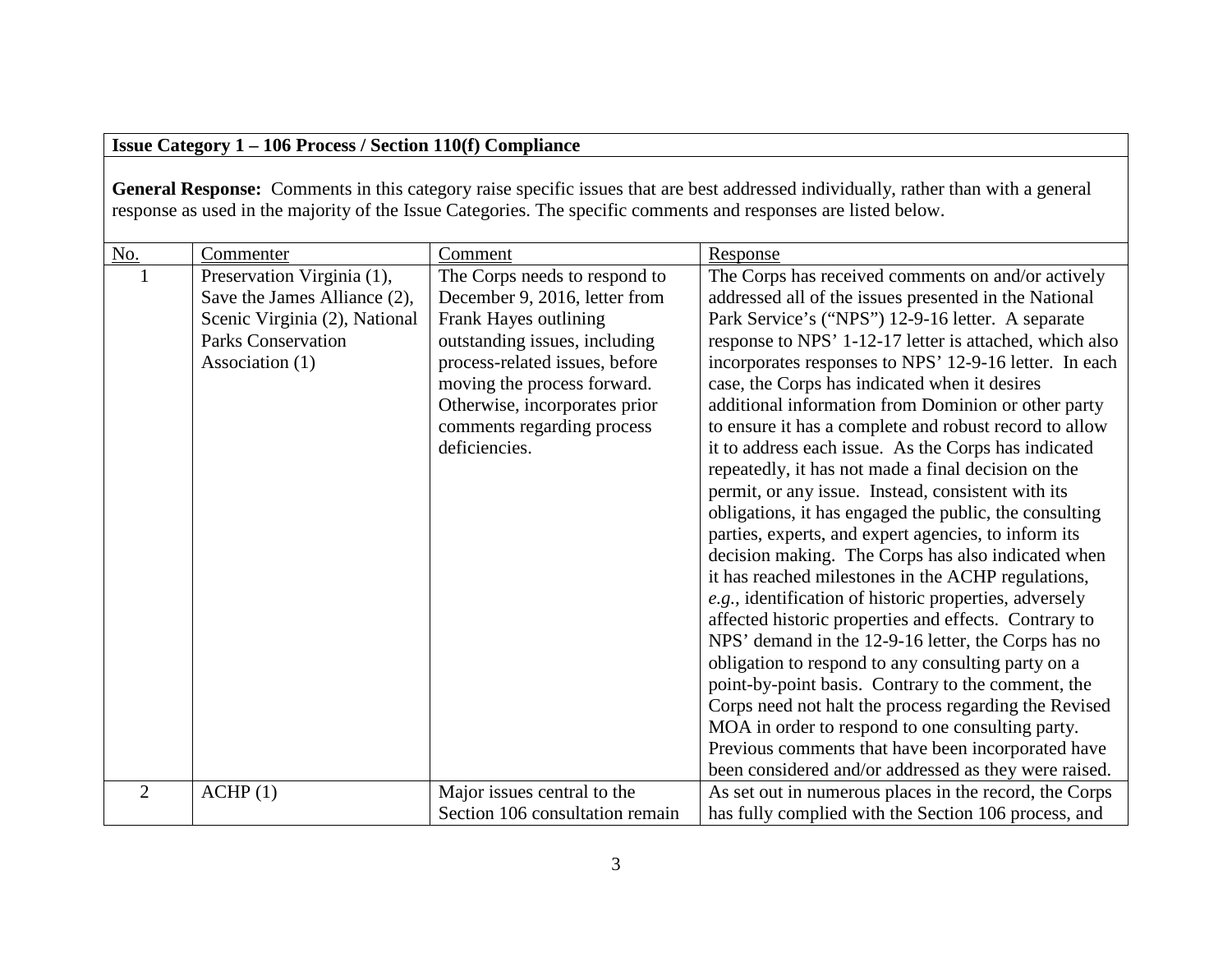|                | <b>Issue Category 1 – 106 Process / Section 110(f) Compliance</b> |                                                       |                                                        |  |
|----------------|-------------------------------------------------------------------|-------------------------------------------------------|--------------------------------------------------------|--|
|                |                                                                   | unresolved. It believes the                           | has provided additional process and opportunities for  |  |
|                |                                                                   | historic properties at issue in the                   | consultation than the Section 106 regulations require. |  |
|                |                                                                   | APE are important.                                    | See, e.g., Dominion, Response to Comments on 6-13-     |  |
|                |                                                                   |                                                       | 16 MOA at 52, 75-76, and the record materials cited    |  |
|                |                                                                   |                                                       | therein. ACHP does not provide any additional issues   |  |
|                |                                                                   |                                                       | regarding the Section 106 process that have not        |  |
|                |                                                                   |                                                       | already been addressed in previous responses to        |  |
|                |                                                                   |                                                       | comments. No one disagrees that historic properties in |  |
|                |                                                                   |                                                       | APE are important.                                     |  |
| $\overline{3}$ | <b>National Trust for Historic</b>                                | Failed to meet higher standard of                     | Section 110(f) creates obligations under the NHPA      |  |
|                | Preservation (6-7)                                                | care established by NHPA                              | and not NEPA. As such, Section 110(f) does not         |  |
|                |                                                                   | §110(f) for National Historic                         | compel an EIS to ensure compliance with it (even       |  |
|                |                                                                   | Landmarks because the Corps                           | NEPA does not compel an EIS in most all                |  |
|                |                                                                   | failed to prepare an EIS, failed to                   | circumstances). As such, the Corps' decisions and      |  |
|                |                                                                   | respond to TCR Report, failed to                      | preparation of specific documents under NEPA are not   |  |
|                |                                                                   | require Dominion to respond to                        | compelled by its compliance with Section 110(f).       |  |
|                |                                                                   | TCR's power flow data request.                        | Further, the Whereas clause regarding $\S 110(f)$ was  |  |
|                |                                                                   | Removing the relevant Whereas                         | removed in the Revised MOA because, although           |  |
|                |                                                                   | clause does equate to compliance<br>with $§ 110(f)$ . | accurate, it was unnecessary for purposes of the MOA.  |  |
|                |                                                                   |                                                       | The statute requires that the Corps provide ACHP with  |  |
|                |                                                                   |                                                       | a reasonable opportunity to comment regarding the      |  |
|                |                                                                   |                                                       | undertaking, and to take actions to prevent direct     |  |
|                |                                                                   |                                                       | impacts to the landmark to the maximum extent          |  |
|                |                                                                   |                                                       | possible. The record here reveals that the Corps       |  |
|                |                                                                   |                                                       | timely notified ACHP (and all other parties) about the |  |
|                |                                                                   |                                                       | Project and Carter's Grove and that ACHP has been      |  |
|                |                                                                   |                                                       | intimately involved in commenting on the undertaking   |  |
|                |                                                                   |                                                       | since April of 2015, and continues to be. The Corps    |  |
|                |                                                                   |                                                       | has met the requirements of 110(f). The language of    |  |
|                |                                                                   |                                                       | Section 110(f) is clear. It applies only to a "Federal |  |
|                |                                                                   |                                                       | undertaking which may directly and adversely affect    |  |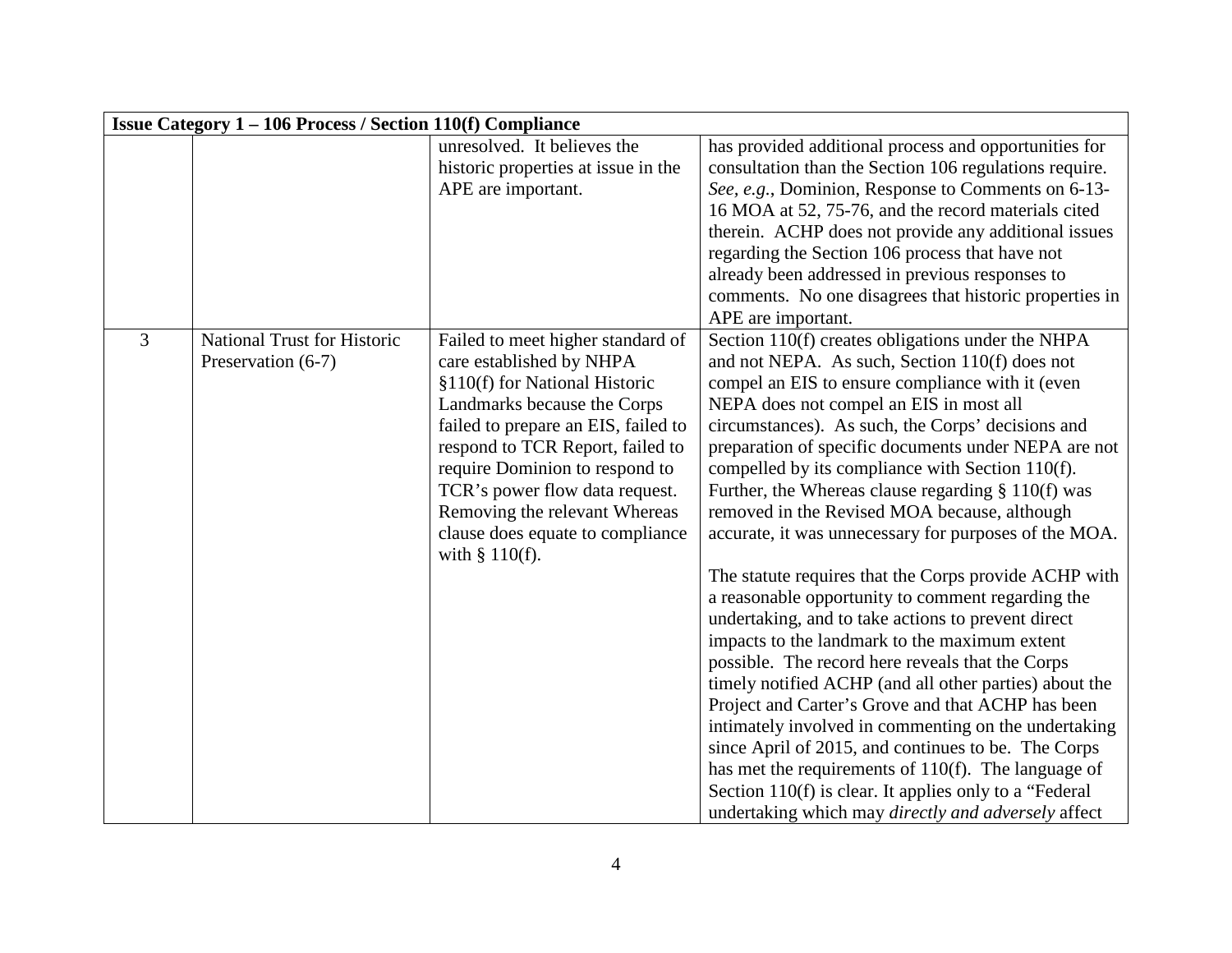| <b>Issue Category 1 – 106 Process / Section 110(f) Compliance</b> |                                                                                                                                                                                                                                                                                                                                                                                                                                                                                                                                                                                                                                                                                                                                                                                                |
|-------------------------------------------------------------------|------------------------------------------------------------------------------------------------------------------------------------------------------------------------------------------------------------------------------------------------------------------------------------------------------------------------------------------------------------------------------------------------------------------------------------------------------------------------------------------------------------------------------------------------------------------------------------------------------------------------------------------------------------------------------------------------------------------------------------------------------------------------------------------------|
|                                                                   | any National Historic Landmark." (Emphasis added).<br>The Project's proposed route was designed to avoid<br>any direct effect on Carter's Grove, and there in fact<br>will be no ground disturbing or physical effects to the<br>resource's character defining assets. At its closest<br>point, the Project is 1.49 miles away from the shore of<br>the James River at Carter's Grove.<br>To the extent the distinction between direct and<br>indirect effects is not supported by the statute, as set<br>forth in Dominion's letter to the Corps (June 28,<br>2016), the Corps has complied with the requirements<br>of Section 110(f) and 36 C.F.R. $\S$ 800.10 and taken<br>actions, to the maximum extent possible, to minimize<br>harm to Carter's Grove; the visual adverse effects will |
|                                                                   | be mitigated by landscape and viewshed enhancement<br>projects and shoreline protection activities. See<br><b>Context Document; Response to MOA Comments</b><br>(12-9-16), Issue Category 1, Comment 30, page 15,<br>and Issue Category 13.                                                                                                                                                                                                                                                                                                                                                                                                                                                                                                                                                    |
|                                                                   | Regarding the TCR Report (or Tabors Report), data<br>requests, and alternatives generally, the record makes<br>clear that the Corps has engaged vigorously with all<br>parties on these issues (and has not denied a request to<br>discuss or take comments on these issues). See<br>general response to Category 2 for summary of<br>responses to Tabors Report. When the Corps believed<br>it needed additional information or clarification about<br>issues, it sought the information out until, presumably,<br>it was satisfied. Taken together with all of the other<br>actions to minimize harm to Carter's Grove (including<br>the mitigation in the Revised MOA) (see Dominion,                                                                                                       |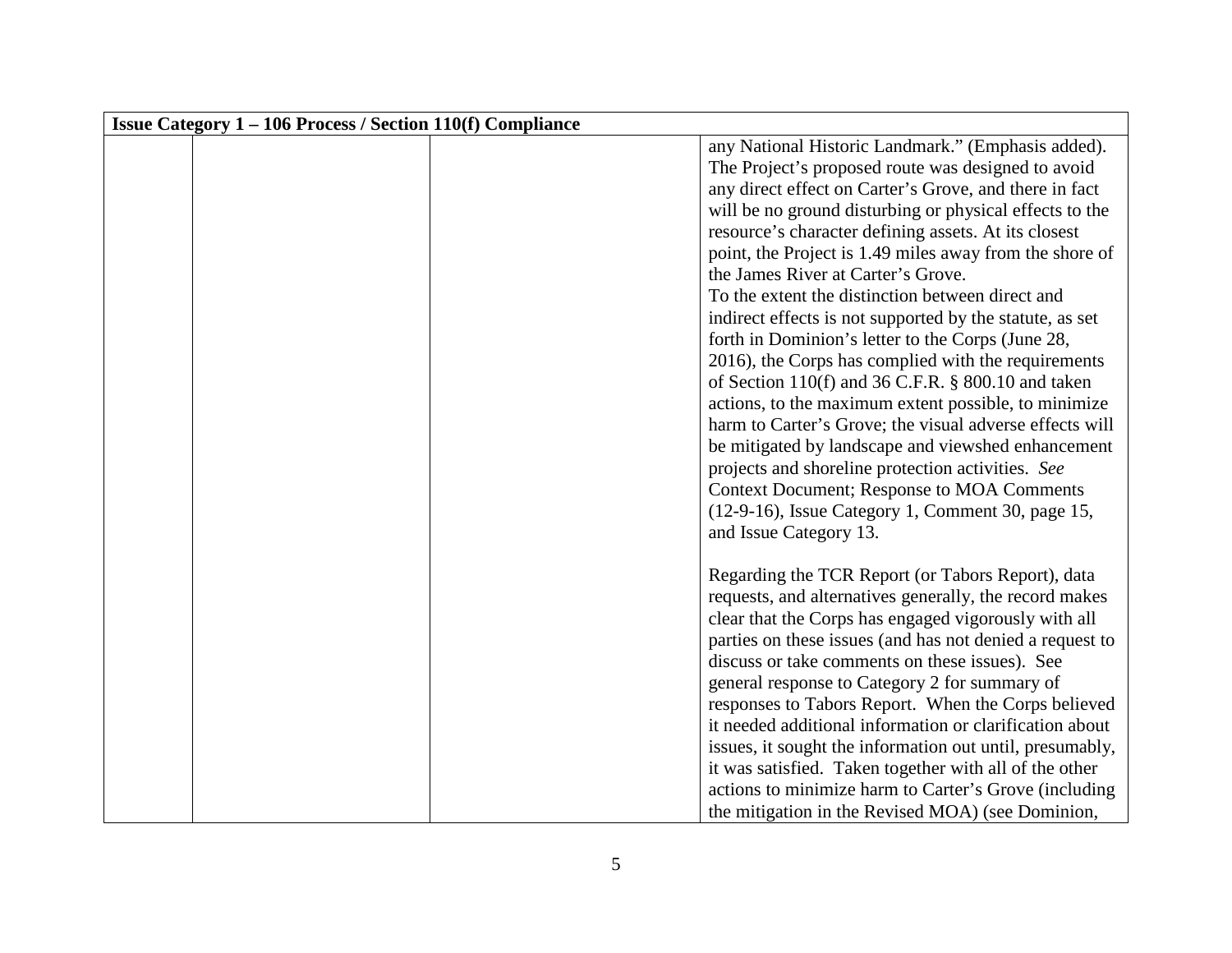| <b>Issue Category 1 – 106 Process / Section 110(f) Compliance</b> |                                                          |
|-------------------------------------------------------------------|----------------------------------------------------------|
|                                                                   | Response to Comments on 6-13-16 MOA at 15 (Cmt.          |
|                                                                   | $(30)$ , 55-56 (Issue Cat. 13)), the actions described   |
|                                                                   | above demonstrate that the Corps' actions and            |
|                                                                   | planning meet the required standard in Section 110(f).   |
|                                                                   | In any event, and needless to say, Section $110(f)$ does |
|                                                                   | not compel a response from the Corps or Dominion in      |
|                                                                   | any particular circumstance.                             |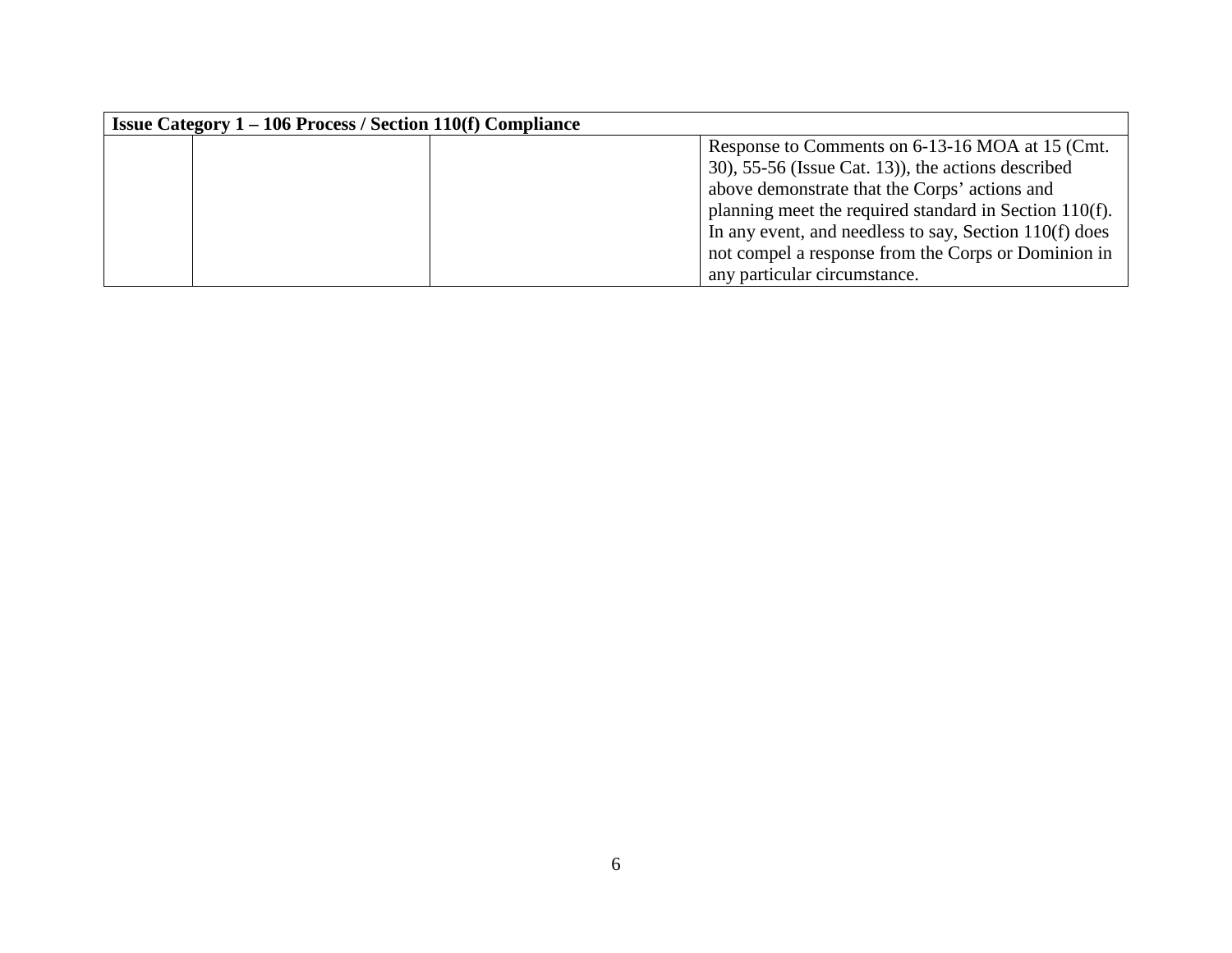#### **Issue Category 2 – Purpose and Need/Alternatives**

**General Response:** Commenters may disagree with the purpose and need of the project as well as the careful analysis of possible alternatives, but this does not make the Corps' determinations unreasonable or not in accordance with the law. Commenters continue to claim that the alternatives analysis and evaluation of purpose and need is unresolved and that additional technical review is needed. Yet, again, the commenters provide no explanation or suggestion as to why the work that has been done is inadequate, what additional technical review is needed, or what additional alternatives need to be evaluated. To the extent commenters have suggested alternatives, those have been evaluated and their flaws identified. As summarized in Dominion's Response to Comments on 6-13-16 MOA at 17, 29-30, 46-50, the Project and alternatives thereto have been the subject of significant and continued expert review before both the Virginia State Corporation Commission ("SCC"), PJM, and the Corps. This review evaluated an exhaustive list of alternatives. Based on its review to date, the Corps has confirmed the purpose and need and identified two alternatives that meet the Project's purpose and need, and otherwise are reasonable and practicable (the Project and the Chickahominy route). *Id*. There is no purpose in evaluating alternatives that fail to meet the Project purpose and need. The comments provided give the Corps no reason to change course. Time is of the essence as the Northern Hampton Roads Load Area ("NHRLA") will be at risk of rolling blackouts when Yorktown Units 1 and 2 are no longer operable. Even if the permit were issued today, the Project cannot be constructed in time to avoid that risk.

On November 17, 2016, following a comprehensive review of the four alternatives by Dominion's transmission planning experts, Dominion provided a response ("Dominion Tabors Response"). That letter demonstrates that, contrary to NTHP/Tabors' claims, none of the proffered alternatives resolved all of the projected NERC violations (*i.e*., none were NERC-compliant). Further, the letter also demonstrates that, even assuming the alternatives were NERC-compliant, the alternatives are neither reasonable nor practicable because they are prohibitively expensive and take far too long to permit and construct. In light of this, NTHP is incorrect to suggest that issues are unresolved or that the Corps' alternatives analysis is deficient. NTHP and Tabors responded to the Dominion Tabors Response by letter dated December 9, 2016, in which Tabors allegedly reconfirm its conclusions and requests, yet again, additional information from Dominion. As discussed above in the responses in Issue Category 1, the Corps has indicated when it desires additional information from Dominion or other parties to ensure it has a complete and robust record to allow it to address each issue. As noted above, since Dominion provided its Dominion Tabors Response, the Corps has not requested any additional information or clarification from Dominion, and, as set forth in Dominion's recent letter to the Corps regarding NTHP/Tabors' December 9<sup>th</sup> letter, nothing further is needed. Letter from S. Miller, Dominion, to Col. J. Kelly, Corps (Feb. 2, 2017). The Corps did, however, inform Dominion that it was reviewing the response. In a January 3, 2017, letter to the Corps, PJM reconfirmed the need for the Project and that it is the most effective and efficient solution to the reliability criteria violations that will result on the retirement of Yorktown Units 1 and 2. Based on the forgoing, Dominion believes that the Corps is satisfied with the information it has been provided to make a reasonable determination regarding project alternatives.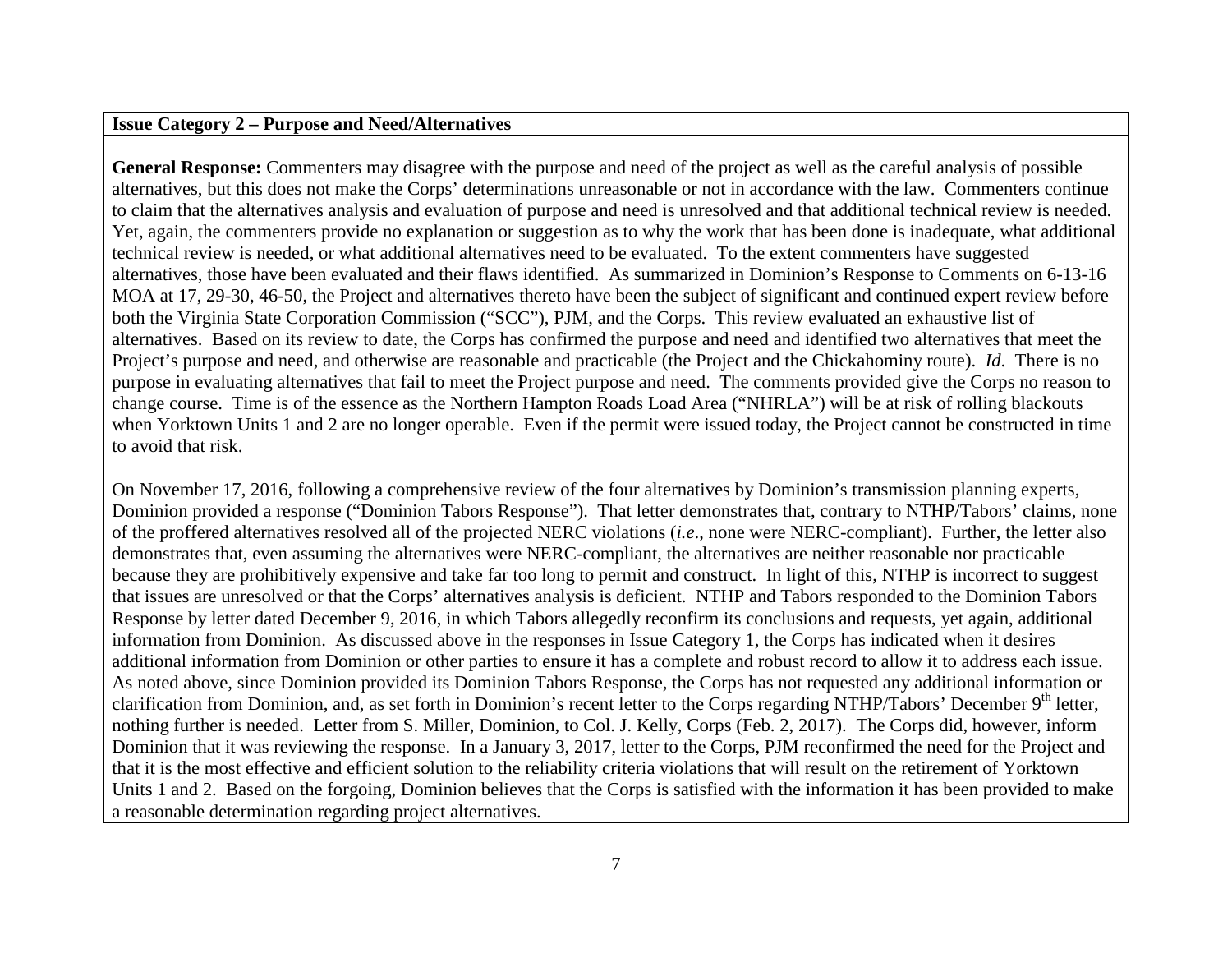|                | <b>Issue Category 2 – Purpose and Need/Alternatives</b> |                                  |                                                        |  |
|----------------|---------------------------------------------------------|----------------------------------|--------------------------------------------------------|--|
| <u>No.</u>     | Commenter                                               | Comment                          | <b>Response</b>                                        |  |
|                | Preservation Virginia (1), Save                         | NTHP's October 28, 2016          | See general response to Issue Category 2.              |  |
|                | the James Alliance (2),                                 | analysis provides four           |                                                        |  |
|                | <b>National Trust for Historic</b>                      | workable alternatives that       | A specific response to the request for an EIS is in    |  |
|                | Preservation (2, 4-5), Scenic                           | should be considered through     | Issue Category 9.                                      |  |
|                | Virginia (2), National Parks                            | an EIS. The alternatives are     |                                                        |  |
|                | Conservation Association (1),                           | viable, prudent, cost-effective  |                                                        |  |
|                | <b>Council on Environmental</b>                         | options that can be completed    |                                                        |  |
|                | Quality $(1-2)$                                         | within a reasonable timeframe.   |                                                        |  |
|                |                                                         | Corps needs to independently     |                                                        |  |
|                |                                                         | evaluate alternatives.           |                                                        |  |
| $\overline{2}$ | ACHP (1-2), National Trust for                          | Consideration of alternatives to | See general response to Issue Category 2.              |  |
|                | Historic Preservation (2, 4),                           | achieve the purpose and need     |                                                        |  |
|                | Chesapeake Conservancy (2),                             | of the project is unresolved.    |                                                        |  |
|                | <b>National Parks Conservation</b>                      | To date, there has not been a    |                                                        |  |
|                | Association (1)                                         | robust technical review of       |                                                        |  |
|                |                                                         | project alternatives.            |                                                        |  |
| 3              | ACHP(3)                                                 | This transition to a new         | There has been no indication that the MATS rule will   |  |
|                |                                                         | administration may be a good     | be repealed by the new administration and electric     |  |
|                |                                                         | opportunity to re-examine        | reliability in the NHRLA cannot be risked based on     |  |
|                |                                                         | MATS compliance and time         | speculation about such future, potential actions. The  |  |
|                |                                                         | pressures associated with it.    | Supreme Court and DC Circuit Court of appeals did      |  |
|                |                                                         |                                  | not vacate or stay the effective date of the MATS rule |  |
|                |                                                         |                                  | and, thus, the deadlines imposed in the rule remain    |  |
|                |                                                         |                                  | unchanged.                                             |  |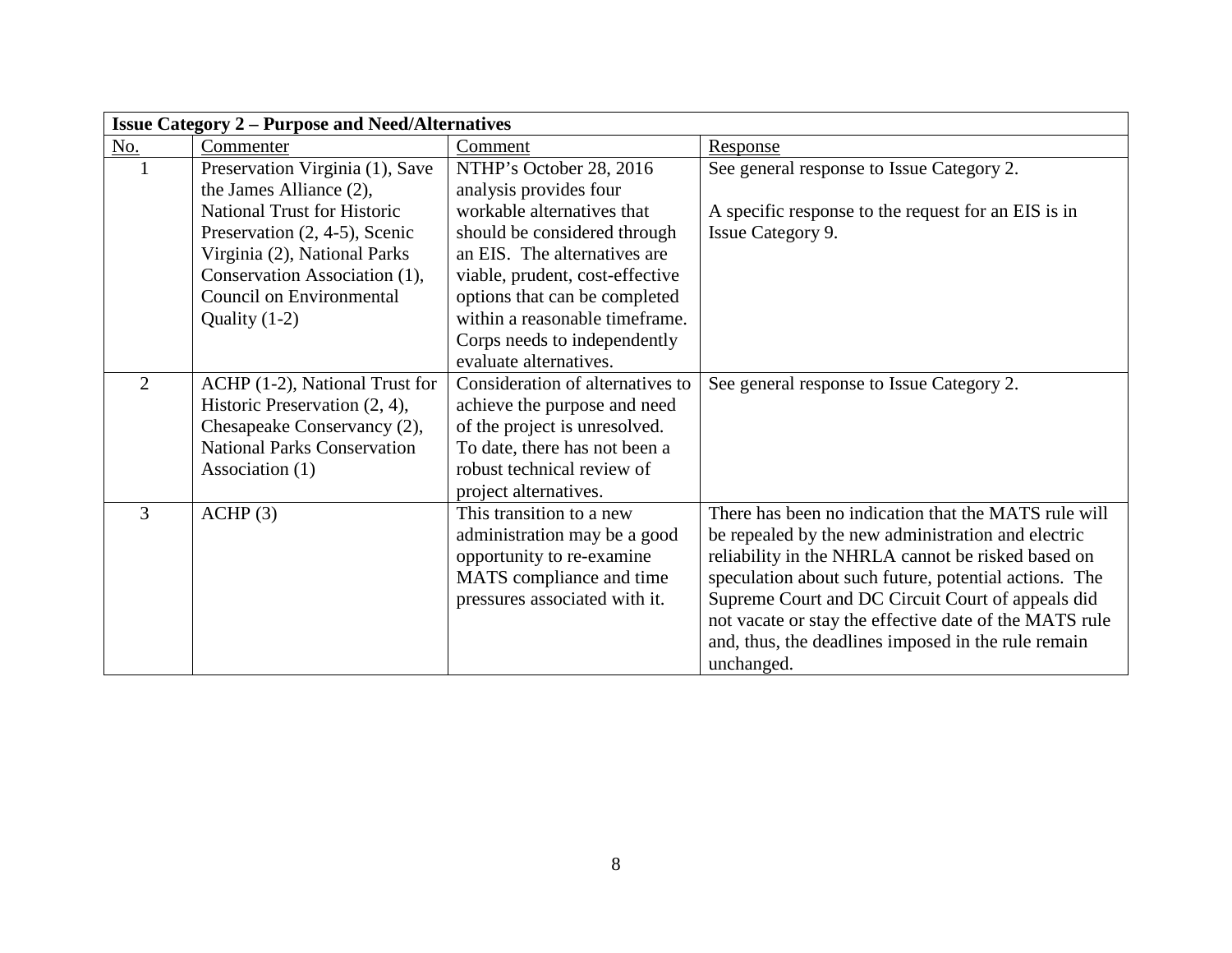**General Response:** While the ACHP found that the Revised MOA establishes a funding package that supports the resolution of cumulative effects issues, other commenters again claim that the consideration of cumulative effects has been inadequate. These latter comments generally do not raise any new issues to which a response has not been given. NTHP continues to argue that the methodology used to consider cumulative effects of the Project is flawed and that the cumulative effects analysis in the CREA (and elsewhere) fails to look at reasonably foreseeable cumulative effects. Specifically, NTHP argues that the analysis fails to look at reasonably foreseeable future development as a result of the Project. As an example, NTHP states that the construction of the Skiffes Creek switching station makes the future construction of additional transmission lines to that station "highly likely," not just reasonably foreseeable. NTHP's reasoning is that Project is proposed to be "built in its current location because it is connecting the existing substations located at the Surry Nuclear Power Station and Whealton. If either the Surry or Whealton station did not exist, it is possible that this Project would never have been proposed in its current form." NTHP Cmt. Ltr. at 6. From this, NTHP concludes: "It is clear that if the Project is permitted and a new substation is constructed at Skiffes Creek, future transmission planning will include the new station, and the mere existence of a Skiffes Creek station will tend to result in construction of additional transmission projects." *Id*. NTHP is incorrect.

The proposed location of the Project was based, not on the location of existing substations, but on Dominion's obligation to provide a reliable source of power to the NHRLA. As the Corps' Preliminary Alternatives Conclusions White Paper (Oct. 1, 2015) demonstrates, among countless other record documents, with the loss of generation of power at Yorktown, Dominion was faced with either developing new generation in the NHRLA, or transporting power generated elsewhere to the NHRLA. While numerous alternatives were considered, the only alternatives that provided a timely, long-term, practicable, adequate power source for the NHRLA were those that connected the NHRLA to Dominion's 500 kV system. As such, it is not the location of substations, but the location of Dominion's existing 500 kV infrastructure (of which Surry Nuclear Power Plant is a part) that ultimately determined the possible locations for the transmission line as it came into the NHRLA (either across the James River or down along the Chickahominy alternative's route).

But even if NTHP was correct, the fact that the mere existence of a substation might "tend to result in construction of additional transmission projects," as NTHP posits, does not make any particular, future and as yet unplanned transmission project "reasonably foreseeable," which is the touchstone for the inquiry. As Dominion set out in its Response to Comments submitted by Consulting Parties concerning the Surry-Skiffes Creek-Whealton Project at 33-35 (December 18, 2015), actions that are reasonably foreseeable are those that are sufficiently likely to occur. Case law on this issue confirms that in order to determine whether an action is sufficiently likely to occur, it must be far enough along in the planning process to provide the indication to a person of ordinary prudence that the project's completion is more likely than not. As such, courts have rejected arguments (just like NTHP's here) that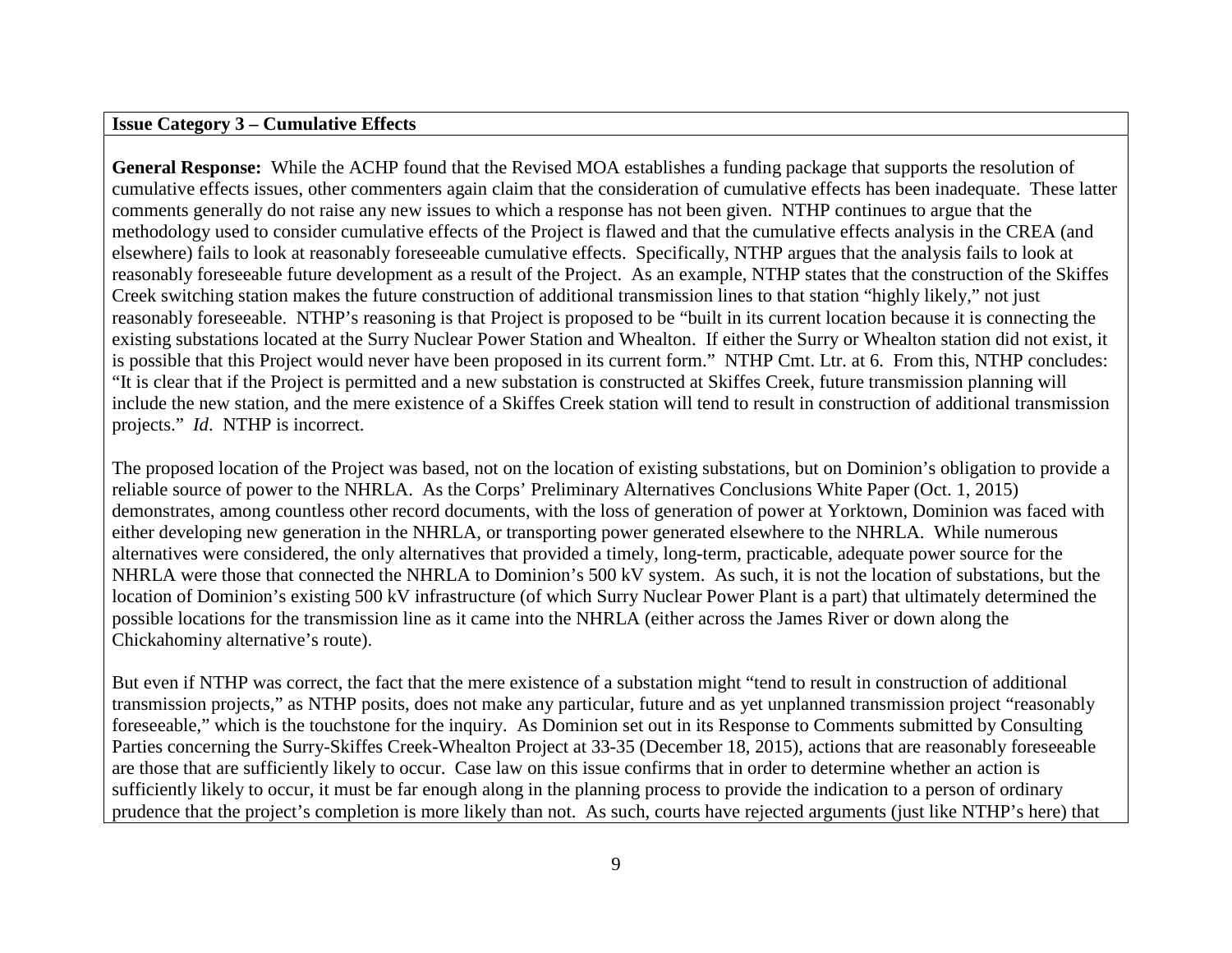an agency's cumulative effects analysis was faulty because it failed to consider the mere possibility that a currently planned project may someday be expanded or spawn additional projects where there was no evidence that any such expansions or additional projects were even in contemplation, let alone sufficiently likely to be completed. *Id*. Performing cumulative effects analyses is not an exercise in what an action agency can imagine might happen, or in the hypothetical. Including speculative or hypothetical actions in the analysis does not inform whether a historic property is adversely affected under 36 C.F.R. § 800.5. It also does not inform whether there are cumulative impacts under NEPA that rise to level of significance (either alone or when combined with direct and indirect impacts). Thus, it does not serve either of NEPA's twin goals of public participation and informed decision making. NTHP has not identified any reasonably foreseeable future transmission line projects that would connect to the proposed Skiffes Creek Substation, or otherwise. Thus, its position is simply speculation, which must be disregarded.

Commenters also focus on cumulative effects related to the Project's impact on the tourism economy of the Williamsburg-Yorktown-Jamestown Historic Triangle. As discussed in Dominion's Response to Comments submitted by Consulting Parties concerning the Surry-Skiffes Creek-Whealton Project at 28-29, 41-42 (December 18, 2015), the overwhelming economic impact related to the Project is the adverse impact on the economy if the Project is not completed. Regarding economic effects on tourism, initially, it is worth noting that such effects are not within the scope of analysis under the NHPA process, as that process is focused on identifying and resolving adverse effects on historic properties. The comment is relevant, however, to the Corps' NEPA analysis. During the SCC process, the Virginia SCC evaluated this issue and found that the Project will not have any negative effects on tourism, and in fact will have a beneficial economic impact. SCC, Order at 52-53 (Nov. 26, 2013). Because the Project will not have negative economic effects, there are no negative effects from past, present, or reasonably foreseeable future actions with which such effects could accumulate. That is, there are no such cumulative effects.

Further, record evidence demonstrates that tourism has not been negatively affected by the current level of development in the area. The inverse is true. Dominion, Assessment of Potential Impacts on Heritage Tourism at 3-5 (June 10, 2016) ("Heritage Tourism") (the number of tourists to the area grew and continued to grow when, for example, the Surry Nuclear Power Plant was constructed across the river from Jamestown Island and the Colonial Parkway, and directly adjacent to Hog Island. The same is true during the time the BASF chemical facility was constructed and began operation).While there have been variations in tourist numbers over the years, and thus, likely corresponding impacts to heritage tourism, the record information shows that those variations are caused more by weather and economic recessions, rather than any modern development. *Id*. Even this conclusion, however, does not hold perfectly. Since 1994, annual visitation to the historic properties in the area has remained constant between 3,122,557 and 3,459,965 visitors. *Id*. This period includes the significant recession of 2007/2008. It also includes a large, heavily promoted celebration of the 400th anniversary of the Jamestown Settlement in 2007, known as "Jamestown 2007." *Id*. Instead of large events or development impacting tourism, the monthly visitation data from 1979 to the present reveals that, year in and year out, visitation increases in late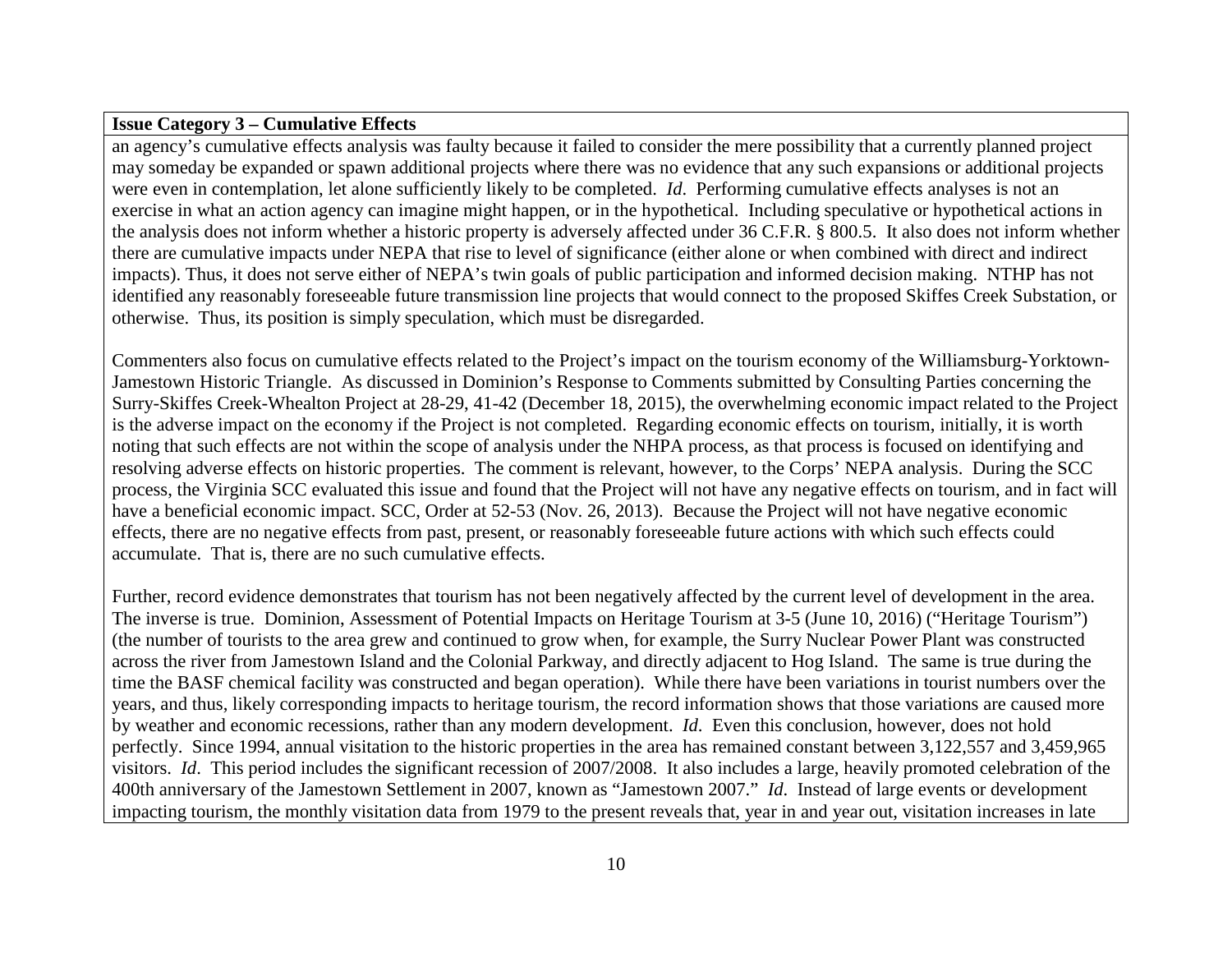spring and is highest in the summer months, and declines in early fall. And, while this seasonal variation results in monthly volumetric changes, the annual visitation data nevertheless remains consistent with the numbers discussed above. *Id*. Even assuming a 5% decline in visitation due to the Project, which is an assumption the NPS used to attempt to evaluate economic impacts related to a decline in visitation at another project, that number would be within the average annual variations seen since 1994, and thus be imperceptible economically speaking. *Id*.

Those conclusions make sense in light of record evidence that heritage tourism has a symbiotic relationship with modern development, and is dependent upon the provision of reliable services, including electricity, for its existence, let alone its success. *Id*. at 1-2. Information from NTHP demonstrates the importance of this relationship, and the expectations of heritage tourists—that they expect modern hotels, restaurants, and amenities nearby historic properties, as well as the infrastructure necessary for that modernity. *Id*. Along similar lines, the NPS recently decided to allow cell phone towers and high-speed fiber optic cable to be placed in some of its national parks because of visitors expectations to be able to stay connected to the digital world while visiting the more natural world. Greenwire, NPS@100: National Parks: Instagram nirvana or digital detox? (July 5, 2016) ("The Park Service is pushing to enhance cell and internet connectivity at hundreds of sites across the country, hoping to cater to younger visitors and an increasingly wired society."). This information supports the conclusion that modern development that meets the expectations of visitors, be it in the distance in support of hotels, restaurants, or amenities, or directly in the park one is visiting, does not deter visitation. Instead, quite the opposite is true. The constant visitation numbers NPS has collected since 1994 bear this out for the area when one considers the high density of modern amenities in that area, Heritage Tourism at 6, all of which require electricity.

Further informing this issue is the fact that the historic properties potentially impacted by the Project and the heritage tourism at issue here is contained within the larger Historic Triangle which contains numerous other historic properties and sites, as well as a number of non-historic related tourist destinations. Record evidence shows that this larger area generates approximately \$1.15 billion annually in tourism-related revenue. *Id*. at 6. The NPS estimates that in 2015, 3,343,909 people visited Colonial National Historic Park and this accounted for \$191,476,400 in gross economic activity associated with park visitor spending in the local/regional area. Dominion, Correlating the Scope of the Proposed Compensatory Mitigation to the Adverse Impacts and/or Value of Impacted Resources at 13 (Sept. 16, 2016) ("Mitigation Correlation"). While these are not apples-to-apples comparisons, this information demonstrates that only approximately 17% of the local tourism economy appears to be connected to historic properties and areas at issue with respect to the Project. *Id*. When combined with the information above regarding any lack of correlation between modern development and declines in heritage tourism, it supports the conclusion any negative impact on heritage tourism from the Proposed Alternative would be imperceptible, if there was any at all.

Instead, the impact of the project, and any cumulative effect it has with existing development, will be beneficial to tourism and the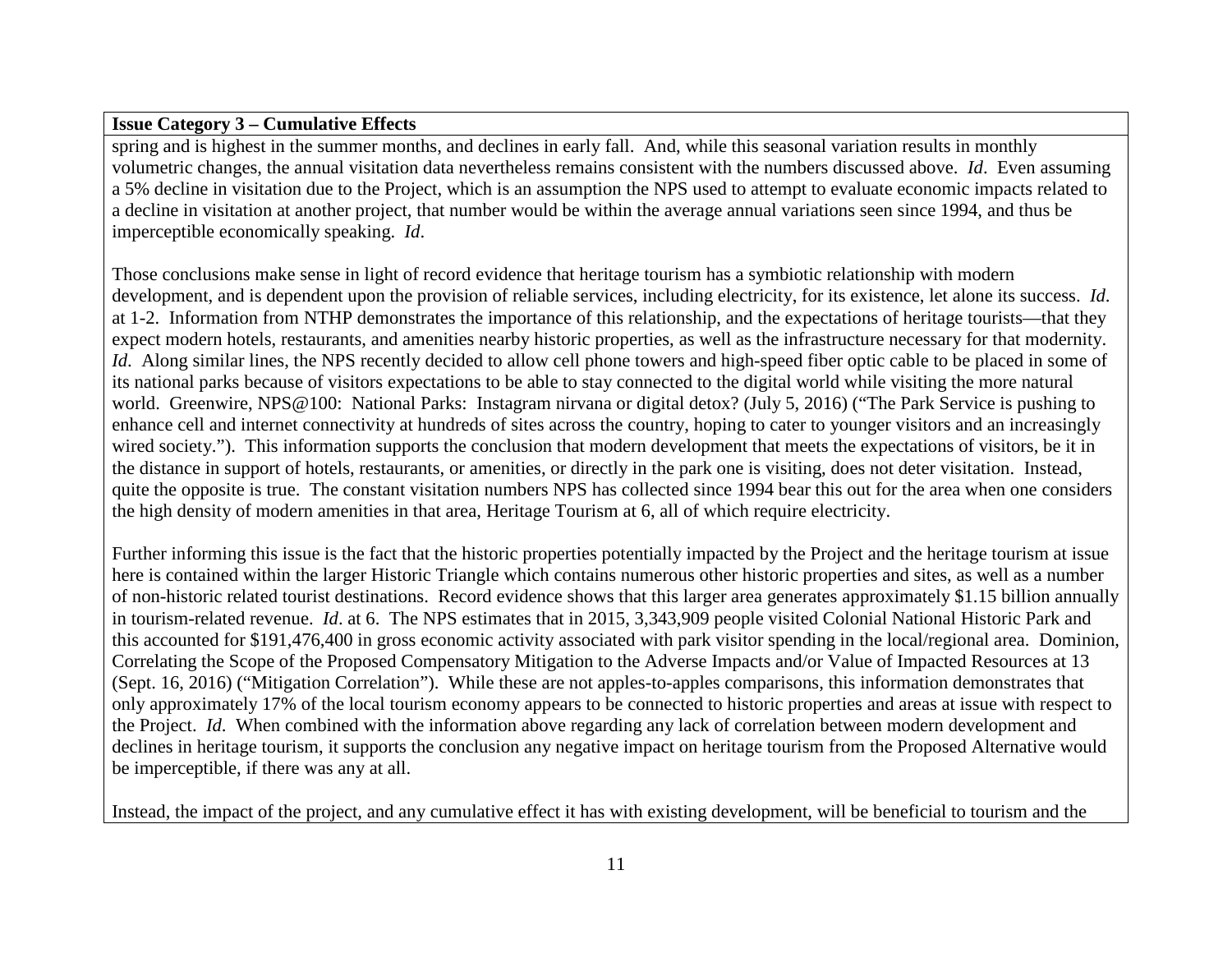local economy. That is the conclusion reached by the Virginia SCC. The Project would provide a reliable source of power to the NHRLA and permit the residents, businesses (including the robust tourism industry), critical defense installations, and public services to continue to function in their personal and professional lives as they do today. That has a substantial and critical beneficial economic and social impact. Heritage Tourism at 7. As stated at the public hearing by Mr. Robert Coleman, Vice Mayor of Newport News City Council (Public Hearing Tr. Pg. 56), and Mr. Ross A Mugler, Commissioner of Revenue for the City of Hampton (see Public Hearing Tr. Pg. 88), the Project is needed to attract and retain businesses in the Peninsula. Not having reliable electricity would damage the economy of the area as a business destination. Businesses that would be affected include military, Federal, civilian, and national security installations. The same logic applies to hotels and restaurants. Without them, there would be no tourism. The Project is necessary to maintain tourism, and thus, benefits it.

Cumulative effects have been properly considered, including related to issues such as visitor experience, tourism and economic activity. Dominion's Response to Comments submitted by Consulting Parties concerning the Surry-Skiffes Creek-Whealton Project at 30-37 (December 18, 2015); Dominion's Response to Comments on 6-13-16 MOA at 39-41 (the Corps believes that the cumulative effects analysis has been performed properly and reasonably).

| No.                         | Commenter                          | Comment                             | Response                                             |
|-----------------------------|------------------------------------|-------------------------------------|------------------------------------------------------|
|                             | Preservation Virginia (2),         | Consideration of cumulative         | See general responses to Issue Categories $3 \& 9$ . |
|                             | Save the James Alliance (2),       | effects has been inadequate,        |                                                      |
|                             | <b>National Trust for Historic</b> | especially considering the          |                                                      |
|                             | Preservation (3), Scenic           | project's impact on the tourism     |                                                      |
|                             | Virginia (2)                       | economy of the Williamsburg-        |                                                      |
|                             |                                    | Yorktown-Jamestown Historic         |                                                      |
|                             |                                    | Triangle (EIS and socioeconomic     |                                                      |
|                             |                                    | impact study requested for          |                                                      |
|                             |                                    | concerns such as decreases in       |                                                      |
|                             |                                    | property value for the switching    |                                                      |
|                             |                                    | station).                           |                                                      |
| $\mathcal{D}_{\mathcal{L}}$ | <b>National Trust for Historic</b> | Need to reconsider methodology      | See general response to Issue Category 3.            |
|                             | Preservation $(2, 4-6)$            | used to consider cumulative         |                                                      |
|                             |                                    | effects of the Project. Dominion    |                                                      |
|                             |                                    | just restates justifications in the |                                                      |
|                             |                                    | CREA and fails to look at           |                                                      |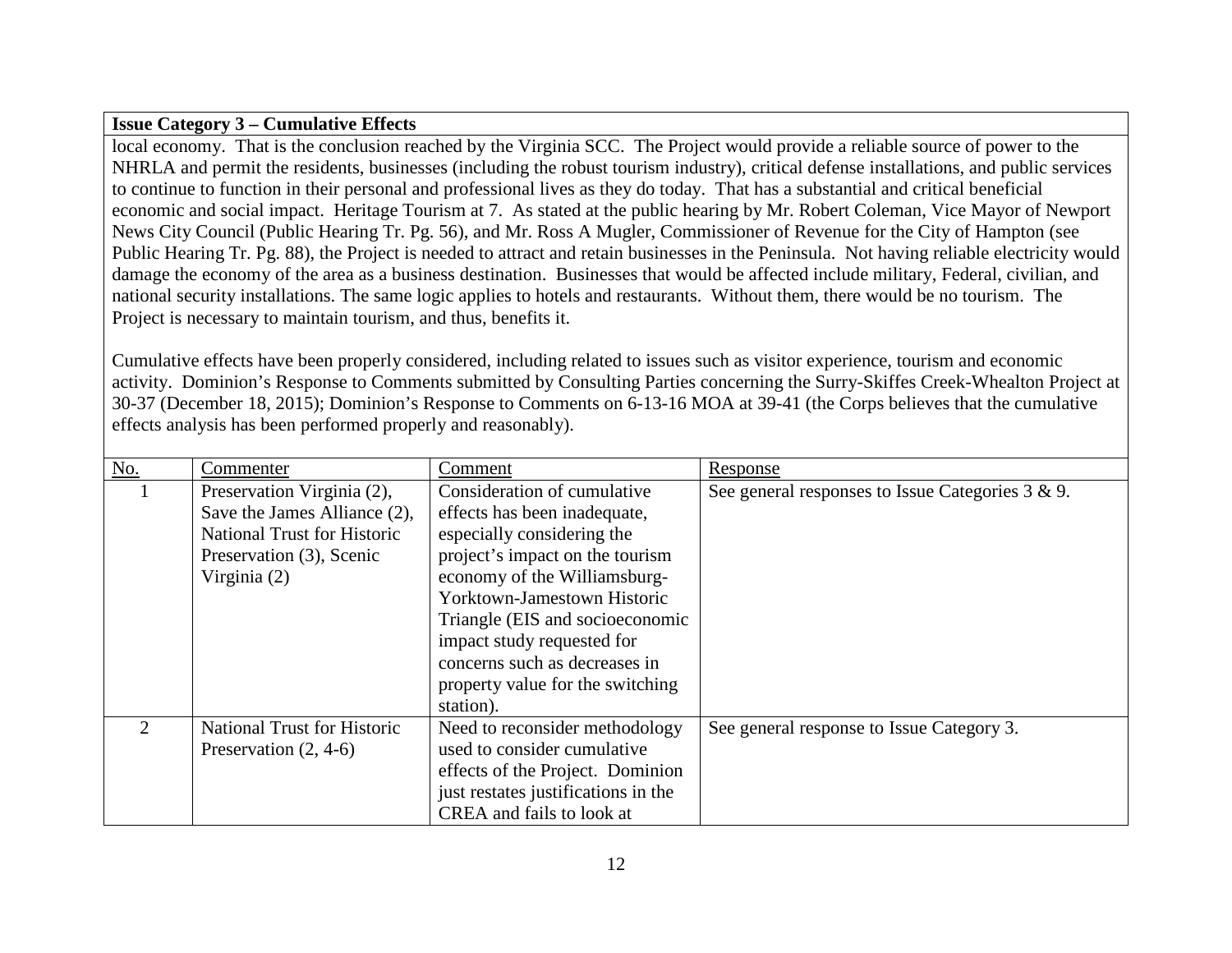| <b>Issue Category 3 – Cumulative Effects</b> |                                   |                                           |
|----------------------------------------------|-----------------------------------|-------------------------------------------|
|                                              | reasonably foreseeable            |                                           |
| cumulative effects. It is highly             |                                   |                                           |
| likely that the mere existence of a          |                                   |                                           |
|                                              | Skiffes Creek station will result |                                           |
|                                              | in construction of additional     |                                           |
|                                              | transmission projects.            |                                           |
| <b>National Parks Conservation</b>           | Requests a cumulative impacts     | See general response to Issue Category 3. |
| Association (2)                              | study.                            |                                           |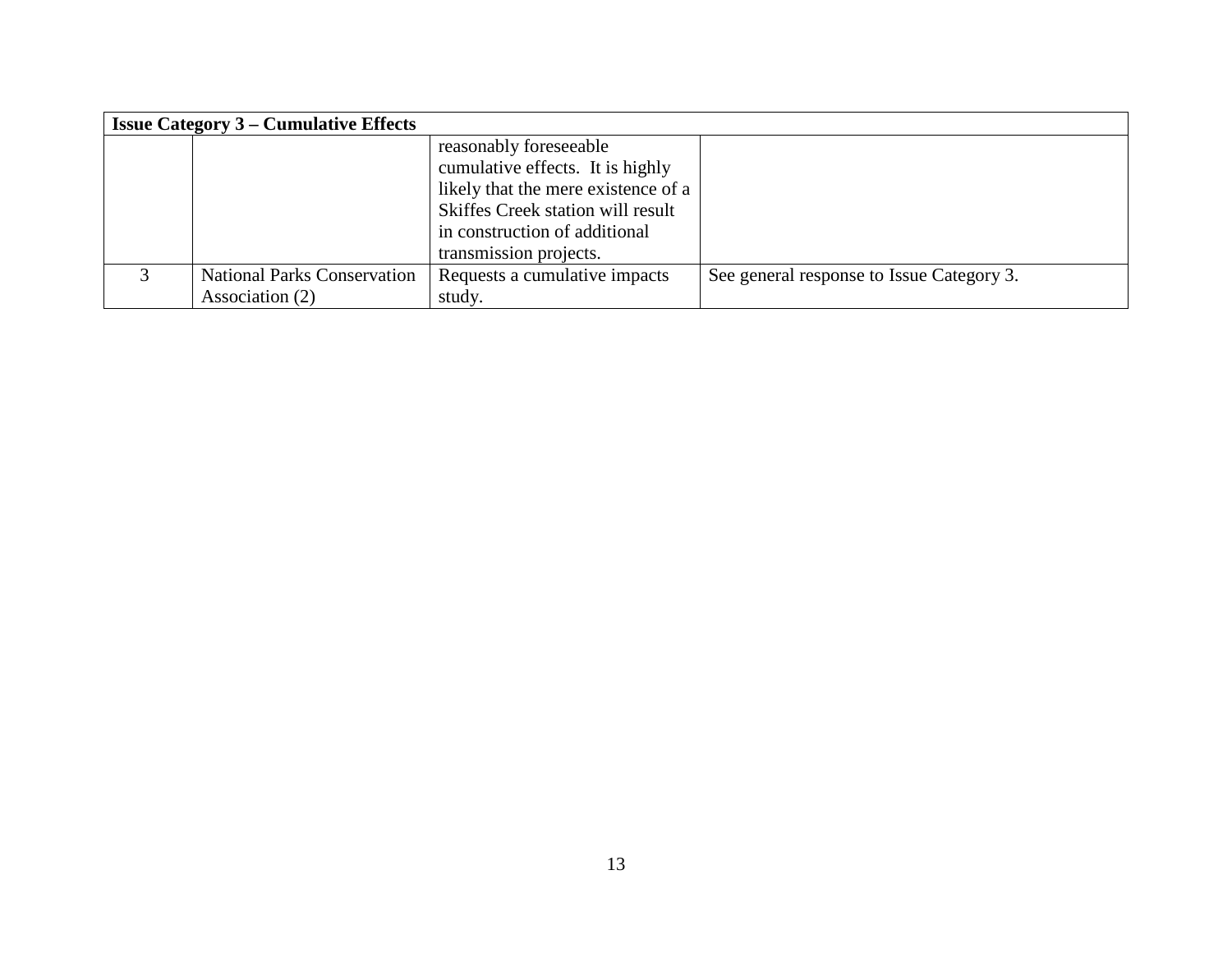#### **Issue Category 4 – Mitigation Projects**

**General Response:** Commenters previously have made these same comments. As set out in Dominion's Response to Comments on 6-13-16 MOA at 24-26, the visual impacts analysis in the CREA establishes that setting, feeling, and to some minimal extent association, are the adversely affected aspects of the historic properties at issue. NPS' past comments, for example, also make that point clear. See Dominion's Response to Comments on 6-13-16 MOA at 62-71 (discussing impacts disagreements regarding setting and feeling, among other things); Dominion's Response to Comments submitted by Consulting Parties concerning the Surry-Skiffes Creek-Whealton Project at 22-23 (December 18, 2015).

The proposed mitigation directly addresses setting, feeling, and association by, among other things, providing enhancements to the physical nature of the historic properties, and to those areas surrounding the properties that help convey the properties' historic character, and does so consistent with the consulting parties' (particular NPS') position that landscape scale consideration must be included. Dominion's Response to Comments on 6-13-16 MOA at 19-20; *see also* ACHP comments (Issue Category 1, Comments 2 and 3, above praising the structure and mechanism to achieve its purpose). The Context Document and Dominion's response to comments provide discussions of why the types and kinds of mitigation proposed enhance the historic properties' adversely affected aspects of integrity and values and functions—that is the mitigation provides equivalent compensation through the enhancement of like values (ensuring a landscape scale approach) for the values of the historic properties that have been effected. Dominion's Response to Comments on 6-13-16 MOA at 24-31. Further, the mitigation package does so on a scale that is correlated to the scale of the effects for the life of the Project, while provided a substantial amount of value added. *See* Mitigation Correlation; Dominion's Response to Comments on 6-13-16 MOA at 33-34 (discussing durability of mitigation), 43-45 (discussing the mitigation methodology); Context Document at 5-6 (detailing the process of developing the mitigation in a that best addressed the consulting parties comments).

| $\underline{\mathrm{No}}$ . | Commenter                    | Comment                            | Response                                                    |
|-----------------------------|------------------------------|------------------------------------|-------------------------------------------------------------|
|                             | Preservation Virginia (2),   | Projects outlined are not          | See general response in Issue Category 4.                   |
|                             | Save the James Alliance (2), | reasonably related to the harm     |                                                             |
|                             | ACHP(3)                      | caused by this proposed project.   |                                                             |
|                             |                              | If project approved as proposed,   |                                                             |
|                             |                              | mitigation package will fall short |                                                             |
|                             |                              | in its attempt to protect historic |                                                             |
|                             |                              | properties and their setting and   |                                                             |
|                             |                              | enhance visitor experience.        |                                                             |
| $\mathcal{D}_{\mathcal{L}}$ | Preservation Virginia (2),   | <b>Mitigation Distribution</b>     | The 30-day time frames provided for parties review of       |
|                             | Save the James Alliance (2), | Timeframes are too short for       | draft project lists, draft Project Narratives, and the like |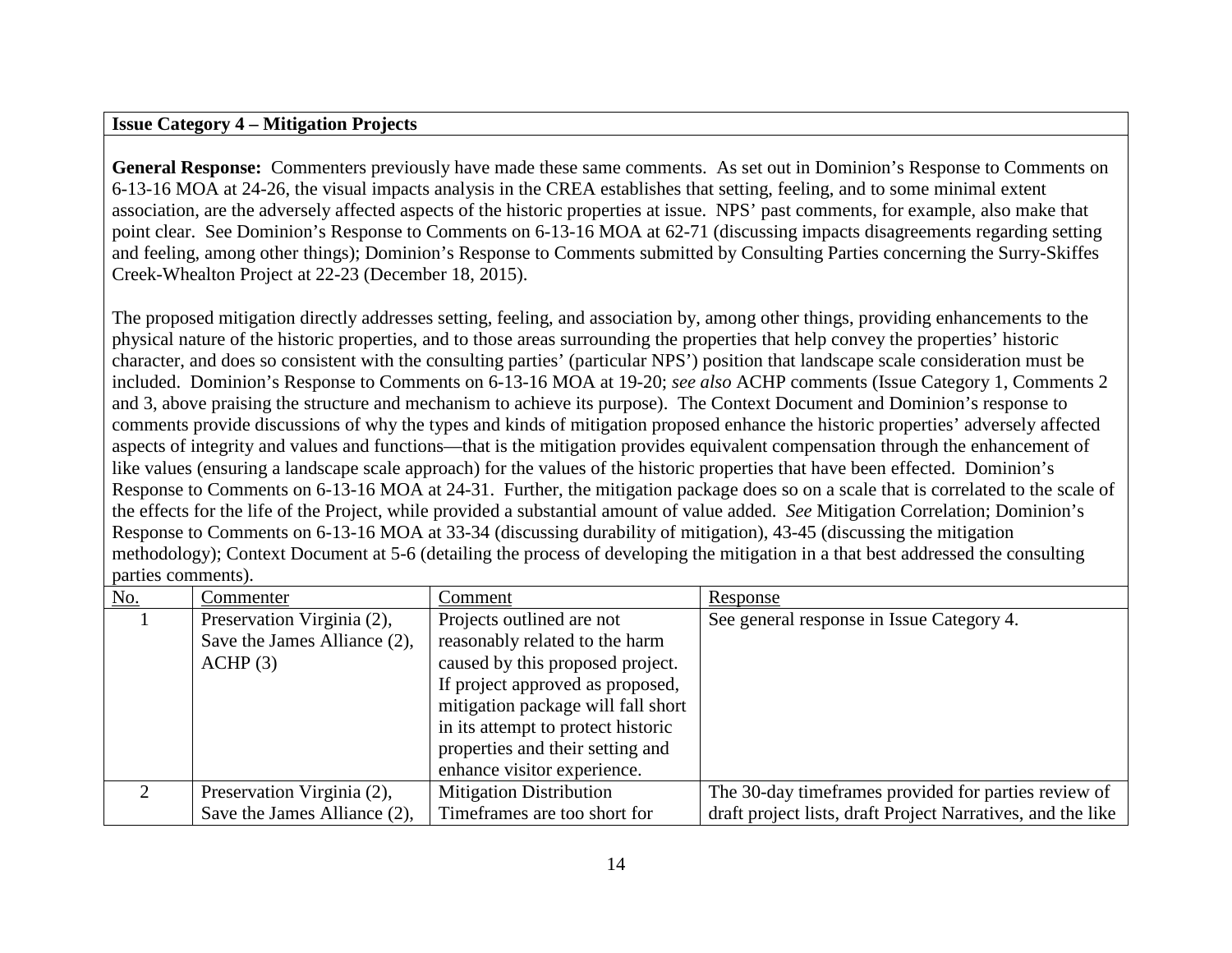|                | <b>Issue Category 4 – Mitigation Projects</b>                                                                        |                                                                                                                                |                                                                                                                                                                                                                                                                                                                                                                                                                                                                                                                                                                                                                                                                                                                                                                        |
|----------------|----------------------------------------------------------------------------------------------------------------------|--------------------------------------------------------------------------------------------------------------------------------|------------------------------------------------------------------------------------------------------------------------------------------------------------------------------------------------------------------------------------------------------------------------------------------------------------------------------------------------------------------------------------------------------------------------------------------------------------------------------------------------------------------------------------------------------------------------------------------------------------------------------------------------------------------------------------------------------------------------------------------------------------------------|
|                | <b>National Trust for Historic</b><br>Preservation (3), Scenic<br>Virginia (2)                                       | agreeing on details of property<br>access and project funding – need<br>more than 30 days (at least 90).                       | in the MOA Stip. III.a.1.C, Stip. III.b.1.B, Stip.<br>III.c.1.D, Stip.III.d.1.C, Stip.III.e.1.C., Stip.III.f2,<br>and Stip. III.g.1.D are set at 30 days to ensure<br>mitigation projects are timely undertaken following<br>the Corps' approval of the Project. This will ensure<br>that development and construction of the required<br>mitigation projects will proceed, more or less, in lock-<br>step with Dominion's construction of the Project.<br>Thus, while a 30-day review period may appear short,<br>the agencies and participating parties have sufficient<br>notice regarding the intended operation of the MOA,<br>and are urged to plan accordingly so as to maximize<br>their ability to participate effectively (to the extent<br>they so choose). |
| $\overline{3}$ | Preservation Virginia (3),<br>Save the James Alliance (2),<br><b>National Trust for Historic</b><br>Preservation (3) | Mitigation is weighted too much<br>in favor of state-managed<br>resources rather than historic<br>resources directly impacted. | Dominion disagrees with this comment. A brief<br>review of the Stipulations shows that the mitigation<br>projects are aimed directly at preserving and<br>enhancing the historic properties at issue.<br>Stip.I.a calls for the development and<br>implementation of a Treatment Plan directly at<br>Site 44JC0662.<br>Stip.I.b calls for the development and<br>$\bullet$<br>implementation of an Avoidance Plan related<br>to underwater and archeological sites within<br>the direct APE on the land and in the river, the<br>vast amount of which is in the Historic District<br>(along with the contributing feature CAJO<br>Trail), a historic property at issue.<br>Stip.I.c calls for the development, installation,                                           |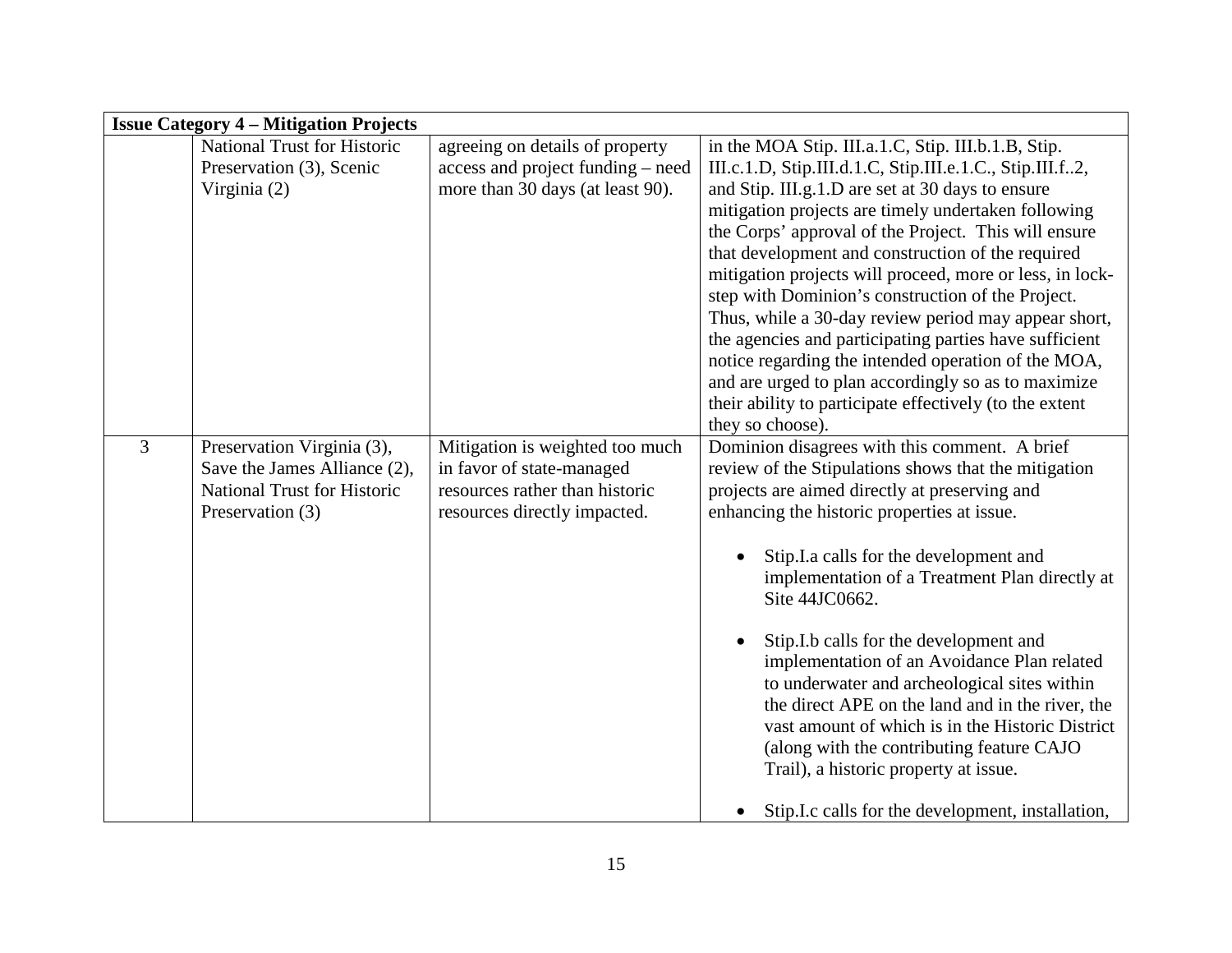| <b>Issue Category 4 – Mitigation Projects</b> |                                                                                                                                                                                                                                                                                                                                      |
|-----------------------------------------------|--------------------------------------------------------------------------------------------------------------------------------------------------------------------------------------------------------------------------------------------------------------------------------------------------------------------------------------|
|                                               | placement, and maintenance of interpretive<br>signs designed to inform visitors to the area<br>about the historic significance of the Historic<br>District (including the CAJO), and the other<br>thematically related historic properties at issue.                                                                                 |
|                                               | Stip.1.d calls for the development of a HALS<br>survey of the Historic District and the rest of<br>the historic properties adversely effected. This<br>work will provide educational, investigation,<br>preservation, and interpretative benefits to all<br>of the historic properties at issue.                                     |
|                                               | Stip.1.e calls for the additional evaluation of<br>tower coatings that reduce the visibility of the<br>towers over the river above and beyond the<br>visibility reduction achieved by standard<br>weatherized galvanized steel coatings. This<br>additional minimization work will benefit all<br>of the historic properties.        |
|                                               | Stip.II.a provides for the funding of funds that<br>carry out the compensatory mitigation projects<br>under Stipulation III, which as discussed below<br>directly benefits all of the historic projects.                                                                                                                             |
|                                               | Stip.II.b calls for a heritage tourism and visitor<br>experience study to better inform the<br>mitigation work under the MOA and to<br>develop a marketing and visitation program to<br>enhance heritage tourism in the area, including<br>at the historic properties at issue. Such<br>visitation brings money to those properties, |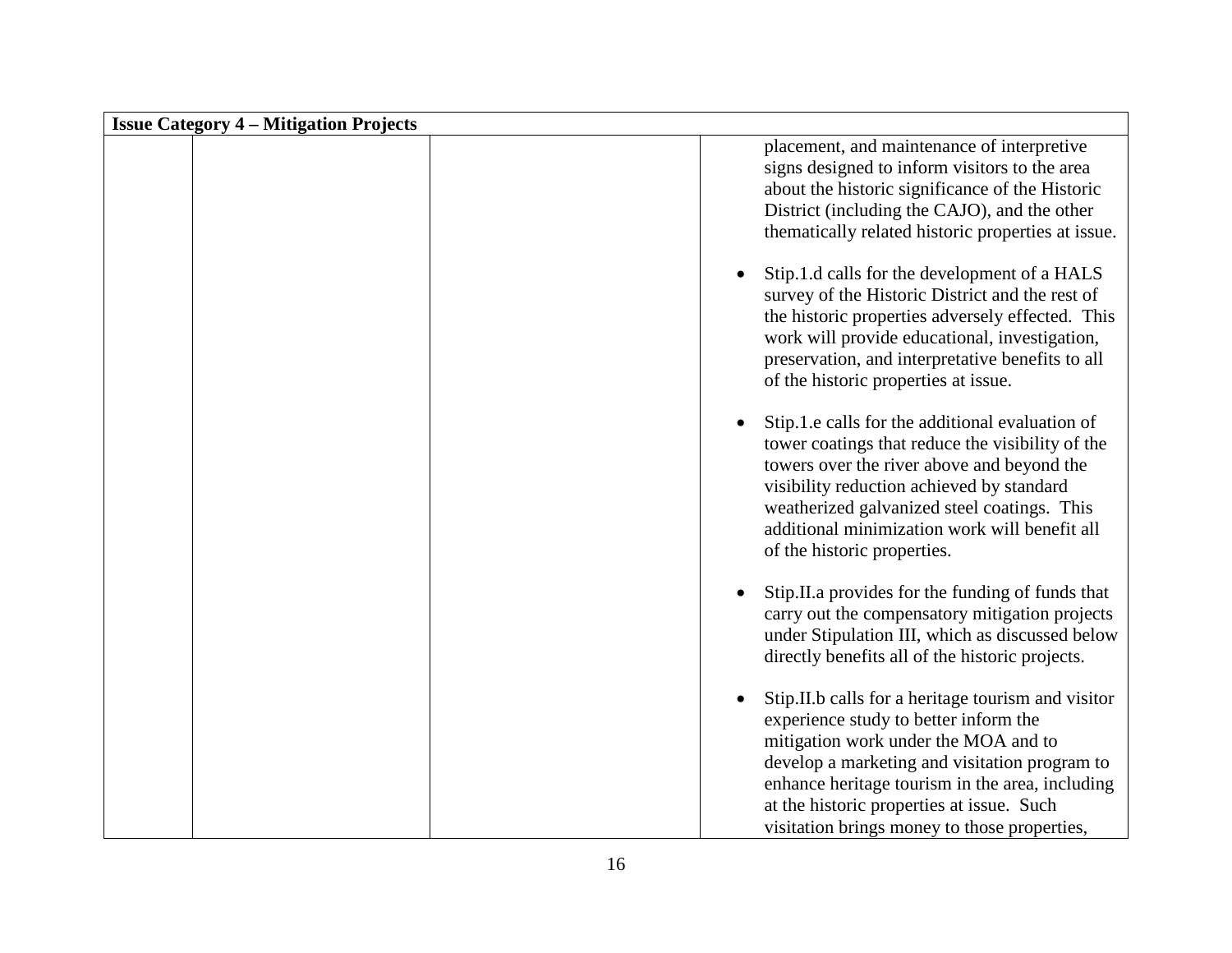| <b>Issue Category 4 – Mitigation Projects</b> |                                                                                                                                                                                                                                                                                                                                                                                                                                                                                                                                                                                                                                                                                                                                                                                                                                                                                                                                                                                                                                                                                                                               |  |
|-----------------------------------------------|-------------------------------------------------------------------------------------------------------------------------------------------------------------------------------------------------------------------------------------------------------------------------------------------------------------------------------------------------------------------------------------------------------------------------------------------------------------------------------------------------------------------------------------------------------------------------------------------------------------------------------------------------------------------------------------------------------------------------------------------------------------------------------------------------------------------------------------------------------------------------------------------------------------------------------------------------------------------------------------------------------------------------------------------------------------------------------------------------------------------------------|--|
|                                               | which benefits their long term preservation,<br>among other things.                                                                                                                                                                                                                                                                                                                                                                                                                                                                                                                                                                                                                                                                                                                                                                                                                                                                                                                                                                                                                                                           |  |
|                                               | Stip.III.a.1-5 calls for mitigation projects at<br>Carter's Grove. Such projects would directly<br>benefit that historic property, and the Historic<br>District in which it is located. If the owner of<br>Carter's Grove fails to cooperate, Stip.III.a.6-<br>11 calls for mitigation projects at Chippokes<br>Plantation State Park, also located in and<br>adjacent to the Historic District, and directly<br>across the river from Jamestown Island,<br>Colonial Parkway, and (to a lesser extent) Hog<br>Island (all historic properties). Enhancing the<br>viewshed, historic character, and landscape at<br>Chippokes enhances the setting, feeling, and<br>association of these historic properties. While<br>the first choice in the MOA is to perform<br>projects at Carter's Grove, the document<br>recognizes that there are other ways to enhance<br>the historic properties at issue, and it provides<br>a mechanism to do so if one or more parties<br>that own land in question do not want to<br>cooperate. These benefits accrue regardless of<br>the entity that manages/owns the property in<br>question. |  |
|                                               | Stip.III.b.1-5 calls for mitigation projects at<br>Colonial National Park. Such projects would<br>directly benefit that historic property, and the<br>Historic District in which it is located. If NPS<br>fails to cooperate, Stip.III.b.6-11 calls for                                                                                                                                                                                                                                                                                                                                                                                                                                                                                                                                                                                                                                                                                                                                                                                                                                                                       |  |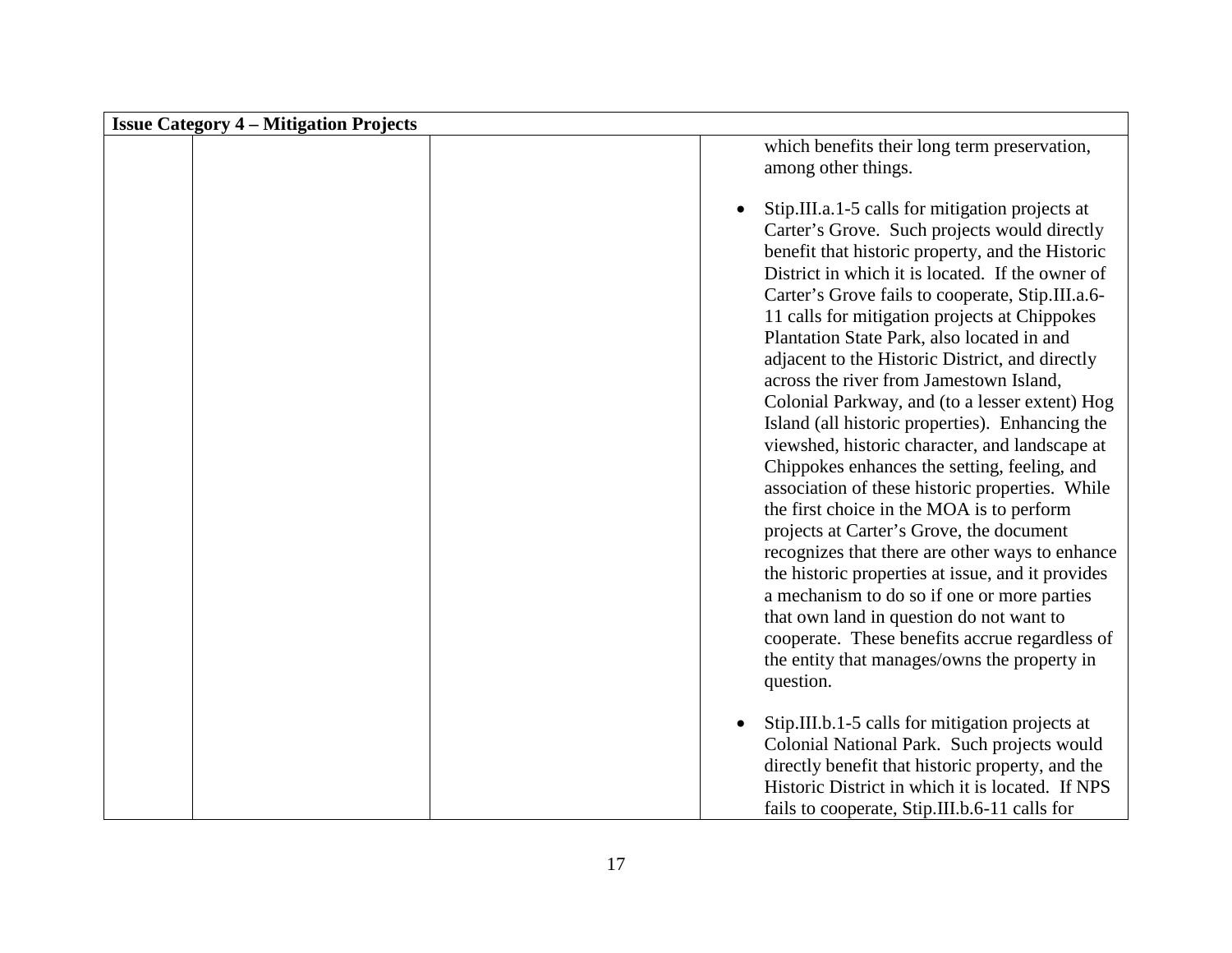| <b>Issue Category 4 – Mitigation Projects</b> |                                                                                                                                                                                                                                                                                                                                                                                                                                                                                                                                                                                                                                                                                                                                                                                                                                                                                                            |
|-----------------------------------------------|------------------------------------------------------------------------------------------------------------------------------------------------------------------------------------------------------------------------------------------------------------------------------------------------------------------------------------------------------------------------------------------------------------------------------------------------------------------------------------------------------------------------------------------------------------------------------------------------------------------------------------------------------------------------------------------------------------------------------------------------------------------------------------------------------------------------------------------------------------------------------------------------------------|
|                                               | mitigation projects at Jamestowne Settlement,<br>which is located on Jamestown Island (a<br>historic property at issue). It also calls for the<br>development of exhibits and interpretive<br>programs at Fort Monroe to examine the<br>convergence of three cultures directly related<br>to the historical significance of the Historic<br>District (and the other historic properties at<br>issue). All of these projects directly benefit the<br>historic properties at issue. While the first<br>choice in the MOA is to perform projects at<br>Colonial National Park, the document<br>recognizes that there are other ways to enhance<br>the historic properties at issue, and it provides<br>a mechanism to do so if one or more parties<br>that own land in question do not want to<br>cooperate. These benefits accrue regardless of<br>the entity that manages/owns the property in<br>question. |
|                                               | Stip.III.c.1-5 call for mitigation projects at<br>$\bullet$<br>Historic Jamestowne and Jamestown Island.<br>Among the things, it calls for a CAJO Trail<br>enhancement projects. Such projects would<br>directly benefit these historic properties, and<br>the Historic District in which they are located.<br>If either NPS or Preservation Virginia fails to<br>cooperate, Stip.IIIc.6-11 directs Dominion to<br>work with the Commonwealth to develop<br>landscape and viewshed enhancement,<br>shorelines projection, and other projects to<br>enhance the CAJO Trail (which is a                                                                                                                                                                                                                                                                                                                      |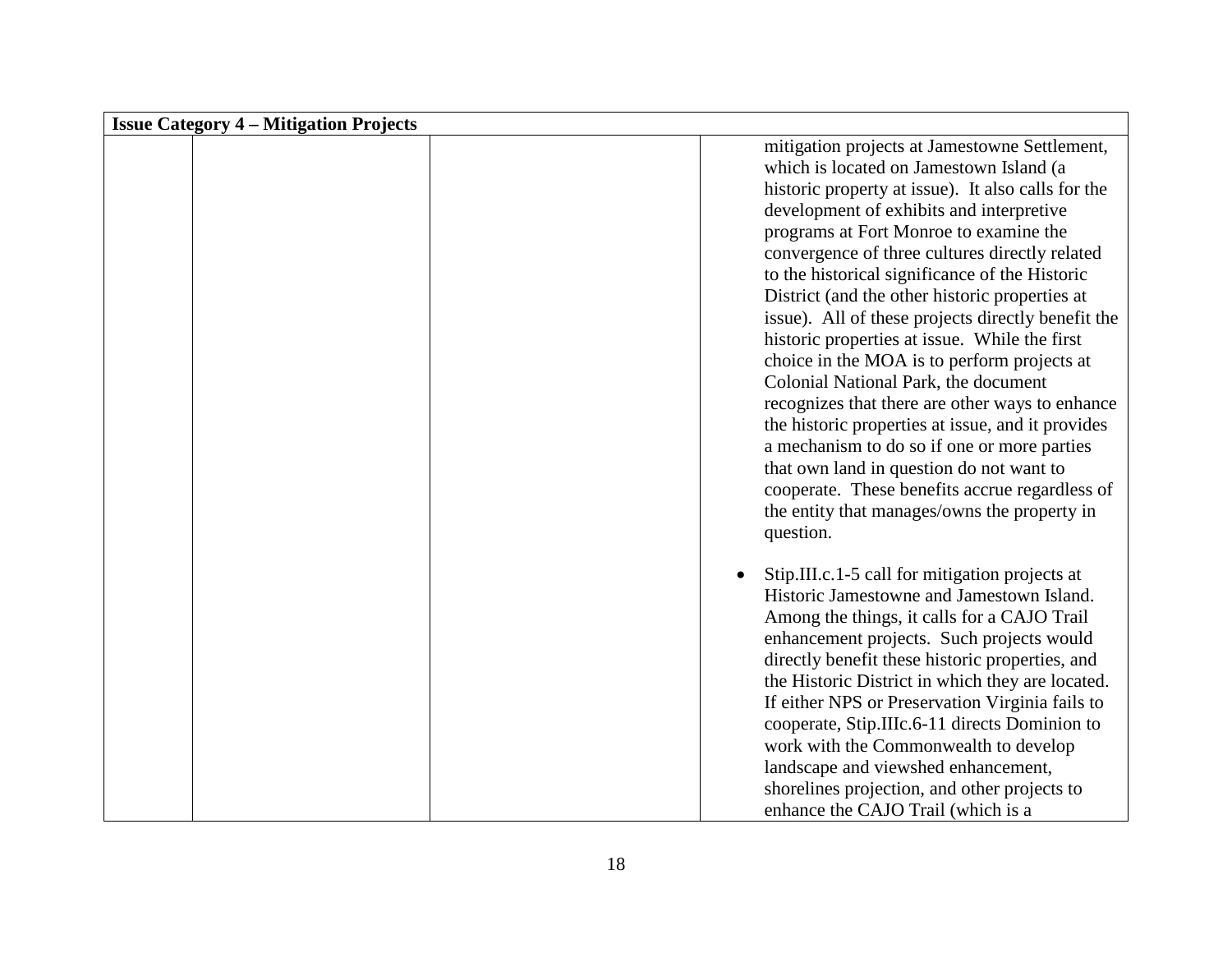| <b>Issue Category 4 – Mitigation Projects</b> |                                                                                                                                                                                                                                                                                                                                                                                                                                                                                                                                                                                                                                                                                                                                                                                                                                               |
|-----------------------------------------------|-----------------------------------------------------------------------------------------------------------------------------------------------------------------------------------------------------------------------------------------------------------------------------------------------------------------------------------------------------------------------------------------------------------------------------------------------------------------------------------------------------------------------------------------------------------------------------------------------------------------------------------------------------------------------------------------------------------------------------------------------------------------------------------------------------------------------------------------------|
|                                               | contributing property to the Historic District).<br>All of the properties benefited here are historic<br>properties. While the first choice in the MOA<br>is to perform projects at Jamestown, the<br>document recognizes that there are other ways<br>to enhance the historic properties at issue, and<br>it provides a mechanism to do so if one or<br>more parties that own land in question do not<br>want to cooperate. These benefits accrue<br>regardless of the entity that manages/owns the<br>property in question.                                                                                                                                                                                                                                                                                                                 |
|                                               | Stip.III.d calls for the enhancement projects<br>along the CAJO Trail, and land acquisition,<br>and visitor interpretation and preservation<br>projects associated with Werowocomoco and<br>facilities at York River State Park nearby for<br>the same purposes. Part of these projects will<br>occur in the Historic District (and CAJO Trail)<br>and directly enhance the historic properties at<br>issue. Part of these projects will indirectly<br>enhance the Historic District and all of the<br>historic properties at issue by providing and<br>preserving an undisturbed landscape evocative<br>of the setting and feeling of the area during the<br>time of Captain Smith's exploration, and<br>interaction with Native Americans. These<br>benefits accrue regardless of the entity that<br>manages/owns the property in question. |
|                                               | Stip.III.e calls for preservation and<br>enhancement projects in the Historic District,                                                                                                                                                                                                                                                                                                                                                                                                                                                                                                                                                                                                                                                                                                                                                       |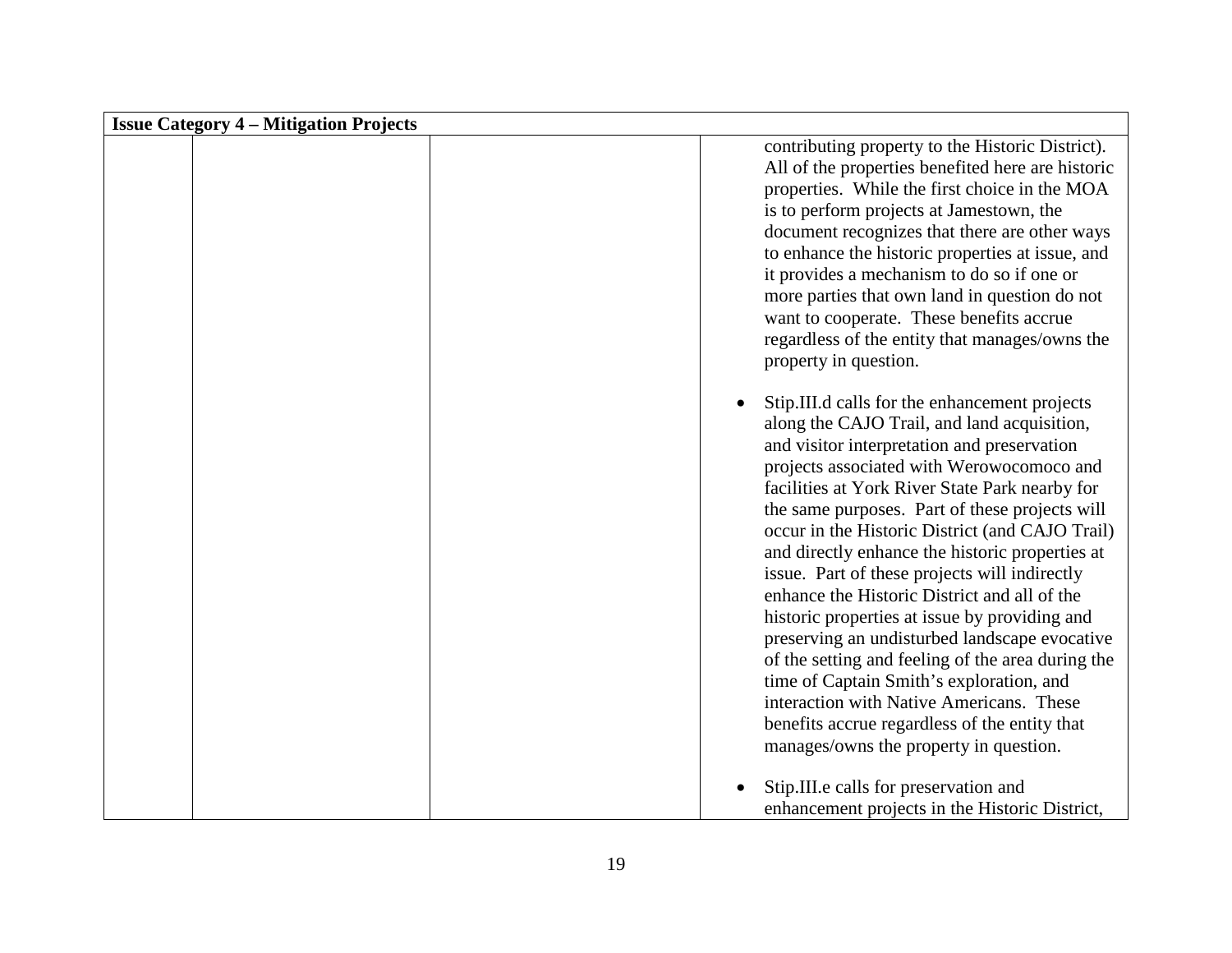| <b>Issue Category 4 – Mitigation Projects</b> |  |                                                                                                                                                                                                                                                                                                                                                                                                                                                                                                                                                              |
|-----------------------------------------------|--|--------------------------------------------------------------------------------------------------------------------------------------------------------------------------------------------------------------------------------------------------------------------------------------------------------------------------------------------------------------------------------------------------------------------------------------------------------------------------------------------------------------------------------------------------------------|
|                                               |  | and specifically including at Hog Island, and<br>projects that enhance the water quality of the<br>Historic District (and CAJO Trail). These<br>projects directly enhance numerous historic<br>properties at issue. These benefits accrue<br>regardless of the entity that manages/owns the<br>property in question.                                                                                                                                                                                                                                         |
|                                               |  | Stip.III.f. calls for water quality improvement<br>to maintain the river as a character setting<br>feature of the Historic District (and CAJO<br>Trail). These projects will directly and<br>indirectly enhance historic properties at issue.<br>These benefits accrue regardless of the entity<br>that manages/owns the property in question.                                                                                                                                                                                                               |
|                                               |  | Stip.III.g calls for interpretative programs,<br>exhibits, signage regarding the Battle of<br>Yorktown and Fort Crafford, preservation and<br>landscape management at Fort Crafford, and<br>additional landscape preservation and<br>conservation efforts focused on protecting and<br>benefitting the Historic District and other<br>historic properties at issue. These projects will<br>directly and indirectly enhance historic<br>properties at issue. These benefits accrue<br>regardless of the entity that manages/owns the<br>property in question. |
|                                               |  | The forgoing makes clear that the comment is without<br>merit. The management or ownership of the<br>properties at which a mitigation project is conducted is<br>irrelevant to whether the mitigation provided for in the                                                                                                                                                                                                                                                                                                                                    |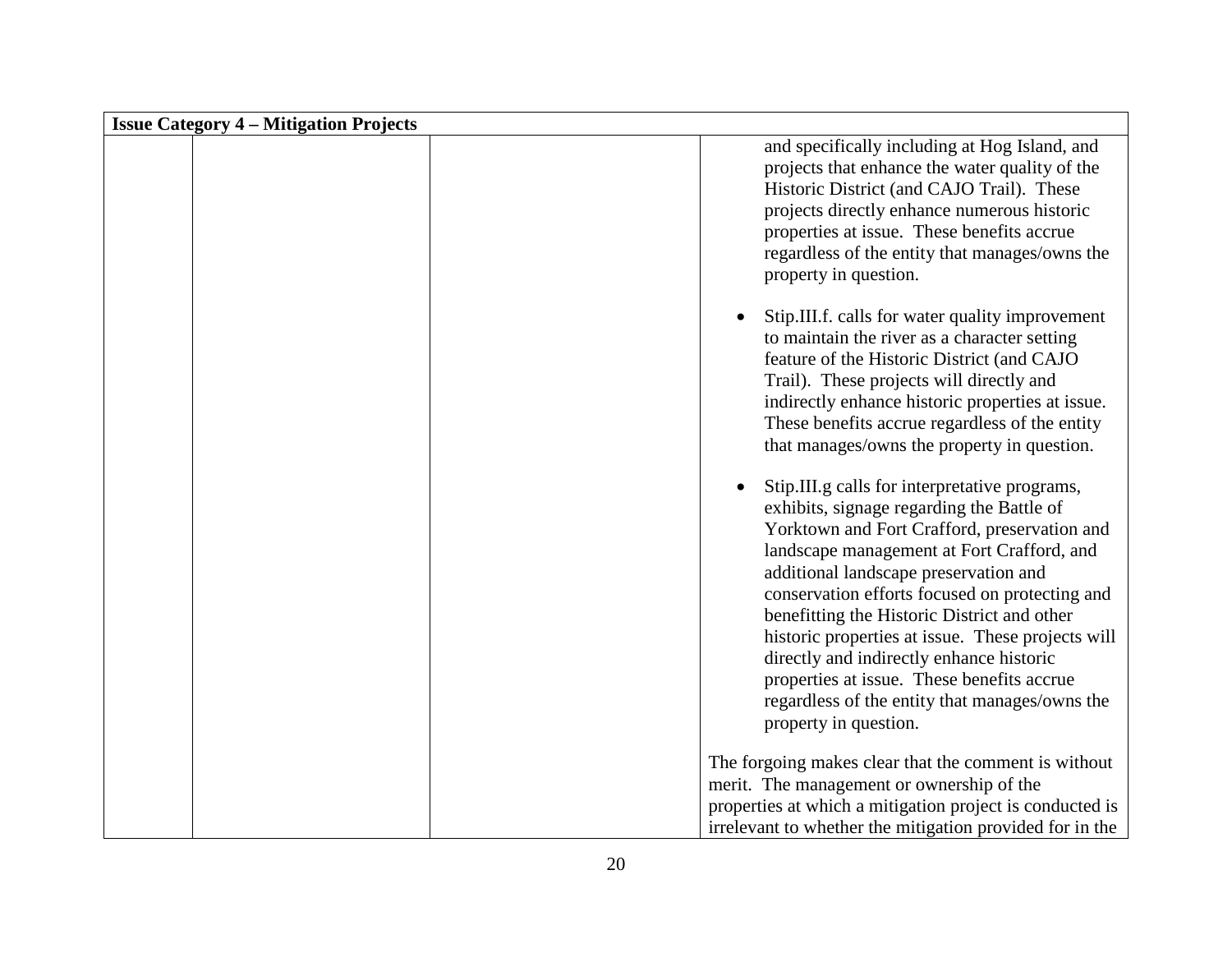|                | <b>Issue Category 4 – Mitigation Projects</b>             |                                                                                                                          |                                                                                                                                                                                                                                                                                                                                                                                                                                                                                                                                                                                                                                                                                                                                                                                                                                                                                                                                                                                                                                                                                               |  |
|----------------|-----------------------------------------------------------|--------------------------------------------------------------------------------------------------------------------------|-----------------------------------------------------------------------------------------------------------------------------------------------------------------------------------------------------------------------------------------------------------------------------------------------------------------------------------------------------------------------------------------------------------------------------------------------------------------------------------------------------------------------------------------------------------------------------------------------------------------------------------------------------------------------------------------------------------------------------------------------------------------------------------------------------------------------------------------------------------------------------------------------------------------------------------------------------------------------------------------------------------------------------------------------------------------------------------------------|--|
|                |                                                           |                                                                                                                          | MOA benefits the historic properties at issue. The<br>MOA provides mechanisms to address implementation<br>issues related to first priority projects. This makes the<br>MOA stronger and more reasonable, not the other way<br>around.                                                                                                                                                                                                                                                                                                                                                                                                                                                                                                                                                                                                                                                                                                                                                                                                                                                        |  |
| $\overline{4}$ | ACHP(2)                                                   | Many of the projects are still<br>vague and will require SHPO and<br>consulting party input.                             | While Dominion would agree that the specific details<br>of each mitigation project are yet to be determined,<br>Dominion believes that the MOA strikes an<br>appropriate balance in defining and delineating the<br>mitigation projects, their locations, their goals, their<br>funding, and how and by whom they will be<br>accomplished. As ACHP acknowledges, the MOA<br>contemplates the continued involvement of the<br>consulting parties during the development of the<br>mitigation project details and many of those parties are<br>"knowledgeable about the preservation and promotion<br>of historic properties in the APE." ACHP Cmt. at 2.<br>This was by design, to ensure that stakeholders within<br>the APE that manage/own, steward, or regularly visit<br>and interact with the historic properties at issue are<br>involved at a detailed level, and in a continuing role.<br>Dominion believes this will result in mitigation<br>projects that provide the greatest benefit to the historic<br>properties at issue. Dominion believes that the Corps<br>and SHPO concur. |  |
| 5              | Chesapeake Conservancy (2)                                | Questions adequacy of proposed<br>mitigation project on the<br>substantial long-term impacts<br>(attaches prior letter). | See general response in Issue Category 4.                                                                                                                                                                                                                                                                                                                                                                                                                                                                                                                                                                                                                                                                                                                                                                                                                                                                                                                                                                                                                                                     |  |
| 6              | <b>First California Company</b><br>Jamestowne Society (1) | Mitigation ignores impacts to<br>major portion of the APE,                                                               | Dominion disagrees with this comment. As the<br>response to Comment 4 in this Issue Category                                                                                                                                                                                                                                                                                                                                                                                                                                                                                                                                                                                                                                                                                                                                                                                                                                                                                                                                                                                                  |  |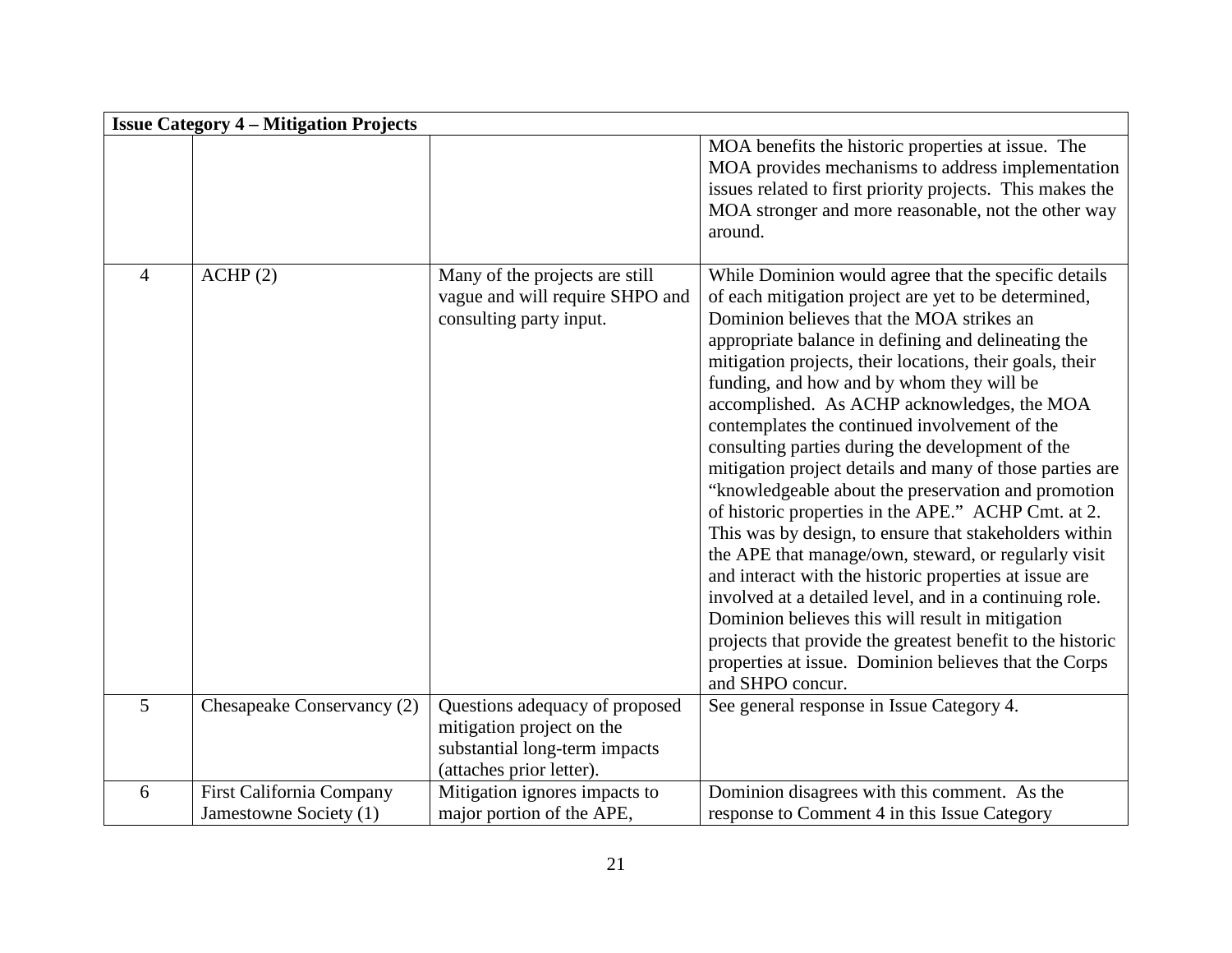| <b>Issue Category 4 – Mitigation Projects</b> |                                  |                                                            |
|-----------------------------------------------|----------------------------------|------------------------------------------------------------|
|                                               | namely upriver portion from Hog  | demonstrates, a substantial portion of the mitigation is   |
|                                               | Island to Jamestown Island and   | aimed directly at Jamestown Island (including Historic     |
|                                               | fails to adhere to the VDHR's    | Jamestown), Carter's Grove, Colonial National Park         |
|                                               | Visual Effects Guidance.         | (focusing on Colonial Parkway), Hog Island,                |
|                                               | Members do not come to           | Chippokes, and water quality projects that enhance the     |
|                                               | Jamestown via the industry-rich  | Historic District (and CAJO Trail) that, by their          |
|                                               | lower parts of the James, but    | nature, must do so from upstream. Further, additional      |
|                                               | instead from Richmond, a route   | mitigation is dedicated to landscape and viewshed          |
|                                               | the proposed mitigation measures | enhancement in the Historic District (and CAJO Trail),     |
|                                               | do not improve.                  | and could be allocated to projects in the northern         |
|                                               |                                  | portion of the APE. These facts demonstrate that,          |
|                                               |                                  | contrary to the comment, a large portion of the            |
|                                               |                                  | mitigation is focused on historic properties in the        |
|                                               |                                  | northern portion of the APE.                               |
|                                               |                                  |                                                            |
|                                               |                                  | Further, while the comment merely makes an un-             |
|                                               |                                  | explained or supported statement that the mitigation       |
|                                               |                                  | fails to adhere to the Visual Effects Guidance,            |
|                                               |                                  | Dominion notes that the facts above make clear that        |
|                                               |                                  | the mitigation is consistent with VDHR's guidance          |
|                                               |                                  | because the mitigation is focused on enhancing the         |
|                                               |                                  | setting, feeling, and association of the historic          |
|                                               |                                  | properties at issue, which is precisely what VDHR          |
|                                               |                                  | directs. See VDHR, Visual Effects Guidance at 6-7.         |
|                                               |                                  | The mitigation plan also is consistent with the            |
|                                               |                                  | guidance because, as discussed above in response to        |
|                                               |                                  | Comment 4, it establishes a mitigation strategy and        |
|                                               |                                  | structure that invites and takes into account the views    |
|                                               |                                  | of the community (as well as managers/owners) that         |
|                                               |                                  | use the resources at issue. <i>Id.</i> at 7. Probably most |
|                                               |                                  | importantly, the SHPO ( <i>i.e.</i> , VDHR) supports the   |
|                                               |                                  | MOA and planned mitigation.                                |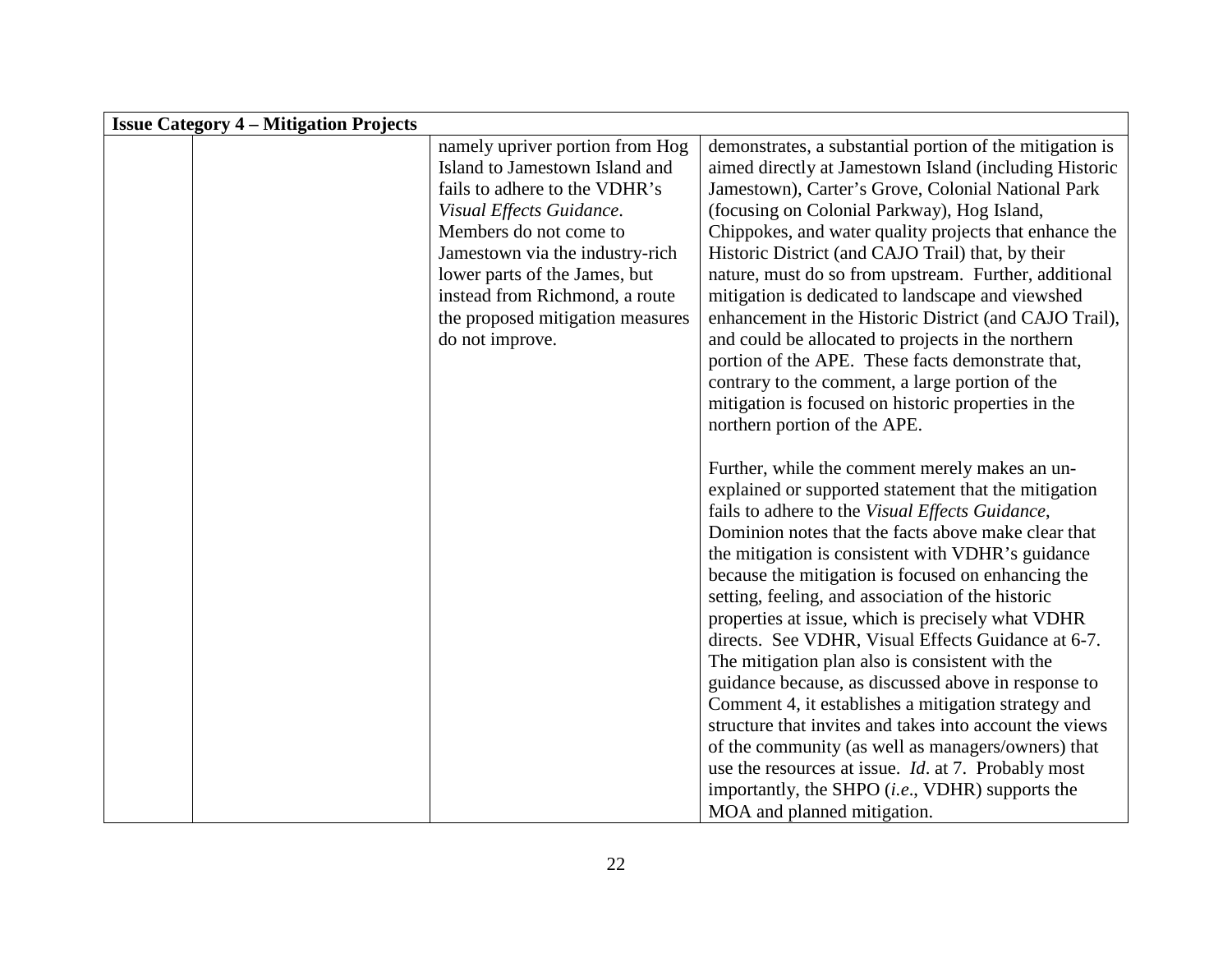| <b>Issue Category 4 – Mitigation Projects</b> |                          |                                    |                                                           |
|-----------------------------------------------|--------------------------|------------------------------------|-----------------------------------------------------------|
| 7                                             | Council on Environmental | Avoidance appears to be the only   | See general response to Issue Category 4.                 |
|                                               | Quality (2)              | way to mitigation the direct       |                                                           |
|                                               |                          | impacts of the project, but        | The Revised MOA projects are structured to                |
|                                               |                          | otherwise mitigation must have a   | proportionally mitigate the impacts of the Project.       |
|                                               |                          | nexus to the impacts of an action, | Details of this proportionality and connection between    |
|                                               |                          | be proportional to the impacts,    | the mitigation projects in the MOA and the impacts of     |
|                                               |                          | and be durable for the duration of | the Project are explained in detail in Issue Category 4   |
|                                               |                          | the impacts of the action. In the  | - Equivalence in the Response to Consulting Party         |
|                                               |                          | context of its durability          | Comments Concerning Draft MOA 6-13-2016; see              |
|                                               |                          | comments, urges the Corps to       | also Context Document and Mitigation Correlation          |
|                                               |                          | consider whether Dominion is       | regarding the nexus of the mitigation to the impacts, as  |
|                                               |                          | going to use easements and other   | well as its scope.                                        |
|                                               |                          | preservation instruments for later |                                                           |
|                                               |                          | development based on, for          | The Revised MOA also addresses the durability of the      |
|                                               |                          | example, the growth inducting      | mitigation, ensuring that the mitigation projects are     |
|                                               |                          | effects of the Project.            | durable for the duration of the impacts of the Project.   |
|                                               |                          |                                    | Details of the mitigation project's durability are        |
|                                               |                          |                                    | explained in Issue Category $5 -$ Durability in the       |
|                                               |                          |                                    | <b>Response to Consulting Party Comments Concerning</b>   |
|                                               |                          |                                    | Draft MOA 6-13-2016. Nevertheless, additional             |
|                                               |                          |                                    | clarifying language will be added to the MOA to           |
|                                               |                          |                                    | ensure the planned mitigation is durable for the life of  |
|                                               |                          |                                    | the Project. Finally, with respect CEQ's suggestion       |
|                                               |                          |                                    | that the Project could be growth inducing, in light of    |
|                                               |                          |                                    | the type of project it is, the record does not support    |
|                                               |                          |                                    | that conclusion. See, e.g., Letter from S. Miller,        |
|                                               |                          |                                    | Dominion, to Col. J. Kelly, Corps at 11-12 (Sept. 16,     |
|                                               |                          |                                    | 2016). Further, the MOA does not envision easement        |
|                                               |                          |                                    | or preservation projects that would revert to Dominion    |
|                                               |                          |                                    | for its own future use. In any event, what projects or    |
|                                               |                          |                                    | actions Dominion (or any other actor) may or may not      |
|                                               |                          |                                    | take at the end of the life of Project (at least 50 years |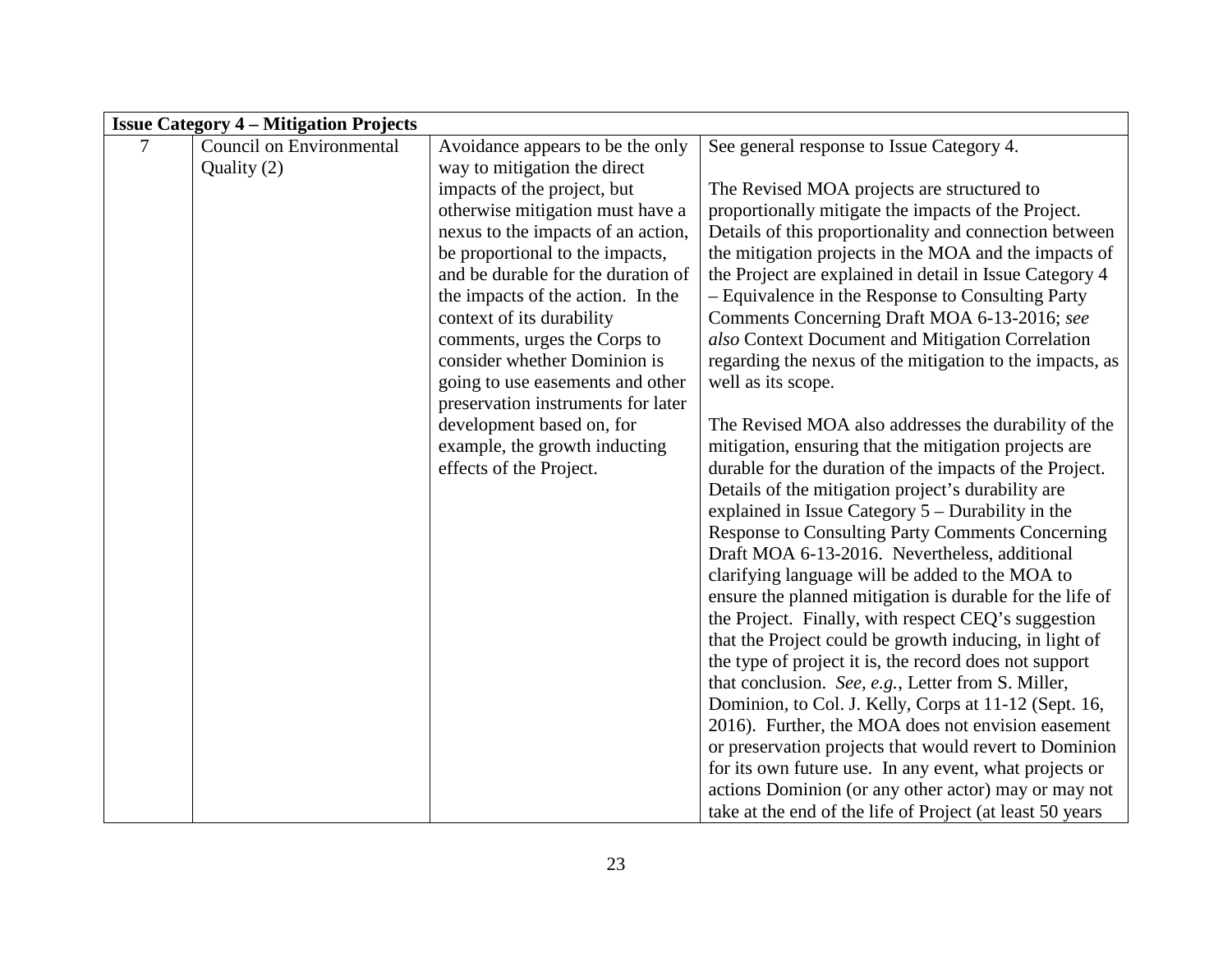| <b>Issue Category 4 – Mitigation Projects</b> |                                                       |  |  |
|-----------------------------------------------|-------------------------------------------------------|--|--|
|                                               | from its in-service date) are unknown and any         |  |  |
|                                               | suggestion as to what they might be would be pure     |  |  |
|                                               | speculation. <i>Id.</i> (the Corps need only consider |  |  |
|                                               | reasonably foreseeable cumulative impacts).           |  |  |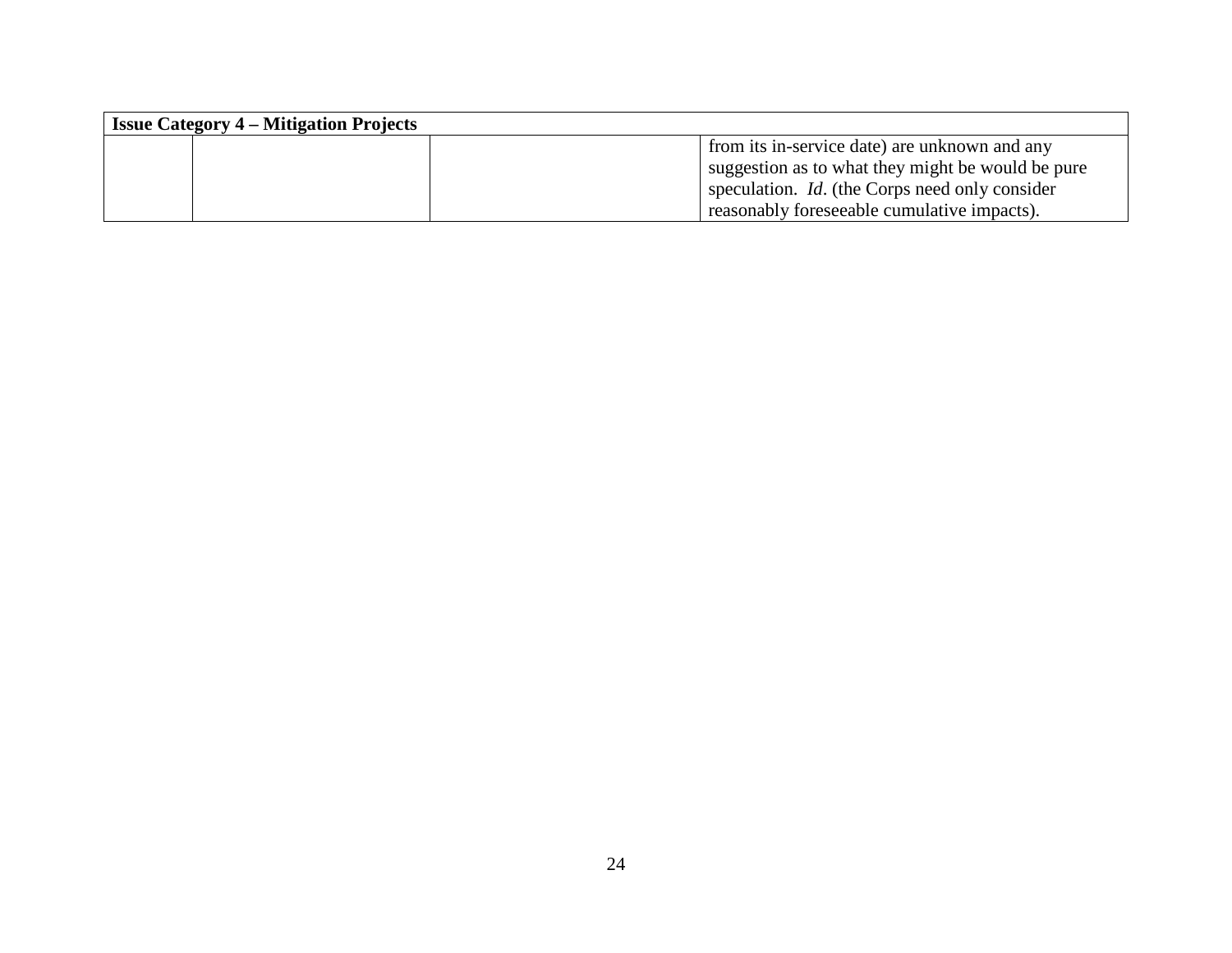# **Issue Category 5– Funding**

**General Response:** Comments in this category raise specific issues that are best addressed individually, rather than with a general response as used in the majority of the Issue Categories. The specific comments and responses are listed below.

| No.            | Commenter                                                                                                                                                      | Comment                                                                                                                                                                                                                                                                                                                                                                          | Response                                                                                                                                                                                                                                                                                                                                                                                                                                                                                                                                                                                                                                                                                                                            |
|----------------|----------------------------------------------------------------------------------------------------------------------------------------------------------------|----------------------------------------------------------------------------------------------------------------------------------------------------------------------------------------------------------------------------------------------------------------------------------------------------------------------------------------------------------------------------------|-------------------------------------------------------------------------------------------------------------------------------------------------------------------------------------------------------------------------------------------------------------------------------------------------------------------------------------------------------------------------------------------------------------------------------------------------------------------------------------------------------------------------------------------------------------------------------------------------------------------------------------------------------------------------------------------------------------------------------------|
|                | Preservation Virginia (2),<br>Save the James Alliance (2),<br>Scenic Virginia (1-2),<br><b>National Parks Conservation</b><br>Association (2)                  | Funding is inadequate and does<br>not resolve adverse effects on<br>historic properties most directly<br>impacted by the project (instead<br>funds other resources to ensure<br>similar harm does not occur<br>elsewhere).                                                                                                                                                       | The commenters make unsupported and unexplained<br>statements that the funding is inadequate. They do not<br>explain why, for example, the funding amount falls<br>short for any specific MOA established fund, or what<br>the appropriate amount might be for a specific fund or<br>project. As set out in the Mitigation Correlation, even<br>using NPS-approved methodologies and impact<br>quantification analyses, the funding scope more than<br>accounts for the effects, and provides additional value.<br>Indeed, depending on the model of analysis, the<br>funding levels provide substantial added value. The<br>commenters make no argument that the analysis in the<br>Mitigation Correlation is flawed or incorrect. |
| $\overline{2}$ | <b>National Trust for Historic</b><br>Preservation (3), Save the<br>James Alliance (2), Scenic<br>Virginia (2), National Parks<br>Conservation Association (2) | Funding is weighted in favor of<br>state-managed resources, many<br>of which will not be directly<br>affected by the Project; allocation<br>of mitigation funding should be<br>altered so that more funding can<br>be guaranteed to support projects<br>managed by NPS and<br>Preservation Virginia (that is,<br>Colonial National Park, CAJO<br>Trail, and Historic Jamestown). | Dominion disagrees. As set forth the response to<br>Comment 3, Issue Category 4 above, the mitigation<br>projects (and thus, their dedicated funding) are focused<br>nearly exclusively on the historic properties at issue<br>(all of which are affected by the Project). Further, as<br>noted, these historic properties all benefit from the<br>projects without regard to the entity that<br>manages/owns them. The commenter provides no<br>suggestion as to what allocation of funding would be<br>appropriate, or why projects managed by NPS and<br>Preservation Virginia should be allocated additional<br>funds beyond the \$27.7 million currently allocated<br>(nearly 1/3 of the total funding). We note also that     |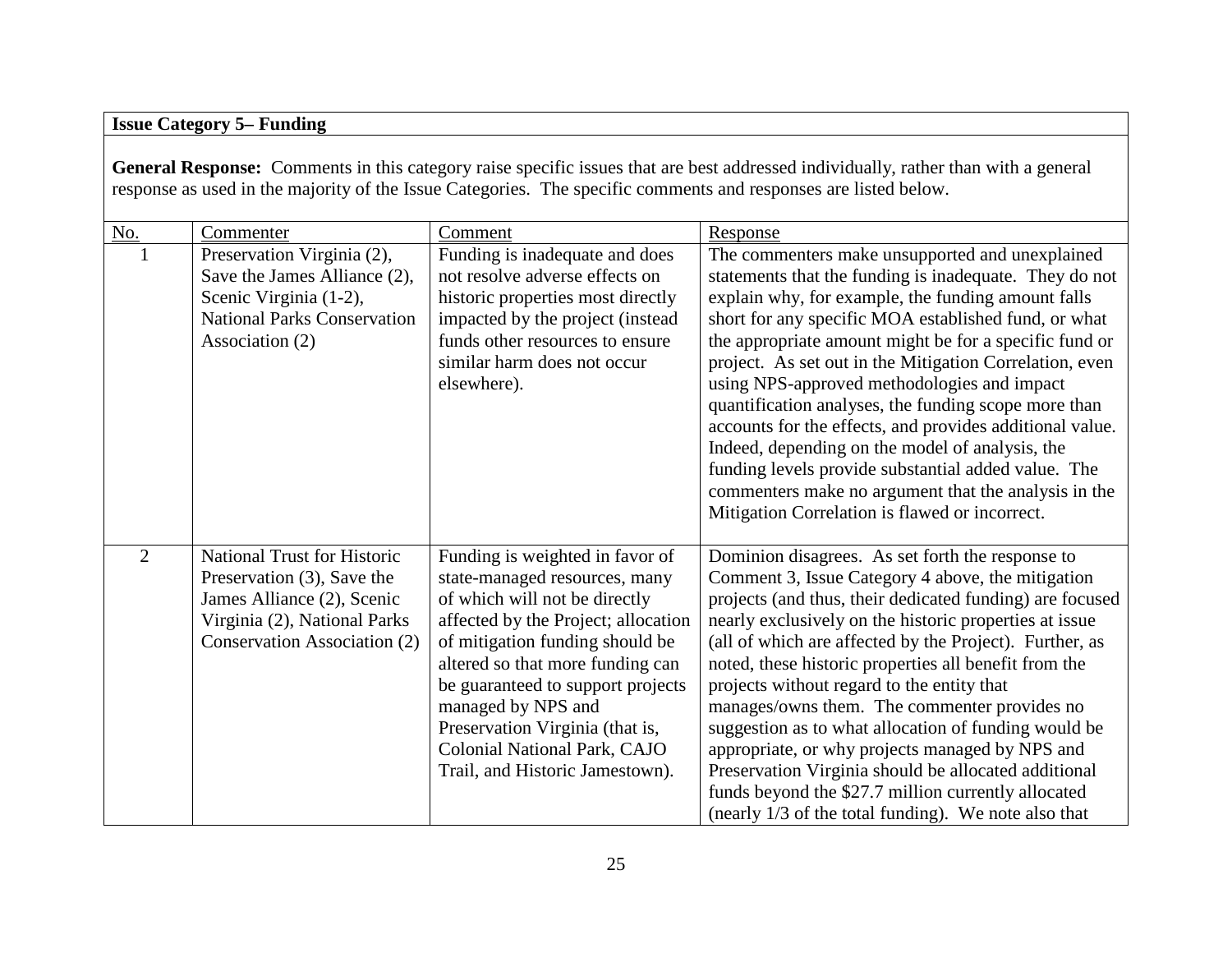|                | <b>Issue Category 5– Funding</b>                                                                                                                                                             |                                                                                                                                                                                                                                                                                                                                                                                                                                                             |                                                                                                                                                                                                                                                                                                                                                                                                                                                                                                                                                                                                                                                              |  |
|----------------|----------------------------------------------------------------------------------------------------------------------------------------------------------------------------------------------|-------------------------------------------------------------------------------------------------------------------------------------------------------------------------------------------------------------------------------------------------------------------------------------------------------------------------------------------------------------------------------------------------------------------------------------------------------------|--------------------------------------------------------------------------------------------------------------------------------------------------------------------------------------------------------------------------------------------------------------------------------------------------------------------------------------------------------------------------------------------------------------------------------------------------------------------------------------------------------------------------------------------------------------------------------------------------------------------------------------------------------------|--|
|                |                                                                                                                                                                                              |                                                                                                                                                                                                                                                                                                                                                                                                                                                             | \$25 million has been allocated to fund CAJO Trail<br>projects under Stip.III.d, and projects funded out of the<br>\$4.2 million under Stip.III.e and the \$15.5 million<br>under Stip.III.f also will directly benefit the CAJO<br>Trail. With over half of all funds benefiting the CAJO<br>Trail and NPS/Virginia Preservation-managed<br>properties (NTHP's focus), we believe the allocation<br>of funding is appropriate.                                                                                                                                                                                                                              |  |
| 3              | Preservation Virginia (3),<br>Save the James Alliance (2),<br><b>National Trust for Historic</b><br>Preservation (3), Scenic<br>Virginia (2), National Parks<br>Conservation Association (2) | Conservation Fund should be<br>responsible for contacting,<br>discussing, and negotiating with<br>parties regarding projects to be<br>completed with funding allocated<br>for NPS, Preservation VA, and<br>Carter's Grove site. Dominion<br>should have no role after<br>submitting payment to The<br>Conservation Fund. The<br>Conservation Fund should be in<br>charge of contracting and<br>planning projects as well as<br>certifying their completion. | Based on past discussions, Dominion understands that<br>the Corps' position is that Dominion, must be the<br>responsible party in implementing the mitigation.<br>This is because Dominion will be the permittee that<br>will be responsible for permit compliance (specifically<br>that the mitigation is carried out in accordance with<br>the terms of the MOA). Nevertheless, the MOA<br>currently provides for substantial involvement by the<br>consulting parties, and review and ultimate approval of<br>mitigation decisions by the Corps. This alleviates any<br>of the commenters' unstated reasons as to why<br>Dominion should not be involved. |  |
| $\overline{4}$ | Pamunkey Indian Tribe (1-2)                                                                                                                                                                  | Requests four additional<br>mitigation provisions be added to<br>the Revised MOA: (1) purchase<br>of Uttamusack and sufficient<br>surrounding land to protect and<br>access site $(\$4M)$ ; (2) funds to<br>expand, operate, and maintain<br>museum and cultural center for<br>50 years $(\$3M)$ ; $(3)$ funds to<br>stand-up, operate, and maintain a                                                                                                      | The Corps and Dominion have had numerous, postive<br>and productive consultation meetings and<br>correspondence with the Pamunkey Tribe regarding its<br>comments and mitigation requests. See, e.g., Letter<br>from Chief R. Gray, Pamunkey Tribe, to Col. J. Kelly,<br>Corps (Feb. 12, 2017) (summarizing the parties' good-<br>faith consultation and the Tribe's satisfaction with the<br>process and the result). The MOA has been revised to<br>reflect this successful consultation. MOA, Stips.<br>I.b.1.E, III.d.1.A-B, III.e.1.A-B, III.h.1-5, IX.2.F, X.3.                                                                                        |  |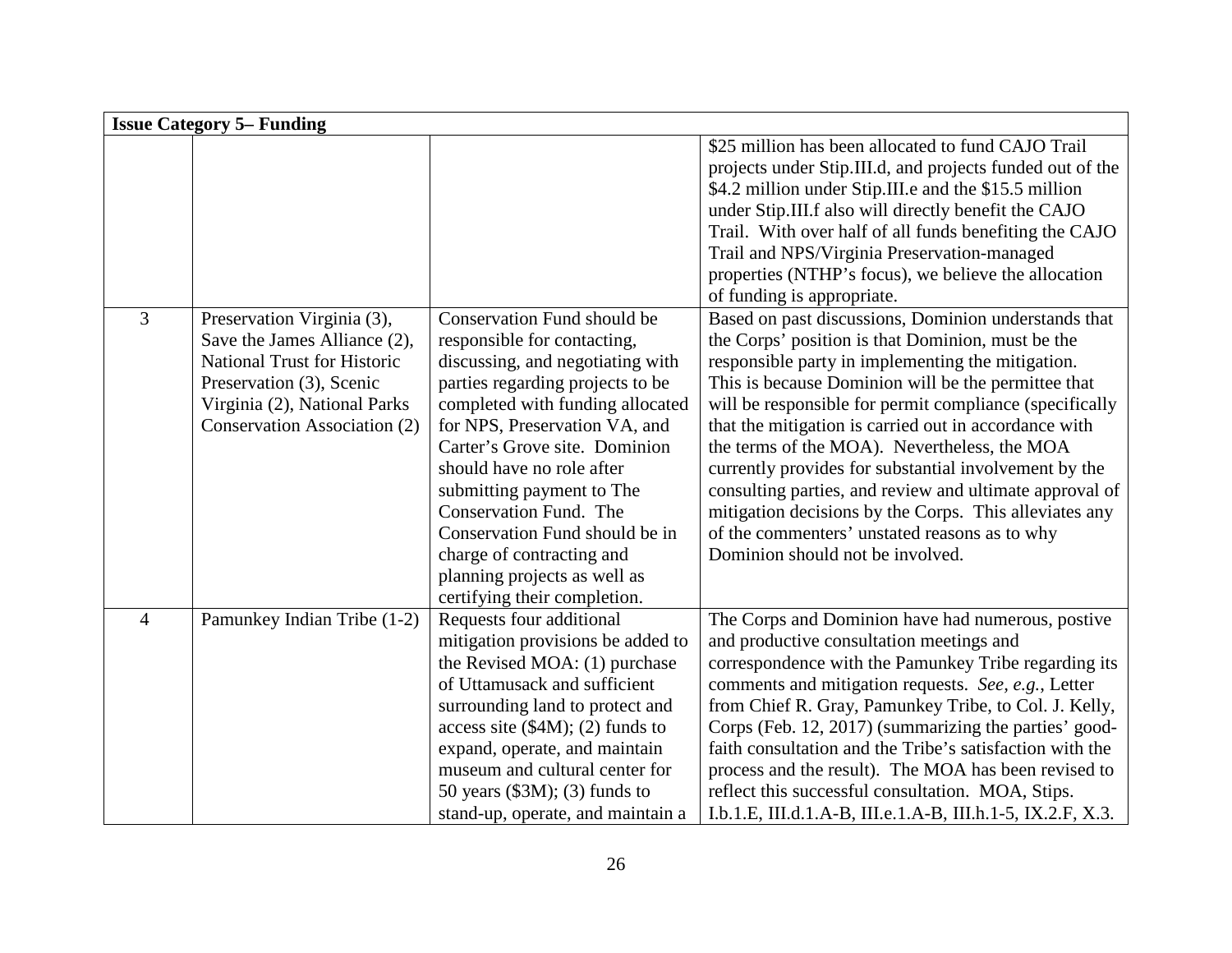|   | <b>Issue Category 5– Funding</b>                         |                                                                                                                                                                                                                                                                                                                                                                        |                                                                                                                                                                                                                                                                                                                                                                                                                                                                                                                                                                                                                                                                                                                                                                                                                                                                                                                                                                                                                                                                                                                                                                                                                                                                                                                                                                                                                  |  |
|---|----------------------------------------------------------|------------------------------------------------------------------------------------------------------------------------------------------------------------------------------------------------------------------------------------------------------------------------------------------------------------------------------------------------------------------------|------------------------------------------------------------------------------------------------------------------------------------------------------------------------------------------------------------------------------------------------------------------------------------------------------------------------------------------------------------------------------------------------------------------------------------------------------------------------------------------------------------------------------------------------------------------------------------------------------------------------------------------------------------------------------------------------------------------------------------------------------------------------------------------------------------------------------------------------------------------------------------------------------------------------------------------------------------------------------------------------------------------------------------------------------------------------------------------------------------------------------------------------------------------------------------------------------------------------------------------------------------------------------------------------------------------------------------------------------------------------------------------------------------------|--|
|   |                                                          | THPO for 50 years $(\$4M)$ ; $(4)$<br>funds to expand, operate, and<br>maintain shad hatcheries and<br>educate Native American youth<br>(\$4M).                                                                                                                                                                                                                        |                                                                                                                                                                                                                                                                                                                                                                                                                                                                                                                                                                                                                                                                                                                                                                                                                                                                                                                                                                                                                                                                                                                                                                                                                                                                                                                                                                                                                  |  |
| 5 | <b>National Trust for Historic</b><br>Preservation (7-8) | Mitigation funding amount was<br>determined arbitrarily and was<br>simply rationalized, post hoc, by<br>the Correlation Document.<br>Project should not be compared<br>to the S-R line as they are<br>entirely different. The<br>methodology used for the S-R<br>line is inappropriate and the<br>mitigation amount for that project<br>was determined through an EIS. | Dominion disagrees with this comment. As discussed<br>in the Mitigation Correlation, Dominion first began<br>the process of using NPS-used/approved mitigation<br>correlation scoping techniques following NPS' use of<br>them in for the Susquehanna-to-Roseland 500 kV<br>transmission line project. It started this process in<br>August 2015 using the NPS-approved methods as a<br>starting point, and then worked with the SHPO to<br>develop additional thoughts and information about<br>appropriate mitigation on this point. The Mitigation<br>Correlation provides Dominion's initial conclusions<br>during this process (using NPS-approved methods<br>from the SR Line, which would yield a total mitigation<br>package of ~\$30 million), and also provides a host of<br>different other calculations to demonstrate that the<br>mitigation is appropriately correlated. Most<br>importantly, Dominion used NPS' visual impacts<br>assessment calculations without modification, as well<br>as NPS' own thoughts about a low and high range of<br>severity of impacts (and that the actual reality was<br>somewhere between the low and high range), and<br>found that the mitigation package was correlated<br>appropriately. The commenter does not provide any<br>critique of the Mitigation Correlation, or suggest that it<br>is incorrect or unreasonable in its analysis or<br>conclusions. |  |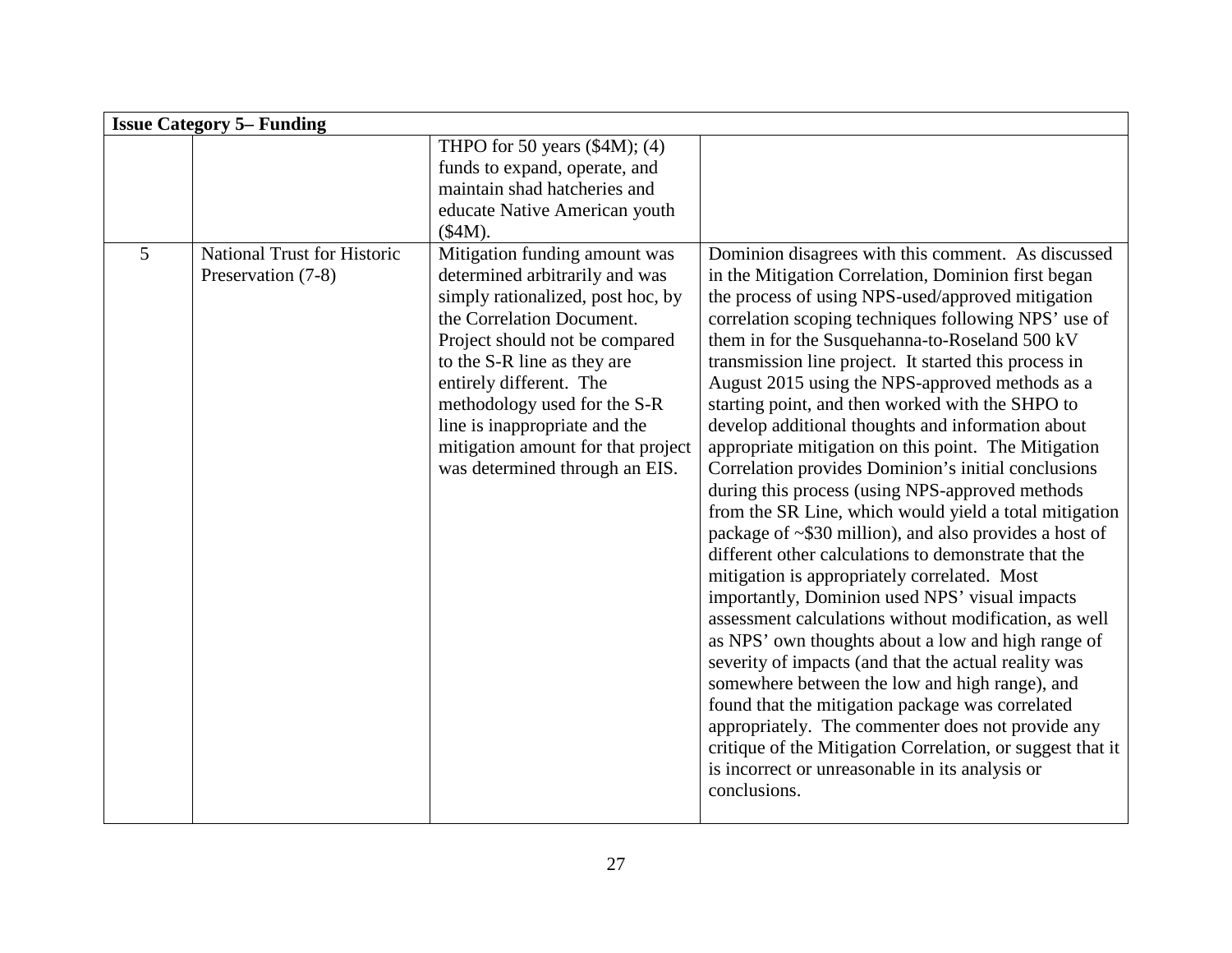| <b>Issue Category 5– Funding</b> |  |                                                       |  |
|----------------------------------|--|-------------------------------------------------------|--|
|                                  |  | Dominion also disagrees with the comment that the     |  |
|                                  |  | comparison of the Project to the SR Line and the use  |  |
|                                  |  | of the SR Line mitigation methodology are             |  |
|                                  |  | inappropriate. The commenter provides no reasoning    |  |
|                                  |  | for its conclusion. Nevertheless, Dominion previously |  |
|                                  |  | responded fully to this assertion when it was made by |  |
|                                  |  | NPS. Dominion's Response to Comments on 6-13-16       |  |
|                                  |  | MOA at 44-45.                                         |  |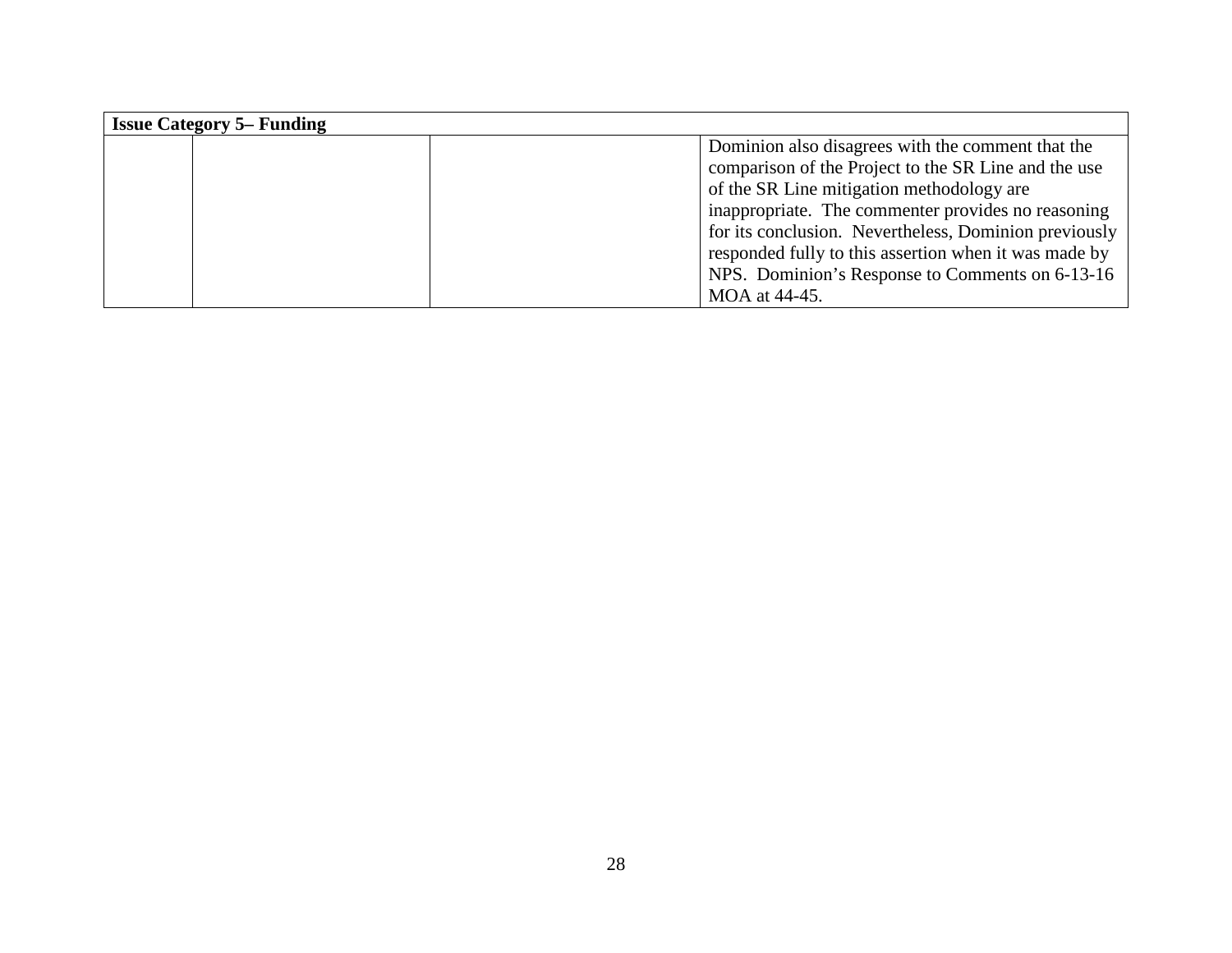# **Issue Category 6 – Specific MOA Changes Requested**

**General Response:** Comments in this category raise specific issues that are best addressed individually, rather than with a general response as used in the majority of the Issue Categories. The specific comments and responses are listed below.

| $\underline{\mathrm{No}}$ . | Commenter | Comment                           | Response                                                  |
|-----------------------------|-----------|-----------------------------------|-----------------------------------------------------------|
|                             | ACHP(2)   | Should use terminology for        | Dominion understands ACHP's apparent desire to use        |
|                             |           | signatories, invited signatories, | standardized terms as they are defined in the Section     |
|                             |           | and consulting parties as         | 106 regulations. Consistent with 36 C.F.R. 800.6(c),      |
|                             |           | specified in Section 106          | the MOA uses the terms Signatory Parties, Concurring      |
|                             |           | regulations.                      | Parties, and Invited Signatory Party. MOA Stip.           |
|                             |           |                                   | XVII. In light of the specifics facts and circumstances   |
|                             |           |                                   | regarding this matter, and at the request of consulting   |
|                             |           |                                   | parties, the MOA also uses Participating Party to         |
|                             |           |                                   | identify consulting parties that otherwise are invited to |
|                             |           |                                   | sign the MOA as a Concurring Party, but for whatever      |
|                             |           |                                   | reason do not wish to, but do wish to remain involved     |
|                             |           |                                   | with the implementation of the MOA. Dominion, the         |
|                             |           |                                   | Corps, and SHPO believe this is appropriate and           |
|                             |           |                                   | consistent with the spirit of ACHP's regulations,         |
|                             |           |                                   | particularly when many of the consulting parties          |
|                             |           |                                   | possess experience in preservation and conservation       |
|                             |           |                                   | and that experience might be lost and not utilized        |
|                             |           |                                   | during implementation if the Participating Party          |
|                             |           |                                   | category did not exist. As such, Dominion                 |
|                             |           |                                   | recommends that we retain the MOA as is on this           |
|                             |           |                                   | point. As noted in the comment in Issue Category 1,       |
|                             |           |                                   | many of the consulting parties agree.                     |
| $\overline{2}$              | ACHP(2)   | All consulting parties should     | We believe that the MOA as drafted provides               |
|                             |           | have the opportunity to review    | consulting parties (as Participating Parties) with the    |
|                             |           | and comment throughout all        | ability to remain significantly involved in the           |
|                             |           | aspects and implementation of     | implementation of the mitigation projects through         |
|                             |           | the MOA, including objecting to   | their participation in their development and through      |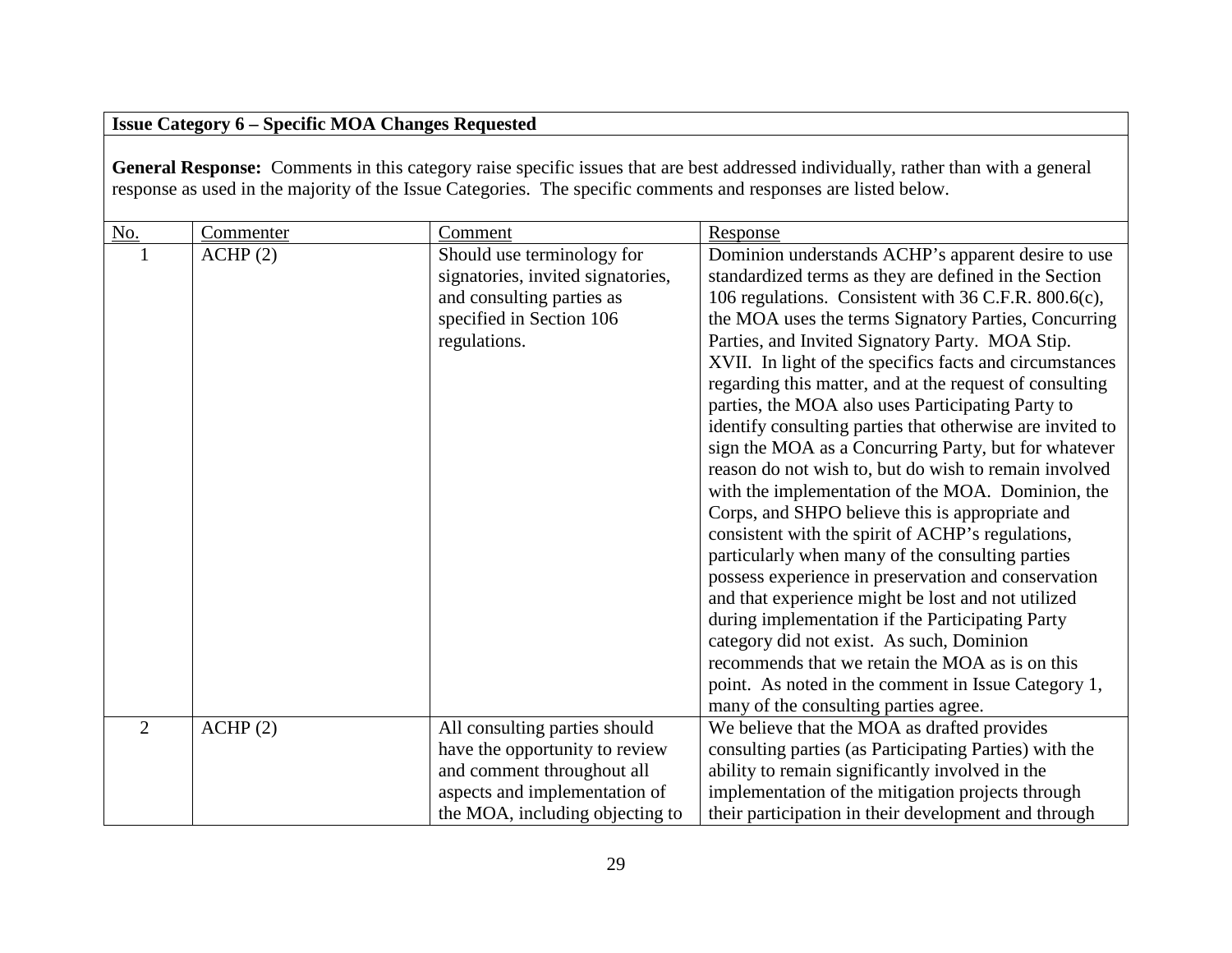|                | <b>Issue Category 6 – Specific MOA Changes Requested</b> |                                   |                                                          |  |
|----------------|----------------------------------------------------------|-----------------------------------|----------------------------------------------------------|--|
|                |                                                          | post agreement actions and        | annual reporting and meetings regarding                  |  |
|                |                                                          | dispute resolution.               | implementation. During these processes, consulting       |  |
|                |                                                          |                                   | parties will be free to provide their input on post-     |  |
|                |                                                          |                                   | agreement actions. Dominion disagrees, however, that     |  |
|                |                                                          |                                   | consulting parties should be permitted to participate in |  |
|                |                                                          |                                   | dispute resolution. Ultimately, Dominion is the          |  |
|                |                                                          |                                   | permittee that is held responsible for the               |  |
|                |                                                          |                                   | implementation of the MOA, and the Corps is the          |  |
|                |                                                          |                                   | permitting agency responsible for enforcement,           |  |
|                |                                                          |                                   | including under the dispute resolution procedures.       |  |
|                |                                                          |                                   | Permitting parties, many of whom have claimed, and       |  |
|                |                                                          |                                   | continue to claim, that the adverse effects from the     |  |
|                |                                                          |                                   | Project that were not avoided and that cannot be         |  |
|                |                                                          |                                   | minimized further cannot be mitigated and oppose any     |  |
|                |                                                          |                                   | implementation of the Project could unacceptably         |  |
|                |                                                          |                                   | impede implementation to the detriment of the            |  |
|                |                                                          |                                   | historic properties. The purpose of the MOA is not to    |  |
|                |                                                          |                                   | rehash disagreements about the effects and potential     |  |
|                |                                                          |                                   | mitigation, it is to implement the selected mitigation.  |  |
|                |                                                          |                                   | Dominion believes the MOA strikes an appropriate         |  |
|                |                                                          |                                   | balance regarding these issues.                          |  |
| 3              | Pamunkey Indian Tribe (1)                                | Remove words "and/or              | Dominion agrees with this comment, and the MOA           |  |
|                |                                                          | appropriate tribal leaders" from  | has been revised to reflect it.                          |  |
|                |                                                          | Section X.3 because NAGPRA        |                                                          |  |
|                |                                                          | consultation is limited only to   |                                                          |  |
|                |                                                          | federally-recognized tribes.      |                                                          |  |
| $\overline{4}$ | <b>National Trust for Historic</b>                       | No phased approach for above      | As the commenter is aware, the people in the NHRLA       |  |
|                | Preservation (2)                                         | and below water construction -    | already are facing rolling blackouts or worse due to     |  |
|                |                                                          | no construction until Dominion    | the delays in permitting the Project. As comments in     |  |
|                |                                                          | has satisfied its MOA obligations | the record reflect (for example, Letter from the Dep't   |  |
|                |                                                          | or at least funded the            | of Veterans Affairs Medical Hospital (June 24, 2016)),   |  |
|                |                                                          | compensatory mitigation.          | these outages likely will have severe negative           |  |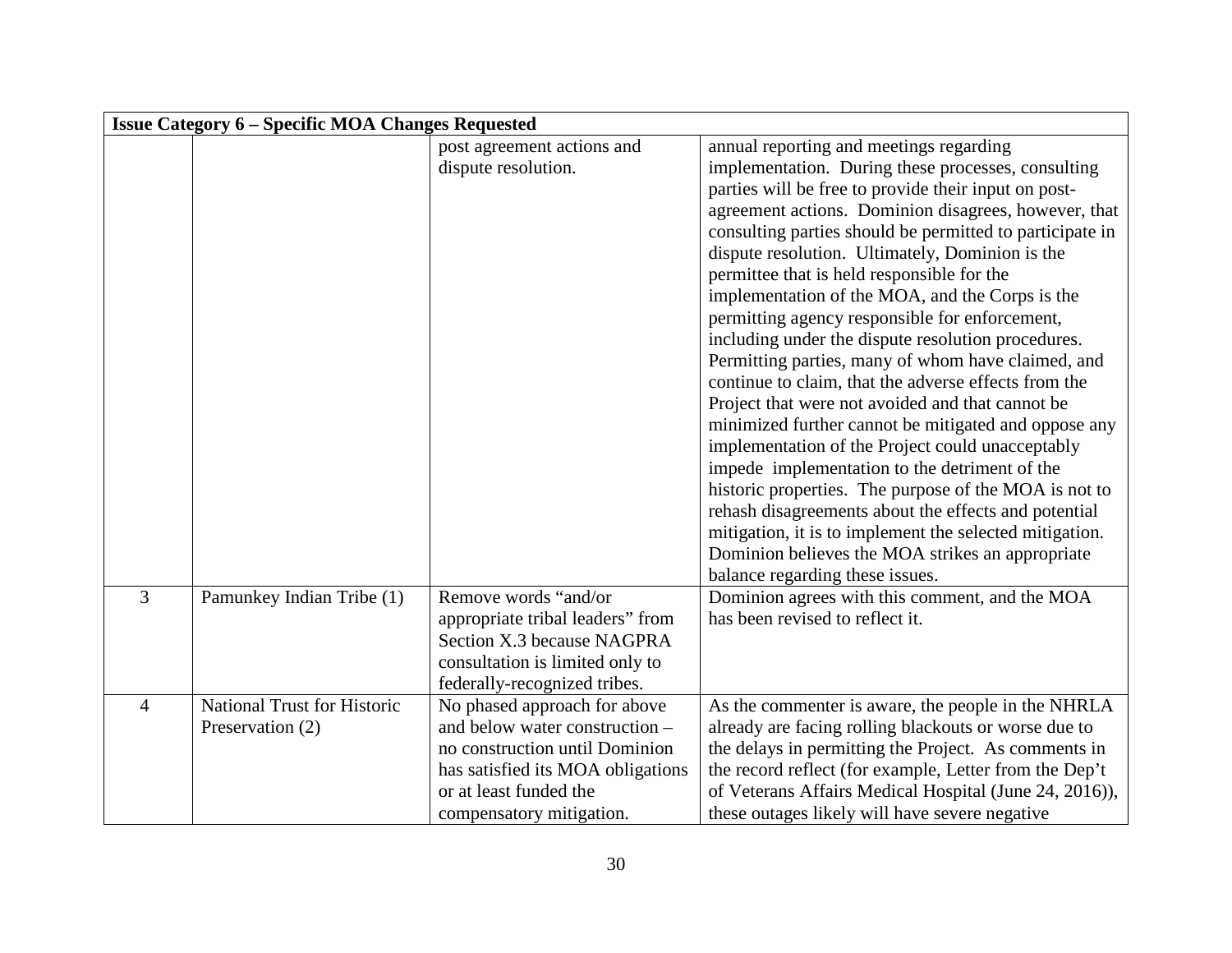|                | <b>Issue Category 6 - Specific MOA Changes Requested</b> |                                                                                                                                                                   |                                                                                                                                                                                                                                                                                                                                                                                                                                                                                                                                                                                                                                                                                                                                                                                                                                                                                                                                                          |
|----------------|----------------------------------------------------------|-------------------------------------------------------------------------------------------------------------------------------------------------------------------|----------------------------------------------------------------------------------------------------------------------------------------------------------------------------------------------------------------------------------------------------------------------------------------------------------------------------------------------------------------------------------------------------------------------------------------------------------------------------------------------------------------------------------------------------------------------------------------------------------------------------------------------------------------------------------------------------------------------------------------------------------------------------------------------------------------------------------------------------------------------------------------------------------------------------------------------------------|
|                |                                                          |                                                                                                                                                                   | consequences for all who live and work in the<br>NHRLA. As such, the MOA provides a structure that<br>allows Dominion to proceed with the construction of<br>the tower foundations in the river after establishing the<br>mitigation funds (as the commenter desires), as well as<br>after Dominion initiates other mitigation actions. It<br>also allows Dominion to proceed with this in-river<br>work while the details for the mitigation, which is<br>designed to compensate for visual effects from the<br>Project towers, is developed and finalized. As<br>precaution to ensure that the mitigation proceeds in<br>lock-step with the construction, the MOA prohibits<br>above river tower construction until final Project<br>Narratives have been approved by the Corps. The<br>MOA ensures impacts will not be felt without<br>mitigation being fully developed, funded, and<br>implemented, which appears to be what the<br>commenter seeks. |
| 5              | <b>National Trust for Historic</b><br>Preservation (2)   | Include provision similar to that<br>for interpretive signage that<br>prohibits Dominion advertising<br>on any compensatory mitigation<br>derived from Project.   | Dominion agrees with this comment, and the MOA<br>has been revised to reflect it.                                                                                                                                                                                                                                                                                                                                                                                                                                                                                                                                                                                                                                                                                                                                                                                                                                                                        |
| 6              | <b>National Trust for Historic</b><br>Preservation (3)   | Should add contact person for<br>NPS, Preservation Virginia, and<br>the Landowner of Carter's Grove<br>to reach out to directly regarding<br>mitigation projects. | This comment is acceptable, and the MOA has been<br>revised to reflect it.                                                                                                                                                                                                                                                                                                                                                                                                                                                                                                                                                                                                                                                                                                                                                                                                                                                                               |
| $\overline{7}$ | <b>National Trust for Historic</b><br>Preservation (3)   | The timeframes for the<br>participation/cooperation of NPS,<br>Preservation Virginia, and the<br>owner of Carter's Grove                                          | It appears the commenter misapprehends how this part<br>of the MOA is intended to operate. Using Stip. III.a.6<br>as an example, the owner of Carter's Grove has 45<br>days to agree to access and to cooperate. If the owner                                                                                                                                                                                                                                                                                                                                                                                                                                                                                                                                                                                                                                                                                                                            |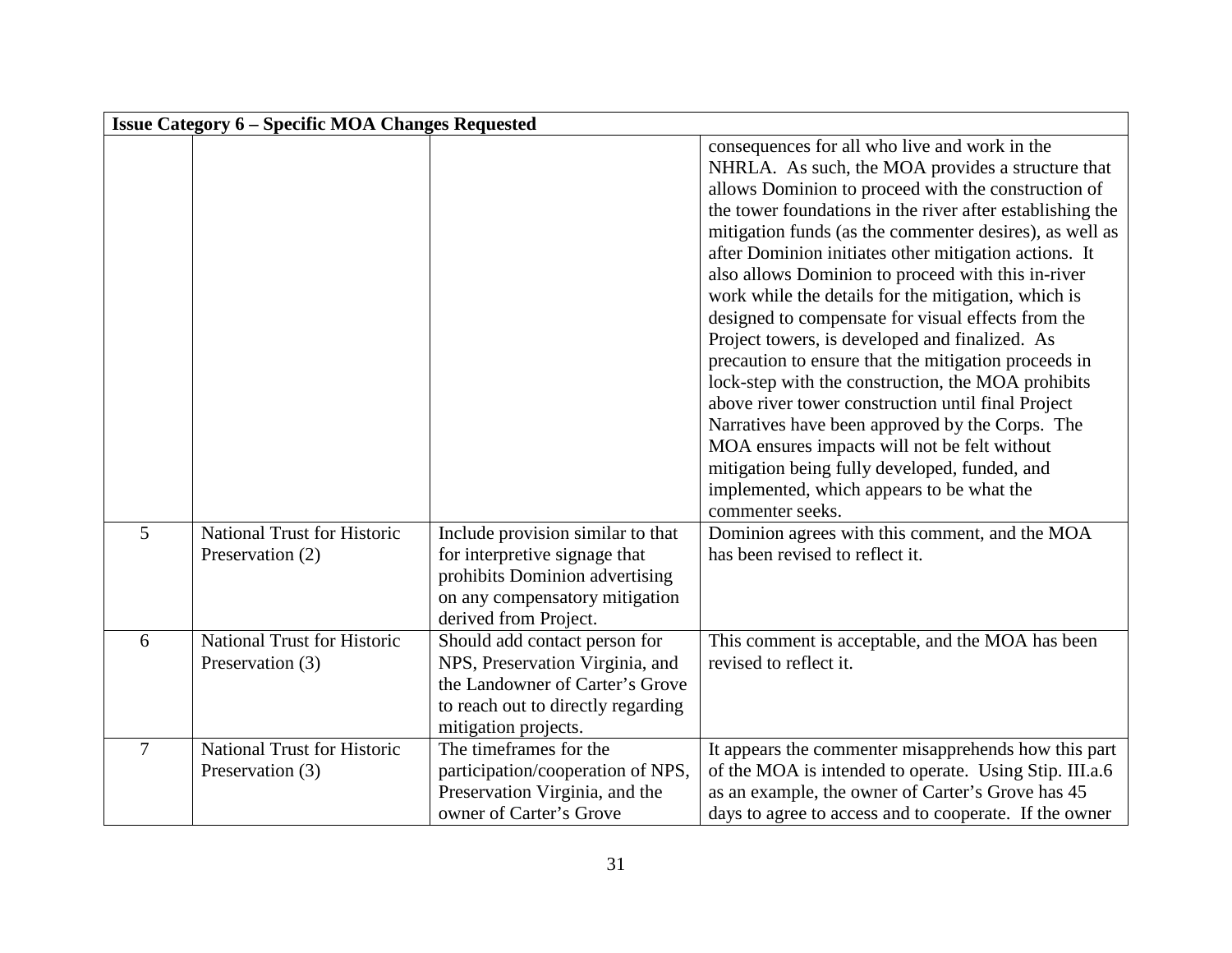|   | <b>Issue Category 6 – Specific MOA Changes Requested</b> |                                    |                                                           |  |
|---|----------------------------------------------------------|------------------------------------|-----------------------------------------------------------|--|
|   |                                                          | regarding access, funding, and     | fails, Dominion can proceed to the secondary project      |  |
|   |                                                          | initial project lists set out in   | in Stip.III.a.7 with Corps approval. If the owner         |  |
|   |                                                          | Stips. III.a-c are unreasonably    | agrees, the parties have 30 days from the date of         |  |
|   |                                                          | short. Should be at least 90 days, | agreement to agree on a specific list of projects and     |  |
|   |                                                          | not 30 days.                       | additional access and cooperation. If the parties fail to |  |
|   |                                                          |                                    | agree at that point, Dominion can proceed to the          |  |
|   |                                                          |                                    | secondary project in Stip.III.a.7 with Corps approval.    |  |
|   |                                                          |                                    | If the parties agree, the parties have 30 additional days |  |
|   |                                                          |                                    | from the date of their first agreement to agree on        |  |
|   |                                                          |                                    | Project Narratives for each of the projects on the list.  |  |
|   |                                                          |                                    | If they fail to agree, Dominion can proceed to            |  |
|   |                                                          |                                    | secondary project in Stip.III.a.7 with Corps approval.    |  |
|   |                                                          |                                    | If they agree, the selected projects are implemented      |  |
|   |                                                          |                                    | consistent with the remainder of Stip.III.a (which then   |  |
|   |                                                          |                                    | contemplates a 30 day review and comment period           |  |
|   |                                                          |                                    | with the Corps, SHPO, ACHP, and the Participating         |  |
|   |                                                          |                                    | Parties). This process contemplates an iterative 105      |  |
|   |                                                          |                                    | day process where the owner of Carter's Grove and         |  |
|   |                                                          |                                    | Dominion will work together to generate the list of       |  |
|   |                                                          |                                    | projects, the Project Narrative, terms of access, and     |  |
|   |                                                          |                                    | terms of cooperation. Contrary to the comment, NPS,       |  |
|   |                                                          |                                    | Preservation Virginia, and the owner of Carter's Grove    |  |
|   |                                                          |                                    | is provided ample time to work through the issues of      |  |
|   |                                                          |                                    | access and cooperation.                                   |  |
| 8 | National Trust for Historic                              | MOA should include a draft         | Dominion disagrees with the comment. The                  |  |
|   | Preservation (3)                                         | avoidance plan reviewed and        | development and execution of the MOA should not be        |  |
|   |                                                          | approved by the Corps, SHPO,       | delayed while the parties bicker over the terms of the    |  |
|   |                                                          | ACHP, and Consulting parties       | avoidance plan. In Stip. I.b., the MOA provides that      |  |
|   |                                                          | for Underwater Archaeology,        | Dominion shall submit a draft avoidance plan to the       |  |
|   |                                                          | before the MOA is finalized.       | Corps, SHPO, ACHP, and Participating Parties for          |  |
|   |                                                          |                                    | review and comment. Dominion shall consider all           |  |
|   |                                                          |                                    | comments received and submit a final avoidance plan       |  |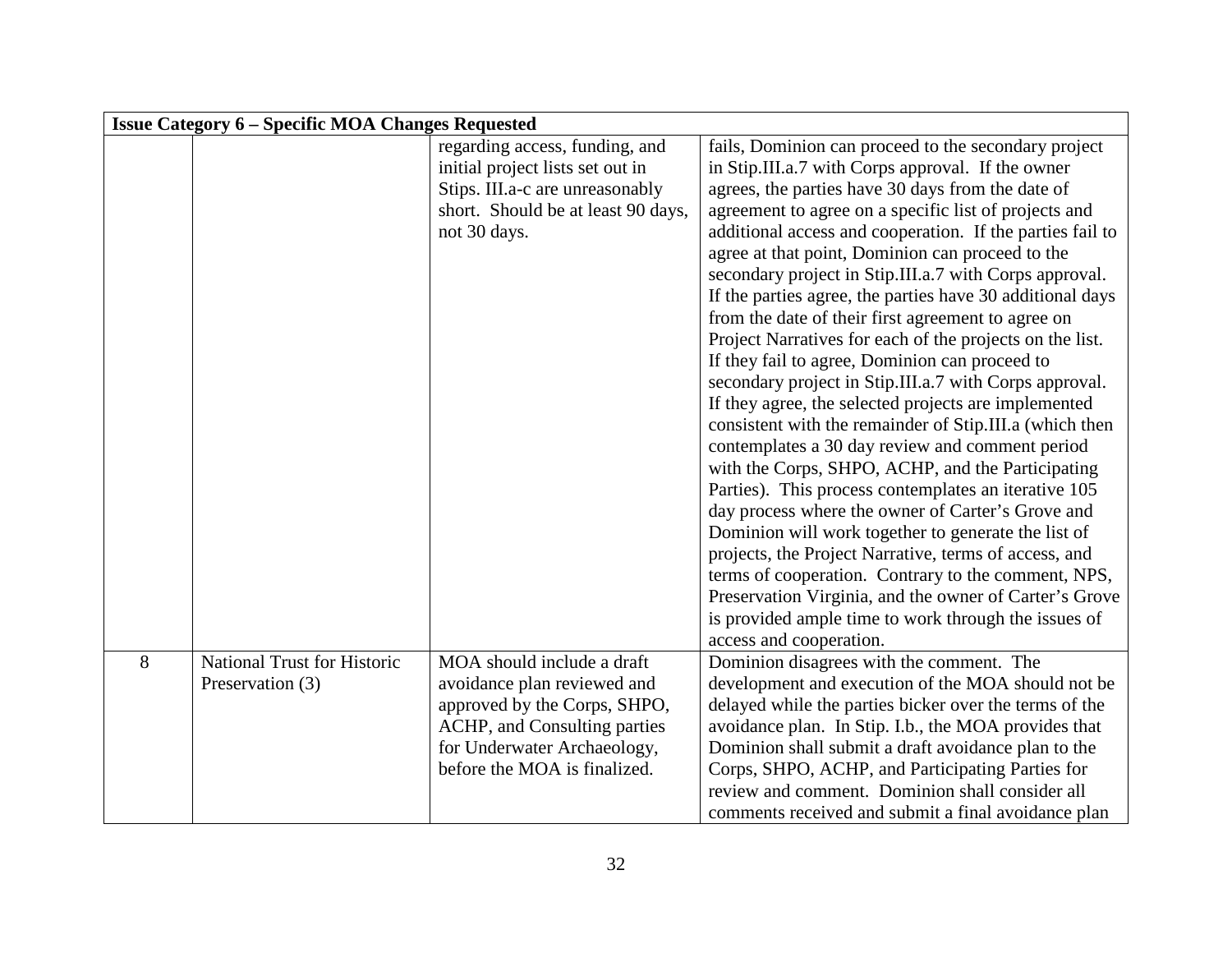|   | <b>Issue Category 6 - Specific MOA Changes Requested</b>                                                      |                                                                          |                                                                                                                                                                                                                                                                                                                                                                                                                                                                                                                                                                                                                                                                                                                                                                                                                                                                                                                                                                                                                                                                                                                                                                                                                                                 |
|---|---------------------------------------------------------------------------------------------------------------|--------------------------------------------------------------------------|-------------------------------------------------------------------------------------------------------------------------------------------------------------------------------------------------------------------------------------------------------------------------------------------------------------------------------------------------------------------------------------------------------------------------------------------------------------------------------------------------------------------------------------------------------------------------------------------------------------------------------------------------------------------------------------------------------------------------------------------------------------------------------------------------------------------------------------------------------------------------------------------------------------------------------------------------------------------------------------------------------------------------------------------------------------------------------------------------------------------------------------------------------------------------------------------------------------------------------------------------|
|   |                                                                                                               |                                                                          | to the Corps for approval. Dominion cannot proceed<br>with work that could affect the archeological sites<br>without Corps approval of the final avoidance plan.<br>This mechanism ensures that all parties will have an<br>opportunity to participate in the development of the<br>plan, and that final approval rests with the Corps to<br>ensure Dominion appropriately addresses all<br>comments.                                                                                                                                                                                                                                                                                                                                                                                                                                                                                                                                                                                                                                                                                                                                                                                                                                           |
| 9 | <b>National Trust for Historic</b><br>Preservation (5), Advisory<br>Council on Historic<br>Preservation (1-2) | Should be using a Programmatic<br>Agreement ("PA") instead of an<br>MOA. | Dominion disagrees with the comment. As has been<br>discussed prior responses and record documents, the<br>circumstances permitting the use of a PA under 36<br>C.F.R. $\S$ 800.14(b)(1) are not present in this case. The<br>Corps has completed the Section 106 process of<br>identifying historic properties and obtained SHPO<br>concurrence, determining how and the extent to which<br>those properties are adversely effected and obtained<br>SHPO concurrence, and resolved those effects through<br>avoidance, minimization, and mitigation consistent<br>with 36 C.F.R. § 800.6, and SHPO has indicated it<br>concurs in that decision and will execute the MOA.<br>As such, the circumstances that typically would justify<br>the use of a PA are not present here. There are no<br>circumstances that would warrant a departure from the<br>normal Section 106 process; that process worked as<br>intended in this case. Dominion Response to<br>Comments on 6-13-16 MOA at 10-11; Context<br>Document at 1, fn 1; Corps' April 5, 2016 letter to<br>ACHP.<br>The Corps' decision to execute an MOA under these<br>circumstances is consistent with the plain terms of the<br>regulations and supported by the facts in the record, |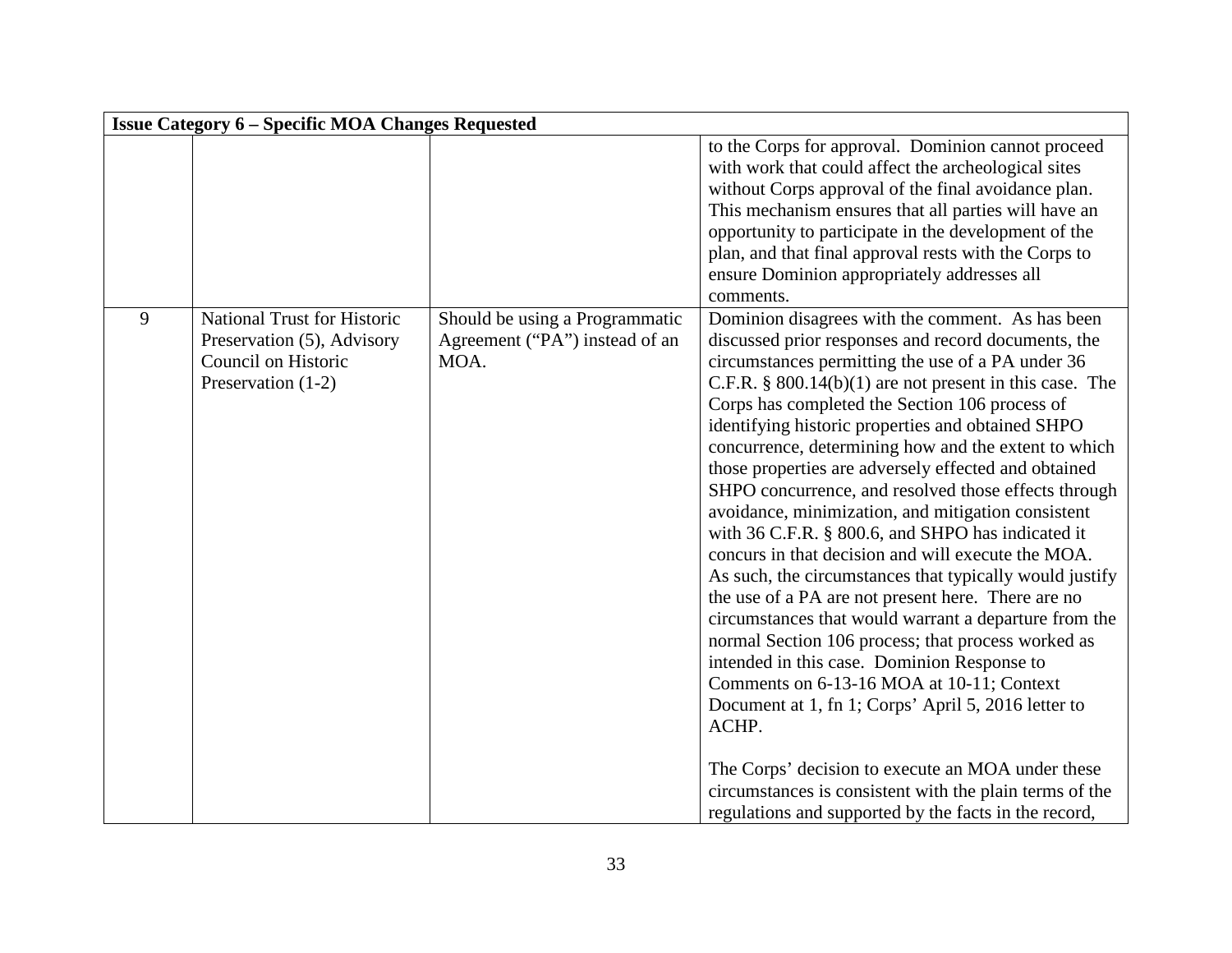| <b>Issue Category 6 – Specific MOA Changes Requested</b> |                                                      |  |
|----------------------------------------------------------|------------------------------------------------------|--|
|                                                          | and thus, is reasonable. Based on ACHP's positive    |  |
|                                                          | comments regarding the MOA and its structure set out |  |
|                                                          | in Issue Category 1, Dominion believes ACHP agrees.  |  |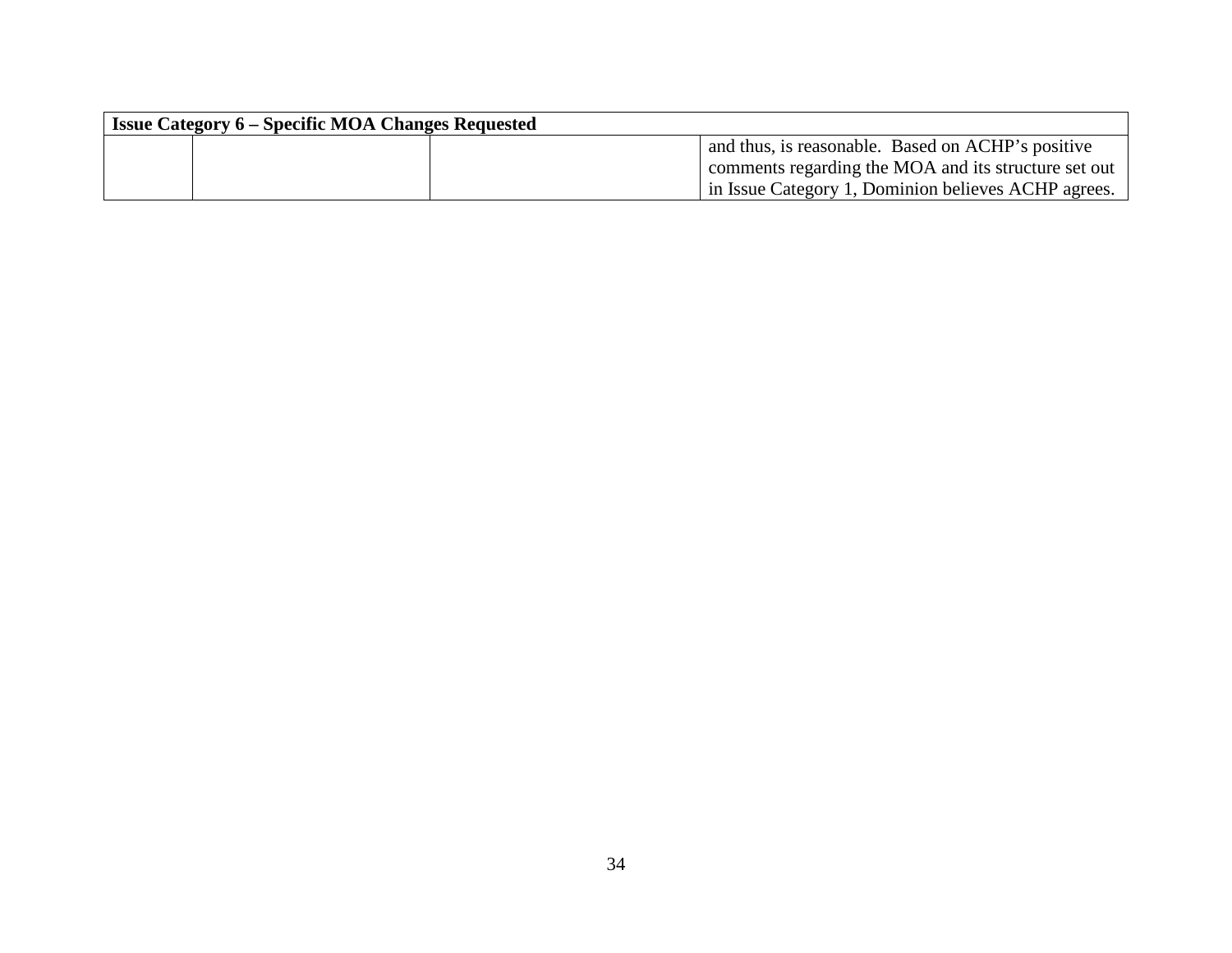### **Issue Category 7 – Assessment of Adverse Impacts**

**General Response:** The comments raised herein have been raised and addressed repeatedly. To summarize those responses, Dominion applied the criteria of adverse effects to identified historic property in accordance with 36 C.F.R. § 800.5(a). The adverse effect for each resource was adequately addressed in the CREA. Potential adverse effects were discussed for each identified property and how the relevant aspects of integrity may be affected. While some of the consulting parties may disagree with the level of detail provided or the manner or presentation, both the Corps and SHPO have concurred that the analysis of adverse effects of the Project on the historic properties is adequate. Dominion Response to Comments on 6-13-16 MOA at 62-63; Virginia Department of Historic Resources February 17, 2016 letter. With respect to the CAJO Trail specifically, it was expressly considered in the CREA, and in other record documents. Dominion Response to Comments on 6-13-16 at 10-11 (the effects on the CAJO Trail were considered individually and as contributing elements to the Historic District have been determined and recognized. Both the Corps and the SHPO are in agreement with that effects determination); White Paper Regarding Severity of Impacts on Historic Properties (Aug. 31, 2016).

ACHP states that Dominion did not adequately consider the effects on historic properties when developing the Project and the review of the Project before the Virginia SCC did not occur at a level required by Section 106. Dominion disagrees with the comment, and believes that to the extent the ACHP is taking exception with Dominion performing its obligation to provide reliable power to nearly ½ million people in a manner consistent with applicable law, the comment is misplaced. In any event, the comment is belied by the record before the Virginia SCC, which reflects a long, robust consideration of the potential adverse effects of the Project on historic properties, an exhaustive list of alternatives, and ways to avoid and minimize adverse impacts to the greatest extent possible. Among other things, these evaluations included the SCC's use of independent consultant's with expertise in the adverse effects of transmission line projects on historic properties, and other resources, as well as review of the project by numerous state resources agencies. *See, e.g.*, SCC Senior Hearing Officer's Report (Aug. 2, 2013); SCC Order (Nov. 26, 2013). Whether the SCC proceeding met the level of a Section 106 process in ACHP's view is ultimately of no consequence; the SCC is not required to comply with Section 106. But, the SCC is required to ensure projects are in the public interest and minimize their impacts on, among other things, important historic properties. It is clear that, contrary to the ACHP's suggestion, the SCC and all parties involved fully understood the importance of the issues involved, and gave them deep and serious consideration. The SCC stated:

The Commission understands the importance of this case to the many people who cherish Virginia's historical and natural assets and to those who depend on the reliable electric service so critical to Virginia's economic strength, safety, and quality of life. The Commission takes seriously its responsibility, under the Code of Virginia, to determine whether the public convenience and necessity require the construction of transmission lines in the Commonwealth. This is one of the most important responsibilities that the General Assembly has entrusted to the Commission because of the many impacts from constructing - or from not constructing transmission lines. Ultimately, the Commission must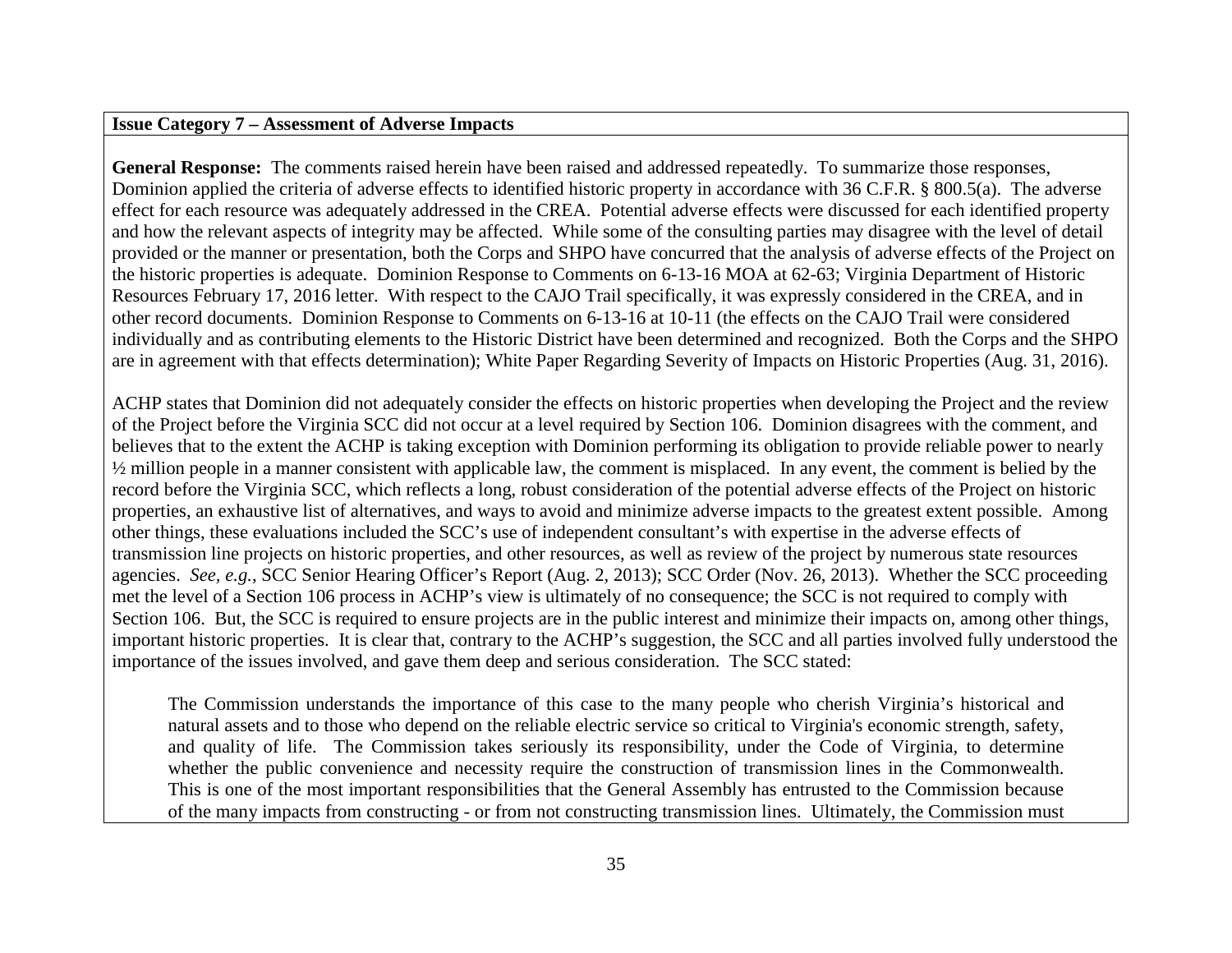#### **Issue Category 7 – Assessment of Adverse Impacts**

base its decision on the law as applied to the factual record of the case. That is what we have done herein, as will be explained in detail below. The evidence is clear that the Proposed Project is necessary to continue reliable electric service to the hundreds of thousands of people who live and work across this broad region of Virginia.

SCC Order at 10-11 (Nov. 26, 2013). In its analysis, the SCC evaluated all of the same issues regarding the existence and extent of adverse effects on the historic properties at issue that the Corps now addresses, and did so with the knowledge that additional federal review would occur. *See id*. at 47-51, 67. It also evaluated numerous alternative routes that impacted the extent of these effects, and the purpose and need of the Project. *Id*. at 23-47. Thus, the Project was planned adequately, subjected to intense scrutiny, and ultimately was approved by the SCC after nearly two years of consideration. Dominion is not suggesting that the SCC proceedings take the place of the Corps' Section 106 process, but only that ACHP's attempt to brush it aside is inappropriate. The SCC process provided the development of a large, complete record regarding the Project, which was subjected to review by independent experts in addressing impacts from transmission lines. The SCC record provides the Corps a strong record to be studied and reviewed and incorporated into the Corps' decision making.

| No.                         | Commenter                   | Comment                              | Response                                               |
|-----------------------------|-----------------------------|--------------------------------------|--------------------------------------------------------|
|                             | $ACHP(2-3)$                 | Dominion did not adequately          | See general response to Issue Category 7.              |
|                             |                             | consider the effects to the historic |                                                        |
|                             |                             | properties when developing the       |                                                        |
|                             |                             | preferred alternative and the SCC    |                                                        |
|                             |                             | did not consider impact to           |                                                        |
|                             |                             | historic properties at the level     |                                                        |
|                             |                             | required by Section 106.             |                                                        |
| $\mathcal{D}_{\mathcal{L}}$ | Chesapeake Conservancy (2)  | Insufficient assessment of           | See general response to Issue Category 7               |
|                             |                             | adverse effects to the CAJO Trail    |                                                        |
|                             |                             | (attached prior letters).            |                                                        |
| 3                           | Save the James Alliance (1- | No one has stood with the            | The commenter is incorrect in stating that no other    |
|                             | 2)                          | applicant to fight for approval of   | party has fought for approval of the Project. In fact, |
|                             |                             | the project.                         | Joint Base Langley-Eustis (representing the Air Force  |
|                             |                             |                                      | and the Army), the Department of the Navy, the         |
|                             |                             |                                      | Department of Veterans Affair, Department of the       |
|                             |                             |                                      | Navy, along with numerous businesses in the area that  |
|                             |                             |                                      | depend on electric reliability have provided their     |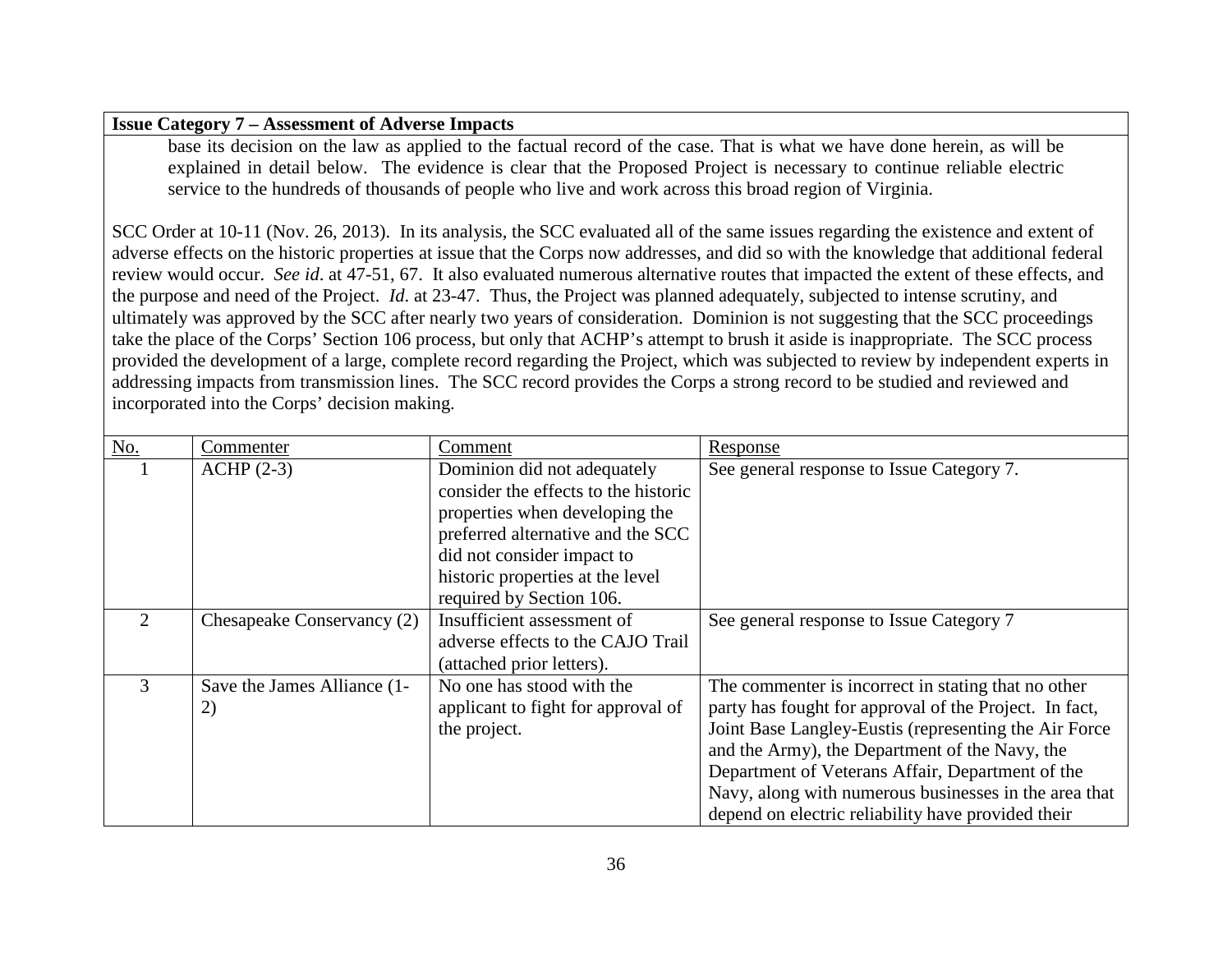| <b>Issue Category 7 - Assessment of Adverse Impacts</b> |                                                           |
|---------------------------------------------------------|-----------------------------------------------------------|
|                                                         | support for the Project. See 8-26-2015 letter from Col.   |
|                                                         | Miller, Department of the Air Force; 8-3-2015 letter      |
|                                                         | from Mayor Wallace; 9-8-2015 letter from Bon              |
|                                                         | Secours Hospital; 8-4-2015 letter from Mayor Price;       |
|                                                         | 8-18-2015 letter from Jones, Blechman, Woltz &            |
|                                                         | Kelly, P.C.; 8-11-2015 letter from Sentara; 7-13-2015     |
|                                                         | letter from Dominion Terminal Associates; 8-11-2015       |
|                                                         | letter from Comm'n Mugler; 8-5-2015 letter from           |
|                                                         | Admiral Williamson, Department of the Navy; 7-21-         |
|                                                         | 2015 letter from Riverside Health System; 7-24-2015       |
|                                                         | letter from Hampton University; 6-24-2016 letter from     |
|                                                         | Hampton VA Medical Center. In addition, the Project       |
|                                                         | was approved as the best, and most appropriate means      |
|                                                         | to meet the purpose and need of providing reliable        |
|                                                         | power to the NHRLA consistent with applicable law         |
|                                                         | by the Virginia SCC. PJM, a third-party expert, has       |
|                                                         | concurred on that point no less than three times. See,    |
|                                                         | e.g., Letter from S. Herling, PJM, to Col. J. Kelly,      |
|                                                         | Corps (Jan. 25, 2016). Finally, dozens of people stood    |
|                                                         | up to express their support for the Project at the Corps' |
|                                                         | October 30, 2015, public hearing regarding the            |
|                                                         | Project, and many of those people represent others and    |
|                                                         | businesses that speak for countless more. Dominion,       |
|                                                         | Response to Comments Made at the Public Hearing           |
|                                                         | Held on October 30, 2015, Concerning the Surry-           |
|                                                         | Skiffes Creek-Whealton Project at 1-11 (Mar. 30,          |
|                                                         | 2016)                                                     |
|                                                         |                                                           |
|                                                         |                                                           |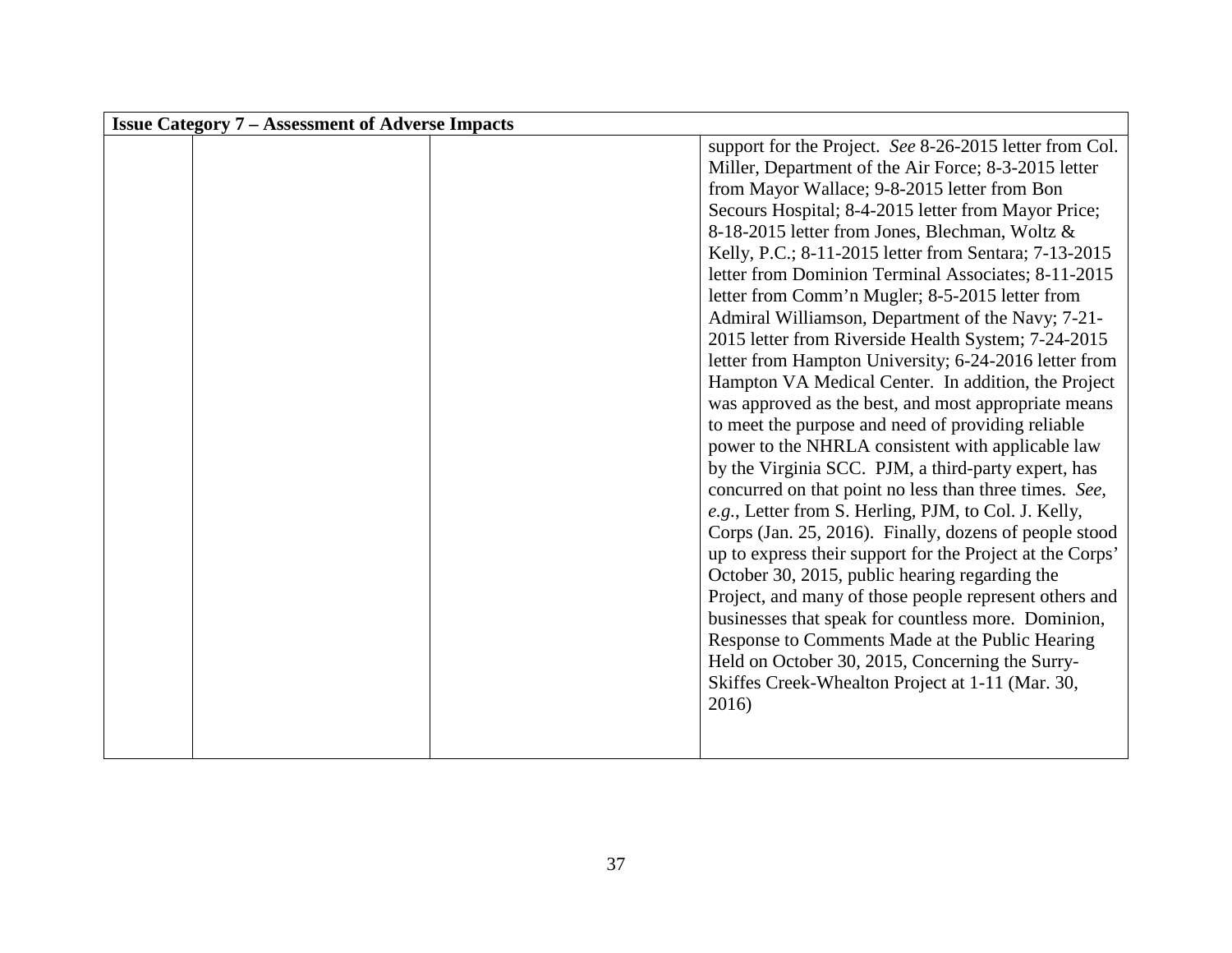# **Issue Category 8 – Context Document**

**General Response:** NA (only one comment).

| No. | Commenter                   | Comment                           | Response                                                  |
|-----|-----------------------------|-----------------------------------|-----------------------------------------------------------|
|     | National Trust for Historic | Objects to a statement in the     | NTHP's comment is without merit. As set out in the        |
|     | Preservation (8)            | Context Document that the         | Context Document, Dominion acknowledges that              |
|     |                             | Revised MOA's mitigation          | parties (including NTHP) may disagree about the           |
|     |                             | approach is consistent with       | extent of effects on historic properties from the Project |
|     |                             | NTHP's Oct. 15, 2016,             | in this case, and the extent of mitigation necessary to   |
|     |                             | presentation regarding mitigation | resolve those effects. Nevertheless, it is the principles |
|     |                             | or its January 29, 2016 letter    | regarding mitigation and the mitigation hierarchy (and    |
|     |                             | regarding mitigation.             | in particular the use of compensatory mitigation) set     |
|     |                             |                                   | forth in NTHP's presentation and letter to which          |
|     |                             |                                   | Dominion is referring. In so doing, Dominion cites a      |
|     |                             |                                   | recent case in which the court upheld NPS' use of         |
|     |                             |                                   | compensatory mitigation to resolve the adverse effects    |
|     |                             |                                   | of a transmission line project. Context Document at 3.    |
|     |                             |                                   | It is capricious for NTHP to suggest that the generally   |
|     |                             |                                   | accepted principles of mitigation discussed in its        |
|     |                             |                                   | presentation and letter (and its provision of             |
|     |                             |                                   | transmission line project examples using those            |
|     |                             |                                   | principles) somehow conflicts with the approach used      |
|     |                             |                                   | for the Project (which applied those same principles)     |
|     |                             |                                   | merely because NTHP perceives that it will not agree      |
|     |                             |                                   | with the outcome of the application of those              |
|     |                             |                                   | principles. It certainly cannot disguise this             |
|     |                             |                                   | inconsistency by claiming, without any explanation,       |
|     |                             |                                   | that the "methodology" used to calculate the              |
|     |                             |                                   | compensatory mitigation in this case does not comply      |
|     |                             |                                   | with "federal legal requirements." That is particularly   |
|     |                             |                                   | true given that there are no "federal legal               |
|     |                             |                                   | requirements" governing how to calculate                  |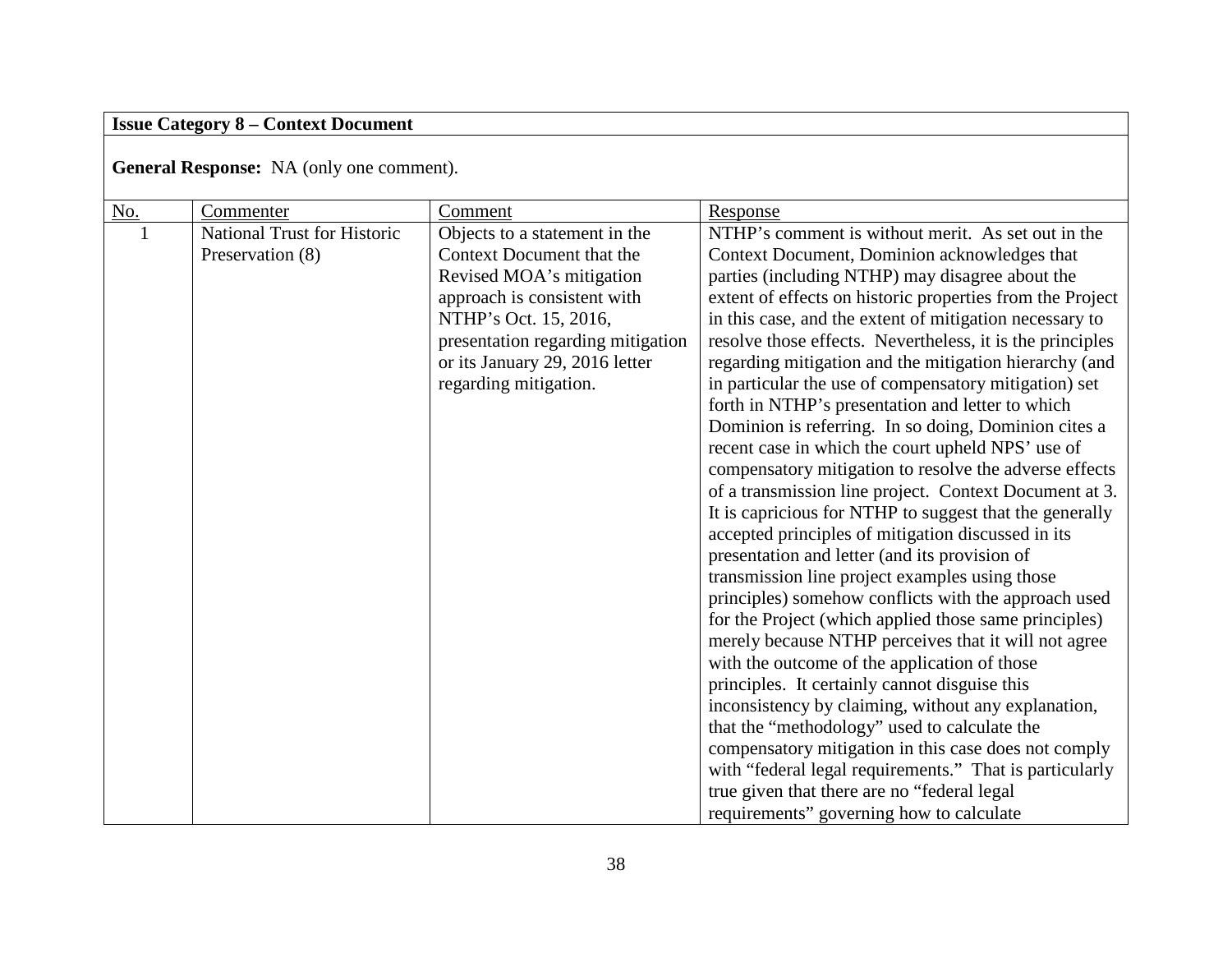| <b>Issue Category 8 – Context Document</b>              |
|---------------------------------------------------------|
| compensatory mitigation. In any event, as described     |
| in detail in Dominion's Mitigation Correlation White    |
| Paper (Sept. 16, 2016), Dominion's approach is          |
| consistent with the approach NPS used for this Project, |
| as well as for other transmission line projects.        |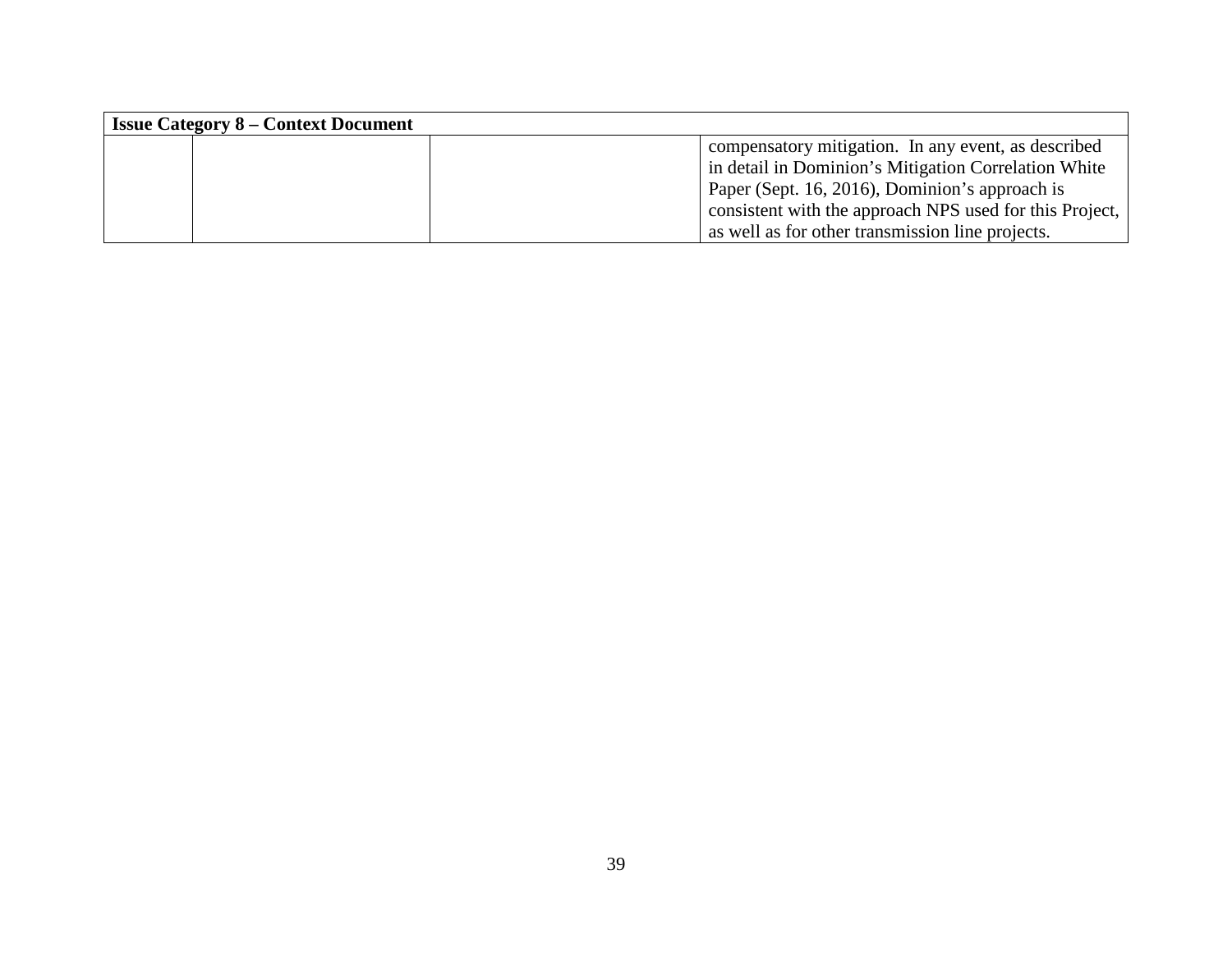#### **Issue Category 9 – EIS**

**General Response:** Commenters repeatedly request that the Corps prepare an Environmental Impact Statement ("EIS") under NEPA, as opposed to an Environmental Assessment ("EA"). The commenters do not provide any additional reasons as to why they believe an EIS is required that have not been addressed already in previous responses. As such, the response to this same comment that was provided in the Dominion Response to Comments on 6-13-16 MOA at 53-55 provides a response to this comment. *See also* 33 C.F.R. § 230.7(a); 40 C.F.R. § 230.10(a), Severity White Paper. In short, however, an EIS is not required here because the unmitigated adverse effects of the Project are not significant, and to the extent they are significant, the provisions of the MOA will more than adequately mitigate the unavoidable effects such that there are no significant adverse effects from the Project.

| $\underline{\text{No}}$ . | Commenter                          | Comment                                | Response                                               |
|---------------------------|------------------------------------|----------------------------------------|--------------------------------------------------------|
|                           | Save the James Alliance (2),       | The Project has failed to consider     | Contrary to the commenters' position, the record       |
|                           | <b>National Trust for Historic</b> | and address the negative impacts       | reflects that these issues have been considered, and   |
|                           | Preservation (4),                  | to recreational resources and          | that any impacts thereto are negligible and            |
|                           | Preservation Virginia (2),         | values of the CAJO Trail and           | insignificant.                                         |
|                           | Scenic Virginia (2), National      | Colonial Parkway, and                  |                                                        |
|                           | <b>Parks Conservation</b>          | socioeconomic impacts from the         | Regarding the potential diminution of property values  |
|                           | Association $(2)$ ;                | Project, such as the degradation       | of land crossed by the transmission line in James City |
|                           |                                    | in property values that would be       | County, the land uses crossed by, or in the immediate  |
|                           |                                    | caused by the Skiffes Switching        | vicinity of, the Project are predominantly industrial  |
|                           |                                    | <b>Station to owners in James City</b> | and commercial lands. The land-based portion of this   |
|                           |                                    | County whose property the line         | alternative in James City County crosses the BASF      |
|                           |                                    | crosses. These impacts should be       | site before converging with the Skiffes Creek          |
|                           |                                    | addressed in an EIS.                   | Switching Station. The remainder of the land crossed   |
|                           |                                    |                                        | by the Project is owned predominantly by Dominion      |
|                           |                                    |                                        | either in fee or through permanent easements,          |
|                           |                                    |                                        | including existing easements over the BASF property.   |
|                           |                                    |                                        | The easements over the BASF property would be          |
|                           |                                    |                                        | expanded for the Project, but would not be considered  |
|                           |                                    |                                        | new.                                                   |
|                           |                                    |                                        |                                                        |
|                           |                                    |                                        | Considerations regarding impacts to the property/use   |
|                           |                                    |                                        | value of BASF's property were considered extensively   |
|                           |                                    |                                        | before the Virginia SCC. That process revealed that    |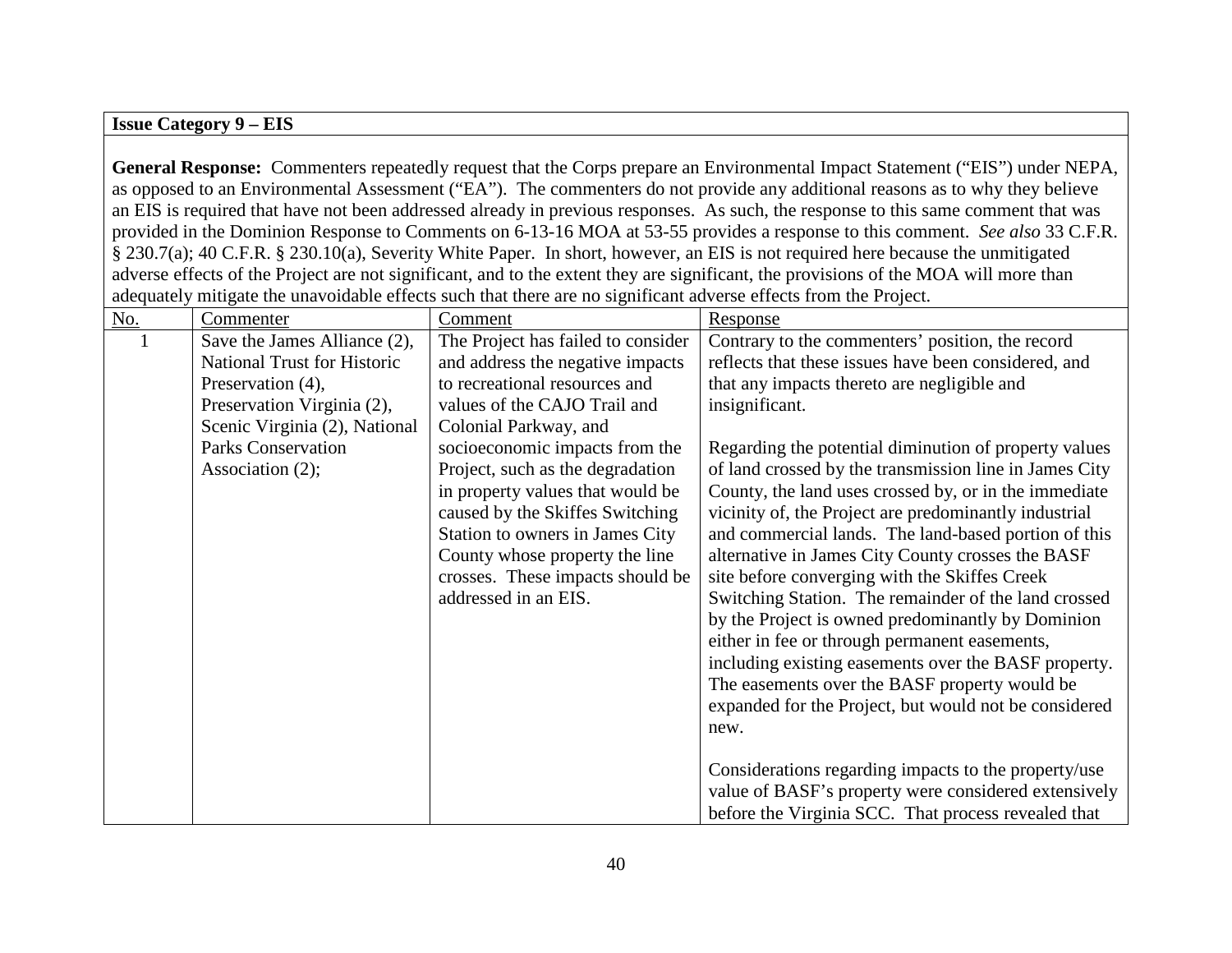| <b>Issue Category 9 – EIS</b> |                                                           |
|-------------------------------|-----------------------------------------------------------|
|                               | the BASF property is the former site of manufacturing     |
|                               | facilities, primarily for acrylic fiber. Although the     |
|                               | property is still zoned industrial, in approximately the  |
|                               | year 2000, all manufacturing operations ceased.           |
|                               | BASF currently is conducting extensive environmental      |
|                               | remediation at the over 620-acre property, which has      |
|                               | over two miles of frontage on the James River. While      |
|                               | BASF has stated intentions to develop the site at some    |
|                               | point in the future, its environmental remediation        |
|                               | severely limits that goal, and to date it has been unable |
|                               | to sell or lease the site (or portions thereof) for such  |
|                               | use, or been able to change the zoning for the site from  |
|                               | industrial. At this point, development at the BASF site   |
|                               | is speculative at best. Evidence was presented by a       |
|                               | real estate expert that the placement of the              |
|                               | transmission line over and near the BASF property         |
|                               | would not significantly impact the value of that          |
|                               | property or the ability for it to be redeveloped. It      |
|                               | demonstrated that BASF's claims that the property         |
|                               | could be developed as anything other than for             |
|                               | industrial use were flawed, and that industrial use       |
|                               | property values generally are not adversely impacted      |
|                               | by the presence of power lines (particularly when there   |
|                               | is an existing power corridor already crossing the        |
|                               | BASF property). Even assuming it could be                 |
|                               | developed as something other than industrial, evidence    |
|                               | provided supported the conclusion that planned mixed      |
|                               | use or residential use would be designed to minimize      |
|                               | any impact from existing electricity corridors.           |
|                               | Envtl Routing Study at 4-21; SCC Order at 15, 48, 55-     |
|                               | 58 (Nov. 26, 2013); SCC Hearing Officer's Report at       |
|                               | 163-70 (Aug 2, 2013); Rebuttal Testimony of Dr.           |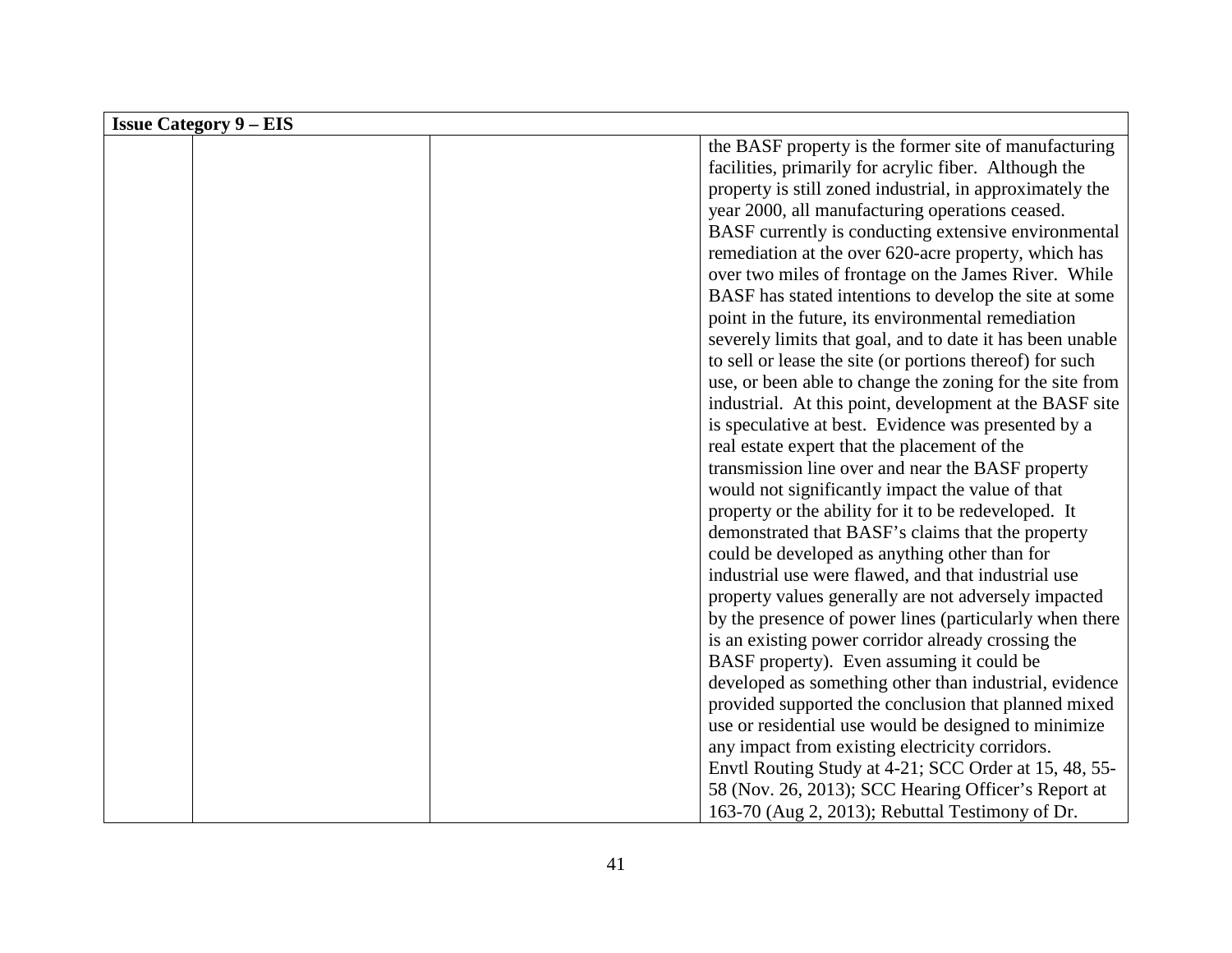| <b>Issue Category 9 – EIS</b> |                                                                                                                                                                                                                                                                                                                                                                                                                                                                    |
|-------------------------------|--------------------------------------------------------------------------------------------------------------------------------------------------------------------------------------------------------------------------------------------------------------------------------------------------------------------------------------------------------------------------------------------------------------------------------------------------------------------|
|                               | M.L. Wolverton at 19-30 (Mar. 14, 2014); SCC<br>Hearing Testimony of Dr. M.L. Wolverton at 1784-85<br>(Apr. 18, 2013). The evidence provided to the $SCC$<br>(and now the Corps) supports a conclusion that<br>impacts on the BASF property value would be<br>negligible, if even perceptible.                                                                                                                                                                     |
|                               | Evidence also was offered before the SCC that<br>supported the conclusion that there would be only<br>minimal to no impact on the property values of the<br>small number of residences abutting or nearby the<br>Project right-of-ways in James City County. SCC<br>Hearing Officer's Report at 123 (Aug 2, 2013);<br>Rebuttal Testimony of Dr. M.L. Wolverton at 8-13<br>(Mar. 14, 2014); SCC Hearing Testimony of Dr. M.L.<br>Wolverton at 1796 (Apr. 18, 2013). |
|                               | In light of the minimal impacts to property values in<br>James City County and the fact that the vast majority<br>of the land crossed by the Project is Dominion-owned<br>property and existing right of ways, the Project's<br>impacts to existing property value and use is minimal<br>and not significant.                                                                                                                                                      |
|                               | Potential impacts to the recreation resources within the<br>APE also were evaluated during the SCC process. In<br>addition to the James River itself (i.e., the CAJO<br>Trail), the Project also passes nearby the Hog Island<br>WMA. Envtl. Routing Study at 3-5. The portion of<br>the James River where the proposed crossing will be<br>located is within a segment that is currently designated<br>by the Commonwealth of Virginia as scenic, and is          |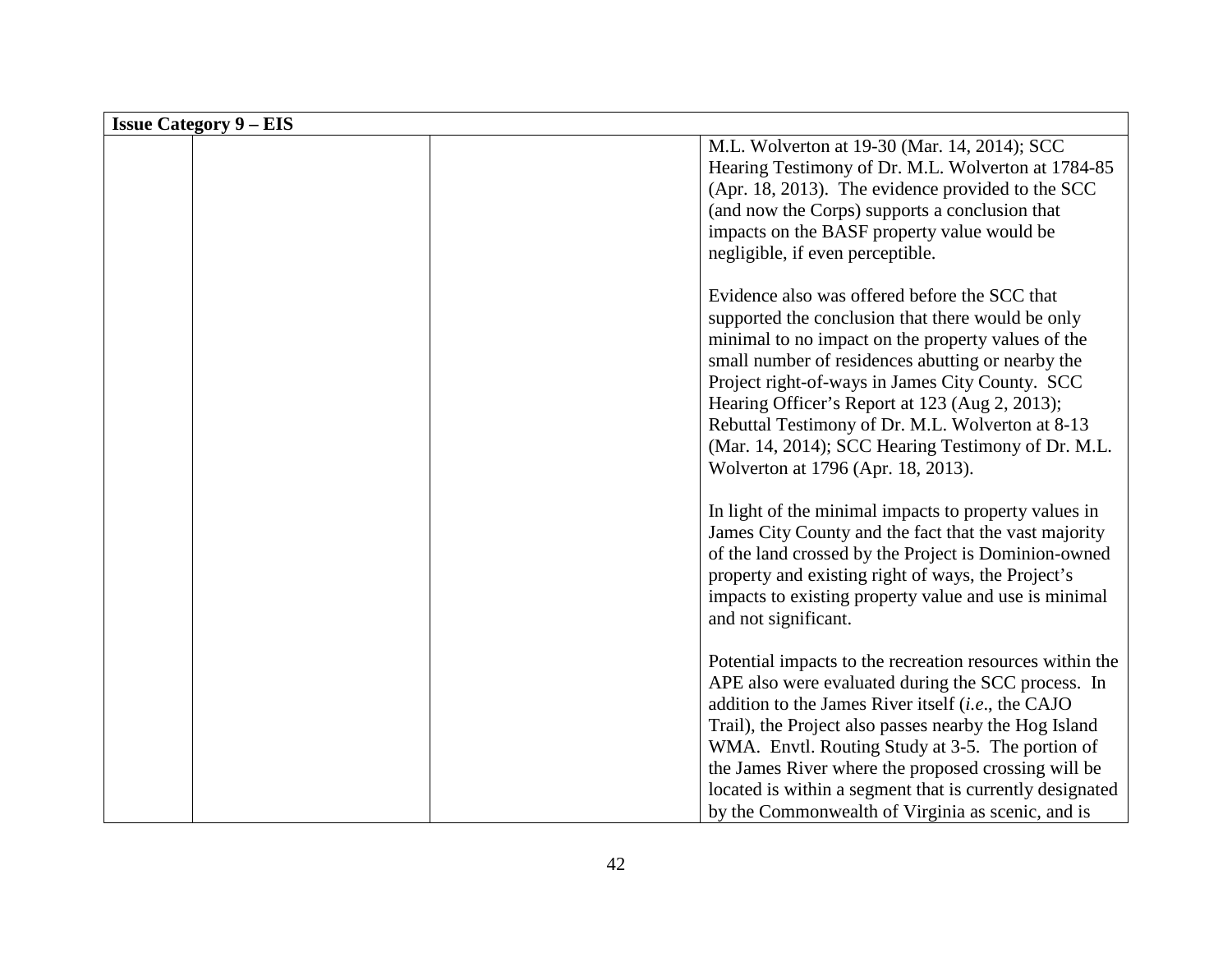| <b>Issue Category 9 – EIS</b> |  |                                                            |  |  |
|-------------------------------|--|------------------------------------------------------------|--|--|
|                               |  | used for waterborne recreation (e.g., boating and          |  |  |
|                               |  | fishing). As noted, this portion of the river also is part |  |  |
|                               |  | of the CAJO Trail, which can be used for waterborne        |  |  |
|                               |  | tourism. The construction of the transmission line will    |  |  |
|                               |  | have temporary impacts on waterborne recreation and        |  |  |
|                               |  | tourism by potentially limiting the areas in which         |  |  |
|                               |  | recreators and tourists can go on the water. Given the     |  |  |
|                               |  | width of the river, however, this impact should be         |  |  |
|                               |  | minimal. Following construction completion, aside          |  |  |
|                               |  | from the very small footprint of the tower piles in the    |  |  |
|                               |  | river, waterborne recreation and tourism will not be       |  |  |
|                               |  | impeded or impacted, and neither will water quality.       |  |  |
|                               |  | See NOAA/NMFS Letter Jan. 28, 2016 at 15-18                |  |  |
|                               |  | (discussing the activities Dominion will undertake to      |  |  |
|                               |  | minimize the impacts of construction on water quality      |  |  |
|                               |  | and fish; the Project will not have a significant adverse  |  |  |
|                               |  | impact on essential fish habitat); Letter from C. Fisher,  |  |  |
|                               |  | Dominion, to R. Steffey at 1-2 (Nov. 13, 2015) (any        |  |  |
|                               |  | impedance to the free flow of the river by the tower       |  |  |
|                               |  | piles will be negligible and insignificant, if even        |  |  |
|                               |  | perceptible, in light of the size of the river as          |  |  |
|                               |  | compared to the small footprint of the piles). The         |  |  |
|                               |  | construction or placement of the piles, for example,       |  |  |
|                               |  | will not adversely impact any of the categories that the   |  |  |
|                               |  | James River Association uses to annually measure the       |  |  |
|                               |  | health of the James River. See James River                 |  |  |
|                               |  | Association, State of the James 2015, at                   |  |  |
|                               |  | http://jrava.org/about-the-james-river/state-of-the-       |  |  |
|                               |  | james/ (last visited Jan. 16, 2017) (the state of the      |  |  |
|                               |  | James report is "designed to examine the status and        |  |  |
|                               |  | trends of indicators in four categories – Fish and         |  |  |
|                               |  | Wildlife, Habitat, Pollution Reductions, and Protection    |  |  |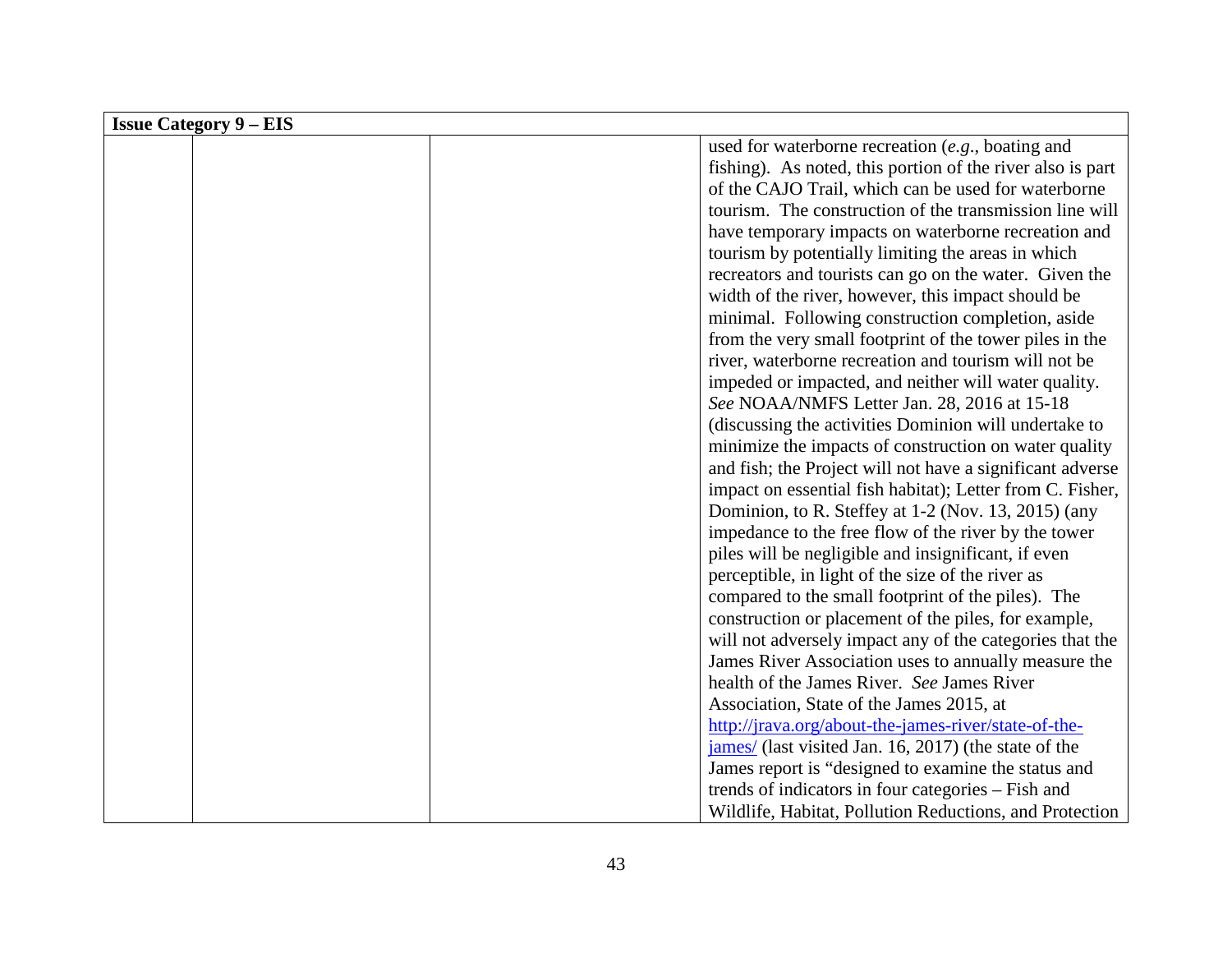| <b>Issue Category 9 – EIS</b> |                                                               |                                                                                                                              |                                                                                                                                                                                                                                                                                                                                                                                                                                                                                                                                                                                                                                                                                                                                                                                                                                                                                                                                                                                                  |  |  |
|-------------------------------|---------------------------------------------------------------|------------------------------------------------------------------------------------------------------------------------------|--------------------------------------------------------------------------------------------------------------------------------------------------------------------------------------------------------------------------------------------------------------------------------------------------------------------------------------------------------------------------------------------------------------------------------------------------------------------------------------------------------------------------------------------------------------------------------------------------------------------------------------------------------------------------------------------------------------------------------------------------------------------------------------------------------------------------------------------------------------------------------------------------------------------------------------------------------------------------------------------------|--|--|
|                               |                                                               |                                                                                                                              | and Restoration Actions"). Instead, the water quality<br>improvement mitigation projects planned in the MOA<br>to enhance the setting and feeling of the Historic<br>District will benefit the health and the James, and<br>subsequently, recreational use of the area.<br>Any other impacts from the river crossing on<br>recreation within the CAJO Trail are visual, and are<br>being addressed through the visual impacts analyses<br>and MOA process. The same is true for any impacts<br>to recreation at the Hog Island WMA, as the route<br>does not physically cross this resource.<br>The Project has a negligible and insignificant impact<br>on recreation. It also should be noted that the BASF<br>site is a former industrial site currently undergoing<br>environmental remediation and is not used for<br>recreation. Further, the land-based portion of the<br>Project on the Surry side passes through a buffer area<br>for the nuclear power plant owned by Dominion that is |  |  |
|                               |                                                               |                                                                                                                              | not used for recreation.                                                                                                                                                                                                                                                                                                                                                                                                                                                                                                                                                                                                                                                                                                                                                                                                                                                                                                                                                                         |  |  |
| $\overline{2}$                | Chesapeake Conservancy (2)                                    | General need for an EIS, greater<br>scrutiny of the project need<br>(attaches prior letters).                                | See general response to Issue Category 9.                                                                                                                                                                                                                                                                                                                                                                                                                                                                                                                                                                                                                                                                                                                                                                                                                                                                                                                                                        |  |  |
| $\overline{3}$                | <b>First California Jamestowne</b><br>Society, Supplement (1) | Wants an EIS to more adequately<br>analyze the proposed project's<br>"aspects and claims."                                   | See general response to Issue Category 9.                                                                                                                                                                                                                                                                                                                                                                                                                                                                                                                                                                                                                                                                                                                                                                                                                                                                                                                                                        |  |  |
| $\overline{4}$                | <b>Council on Environmental</b><br>Quality $(1-2)$            | Agrees with other commenters'<br>recommendations to complete an<br>EIS. Corps must involve<br>Dominion and the public in the | See general response to Issue Category 9. Further, the<br>record reveals robust public participation in the Corps'<br>permitting process. See, e.g., Response above to<br>Comment 1, Issue Category 1.                                                                                                                                                                                                                                                                                                                                                                                                                                                                                                                                                                                                                                                                                                                                                                                           |  |  |